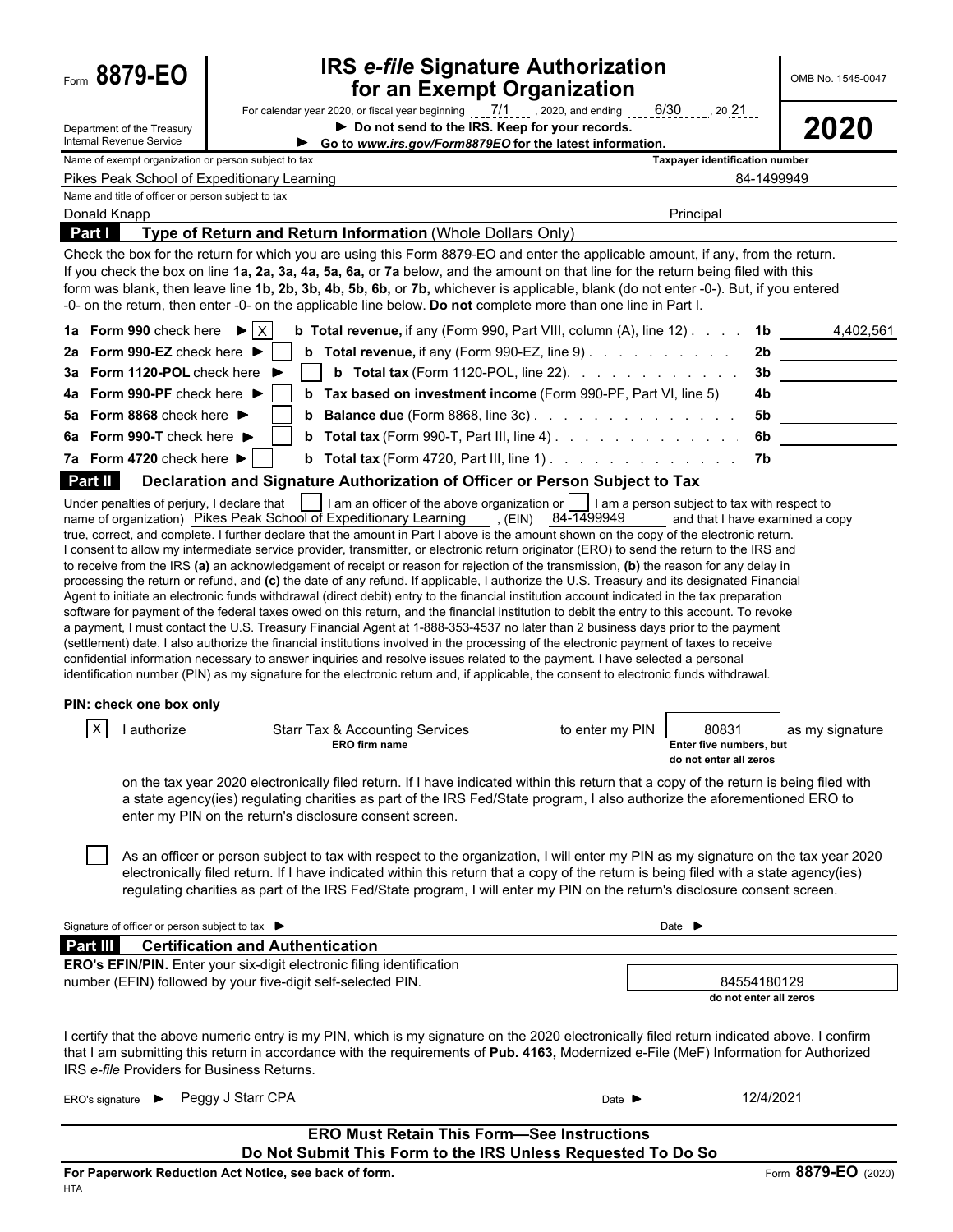# Form  $\left\{\mathbf{990}\right\}$  Return of Organization Exempt From Income Tax  $\left\{\frac{\text{OMB No. }1545-0047}{2020}\right\}$

**Under section 501(c), 527, or 4947(a)(1) of the Internal Revenue Code (except private foundations) 2020 Do not enter social security numbers on this form as it may be made public. Open to Public**  $\blacktriangleright$ 

|                                    | Internal Revenue Service      | Department of the Treasury                         |                                                   |                                                             | Go to www.irs.gov/Form990 for instructions and the latest information.                                                                                       |                       |                                                                                                                                                                                                                                      |                                          | <b>Inspection</b>          |  |  |  |
|------------------------------------|-------------------------------|----------------------------------------------------|---------------------------------------------------|-------------------------------------------------------------|--------------------------------------------------------------------------------------------------------------------------------------------------------------|-----------------------|--------------------------------------------------------------------------------------------------------------------------------------------------------------------------------------------------------------------------------------|------------------------------------------|----------------------------|--|--|--|
|                                    |                               |                                                    | For the 2020 calendar year, or tax year beginning |                                                             | 7/1/2020                                                                                                                                                     | and ending            |                                                                                                                                                                                                                                      | 6/30/2021                                |                            |  |  |  |
|                                    | <b>B</b> Check if applicable: |                                                    | C Name of organization                            |                                                             | Pikes Peak School of Expeditionary Learning                                                                                                                  |                       |                                                                                                                                                                                                                                      | D Employer identification number         |                            |  |  |  |
|                                    | Address change                |                                                    | Doing business as                                 |                                                             |                                                                                                                                                              |                       |                                                                                                                                                                                                                                      |                                          |                            |  |  |  |
|                                    | Name change                   |                                                    | 11925 Antlers Ridge Road                          |                                                             | Number and street (or P.O. box if mail is not delivered to street address)                                                                                   | Room/suite            | 84-1499949                                                                                                                                                                                                                           | E Telephone number                       |                            |  |  |  |
|                                    | Initial return                |                                                    | City or town                                      |                                                             | State                                                                                                                                                        | ZIP code              |                                                                                                                                                                                                                                      |                                          |                            |  |  |  |
|                                    |                               |                                                    | Falcon                                            |                                                             | CO                                                                                                                                                           | 80831                 |                                                                                                                                                                                                                                      | (719) 522-2580                           |                            |  |  |  |
|                                    | Final return/terminated       |                                                    | Foreign country name                              |                                                             | Foreign province/state/county                                                                                                                                | Foreign postal code   |                                                                                                                                                                                                                                      |                                          |                            |  |  |  |
|                                    | Amended return                |                                                    |                                                   |                                                             |                                                                                                                                                              |                       |                                                                                                                                                                                                                                      | G Gross receipts \$                      | 4,408,313                  |  |  |  |
|                                    |                               | Application pending                                | F Name and address of principal officer:          |                                                             |                                                                                                                                                              |                       | H(a) Is this a group return for subordinates?                                                                                                                                                                                        |                                          | $Yes \overline{X} No$      |  |  |  |
|                                    |                               |                                                    |                                                   |                                                             | Don C Knapp 11925 Antlers Ridge Road, Falcon, CO 80831                                                                                                       |                       | H(b) Are all subordinates included?                                                                                                                                                                                                  |                                          | Yes<br><b>No</b>           |  |  |  |
|                                    |                               | Tax-exempt status:                                 | $X \mid 501(c)(3)$                                | 501(c)                                                      | $\blacktriangleleft$ (insert no.)<br>4947(a)(1) or                                                                                                           | 527                   |                                                                                                                                                                                                                                      | If "No," attach a list. See instructions |                            |  |  |  |
|                                    |                               |                                                    | Website: ▶ WWW.ppsel.org                          |                                                             |                                                                                                                                                              |                       | $H(c)$ Group exemption number $\blacktriangleright$                                                                                                                                                                                  |                                          |                            |  |  |  |
|                                    |                               |                                                    | K Form of organization: $ X $ Corporation         | Trust<br>Association                                        | Other $\blacktriangleright$                                                                                                                                  |                       | L Year of formation:                                                                                                                                                                                                                 | 1999                                     | M State of legal domicile: |  |  |  |
|                                    | Part I                        |                                                    | <b>Summary</b>                                    |                                                             |                                                                                                                                                              |                       |                                                                                                                                                                                                                                      |                                          | <sub>CO</sub>              |  |  |  |
|                                    | -1                            |                                                    |                                                   |                                                             | Briefly describe the organization's mission or most significant activities:                                                                                  |                       | Provide education for students in Pre-K                                                                                                                                                                                              |                                          |                            |  |  |  |
|                                    |                               |                                                    |                                                   | through 8th grade, benefitting approximately 365 students.  |                                                                                                                                                              |                       |                                                                                                                                                                                                                                      |                                          |                            |  |  |  |
| <b>Activities &amp; Governance</b> |                               |                                                    |                                                   |                                                             |                                                                                                                                                              |                       |                                                                                                                                                                                                                                      |                                          |                            |  |  |  |
|                                    | $\mathbf{2}$                  |                                                    |                                                   |                                                             | Check this box $\blacktriangleright$   if the organization discontinued its operations or disposed of more than 25% of its net assets.                       |                       |                                                                                                                                                                                                                                      |                                          |                            |  |  |  |
|                                    | 3                             |                                                    |                                                   |                                                             | Number of voting members of the governing body (Part VI, line 1a)                                                                                            |                       | and the company of the company of                                                                                                                                                                                                    | 3                                        |                            |  |  |  |
|                                    | 4                             |                                                    |                                                   |                                                             | Number of independent voting members of the governing body (Part VI, line 1b).                                                                               |                       |                                                                                                                                                                                                                                      | $\overline{\mathbf{4}}$                  | 5                          |  |  |  |
|                                    | -5                            |                                                    |                                                   |                                                             | Total number of individuals employed in calendar year 2020 (Part V, line 2a).                                                                                |                       |                                                                                                                                                                                                                                      | $5\phantom{a}$                           | 53                         |  |  |  |
|                                    | -6                            |                                                    |                                                   | Total number of volunteers (estimate if necessary).         |                                                                                                                                                              |                       | <u>and a series of the series of the series of the series of the series of the series of the series of the series of the series of the series of the series of the series of the series of the series of the series of the serie</u> | 6                                        |                            |  |  |  |
|                                    | 7a                            |                                                    |                                                   |                                                             | Total unrelated business revenue from Part VIII, column (C), line 12.                                                                                        |                       |                                                                                                                                                                                                                                      | 7a                                       |                            |  |  |  |
|                                    | b                             |                                                    |                                                   |                                                             | Net unrelated business taxable income from Form 990-T, Part I, line 11                                                                                       |                       |                                                                                                                                                                                                                                      | 7b                                       |                            |  |  |  |
|                                    |                               |                                                    |                                                   |                                                             |                                                                                                                                                              |                       | <b>Prior Year</b>                                                                                                                                                                                                                    |                                          | <b>Current Year</b>        |  |  |  |
|                                    | 8                             |                                                    |                                                   |                                                             | Contributions and grants (Part VIII, line 1h).                                                                                                               |                       |                                                                                                                                                                                                                                      | 132,327                                  | 875,091                    |  |  |  |
| Revenue                            | 9                             |                                                    |                                                   |                                                             | Program service revenue (Part VIII, line 2g)                                                                                                                 |                       |                                                                                                                                                                                                                                      | 3,454,129                                | 3,528,148                  |  |  |  |
|                                    | 10<br>11                      |                                                    |                                                   |                                                             | Investment income (Part VIII, column (A), lines 3, 4, and 7d)<br>Other revenue (Part VIII, column (A), lines 5, 6d, 8c, 9c, 10c, and 11e)                    |                       |                                                                                                                                                                                                                                      | 2,207<br>47,614                          | 943<br>$-1,621$            |  |  |  |
|                                    | 12                            |                                                    |                                                   |                                                             | Total revenue-add lines 8 through 11 (must equal Part VIII, column (A), line 12). .                                                                          |                       |                                                                                                                                                                                                                                      | 3,636,277                                | 4,402,561                  |  |  |  |
|                                    | 13                            |                                                    |                                                   |                                                             | Grants and similar amounts paid (Part IX, column (A), lines 1-3)                                                                                             |                       |                                                                                                                                                                                                                                      | $\mathbf{0}$                             |                            |  |  |  |
|                                    | 14                            |                                                    |                                                   |                                                             | Benefits paid to or for members (Part IX, column (A), line 4)                                                                                                |                       |                                                                                                                                                                                                                                      | $\Omega$                                 |                            |  |  |  |
|                                    | 15                            |                                                    |                                                   |                                                             | Salaries, other compensation, employee benefits (Part IX, column (A), lines 5-10).                                                                           |                       |                                                                                                                                                                                                                                      | 2,094,565                                | 2,394,438                  |  |  |  |
| Expenses                           | 16a                           |                                                    |                                                   |                                                             | Professional fundraising fees (Part IX, column (A), line 11e)                                                                                                |                       |                                                                                                                                                                                                                                      | $\Omega$                                 |                            |  |  |  |
|                                    | b                             |                                                    |                                                   | Total fundraising expenses (Part IX, column (D), line 25) ▶ |                                                                                                                                                              | _____________________ |                                                                                                                                                                                                                                      |                                          |                            |  |  |  |
|                                    | 17                            |                                                    |                                                   |                                                             | Other expenses (Part IX, column (A), lines 11a-11d, 11f-24e)                                                                                                 |                       |                                                                                                                                                                                                                                      | 692,635                                  | 331,065                    |  |  |  |
|                                    | 18                            |                                                    |                                                   |                                                             | Total expenses. Add lines 13-17 (must equal Part IX, column (A), line 25). .                                                                                 |                       |                                                                                                                                                                                                                                      | 2,787,200                                | 2,725,503                  |  |  |  |
|                                    | 19                            |                                                    |                                                   |                                                             | Revenue less expenses. Subtract line 18 from line 12.                                                                                                        |                       |                                                                                                                                                                                                                                      | 849.077                                  | 1,677,058                  |  |  |  |
|                                    |                               |                                                    |                                                   |                                                             |                                                                                                                                                              |                       | <b>Beginning of Current Year</b>                                                                                                                                                                                                     |                                          | <b>End of Year</b>         |  |  |  |
|                                    | 20<br>21                      |                                                    |                                                   |                                                             |                                                                                                                                                              |                       |                                                                                                                                                                                                                                      | 3,926,678<br>6,924,575                   | 5,284,624<br>6,605,463     |  |  |  |
| Net Assets or<br>Fund Balances     | 22                            |                                                    |                                                   |                                                             | Net assets or fund balances. Subtract line 21 from line 20                                                                                                   |                       |                                                                                                                                                                                                                                      | $-2,997,897$                             | $-1,320,839$               |  |  |  |
|                                    | Part II                       |                                                    | <b>Signature Block</b>                            |                                                             |                                                                                                                                                              |                       |                                                                                                                                                                                                                                      |                                          |                            |  |  |  |
|                                    |                               |                                                    |                                                   |                                                             | Under penalties of perjury, I declare that I have examined this return, including accompanying schedules and statements, and to the best of my knowledge     |                       |                                                                                                                                                                                                                                      |                                          |                            |  |  |  |
|                                    |                               |                                                    |                                                   |                                                             | and belief, it is true, correct, and complete. Declaration of preparer (other than officer) is based on all information of which preparer has any knowledge. |                       |                                                                                                                                                                                                                                      |                                          |                            |  |  |  |
|                                    |                               |                                                    |                                                   |                                                             |                                                                                                                                                              |                       |                                                                                                                                                                                                                                      |                                          |                            |  |  |  |
| Sign                               |                               |                                                    | Signature of officer                              |                                                             |                                                                                                                                                              |                       |                                                                                                                                                                                                                                      | Date                                     |                            |  |  |  |
| Here                               |                               |                                                    |                                                   |                                                             |                                                                                                                                                              |                       |                                                                                                                                                                                                                                      |                                          |                            |  |  |  |
|                                    |                               |                                                    | Type or print name and title                      |                                                             |                                                                                                                                                              |                       |                                                                                                                                                                                                                                      |                                          |                            |  |  |  |
|                                    |                               | Print/Type preparer's name<br>Preparer's signature |                                                   |                                                             |                                                                                                                                                              |                       | Date                                                                                                                                                                                                                                 | Check $X$ if                             | PTIN                       |  |  |  |
| Paid                               |                               |                                                    | Peggy J Starr CPA                                 |                                                             | Peggy J Starr CPA                                                                                                                                            |                       | 12/4/2021                                                                                                                                                                                                                            | self-employed                            | P00177111                  |  |  |  |
|                                    | Preparer                      |                                                    | Firm's name                                       | Starr Tax & Accounting Services                             |                                                                                                                                                              |                       |                                                                                                                                                                                                                                      | Firm's EIN ▶ 84-1571312                  |                            |  |  |  |
|                                    | <b>Use Only</b>               |                                                    |                                                   |                                                             | Firm's address > 3247 Oak Leaf Place, Highlands Ranch, CO 80129                                                                                              |                       | Phone no.                                                                                                                                                                                                                            | (303) 946-7642                           |                            |  |  |  |
|                                    |                               |                                                    |                                                   |                                                             |                                                                                                                                                              |                       |                                                                                                                                                                                                                                      |                                          |                            |  |  |  |

May the IRS discuss this return with the preparer shown above? See instructions . . . . . . . . . . . . . . . . . . . . . . . . . . . . . . . . . . . . . . . . . . X **Yes No**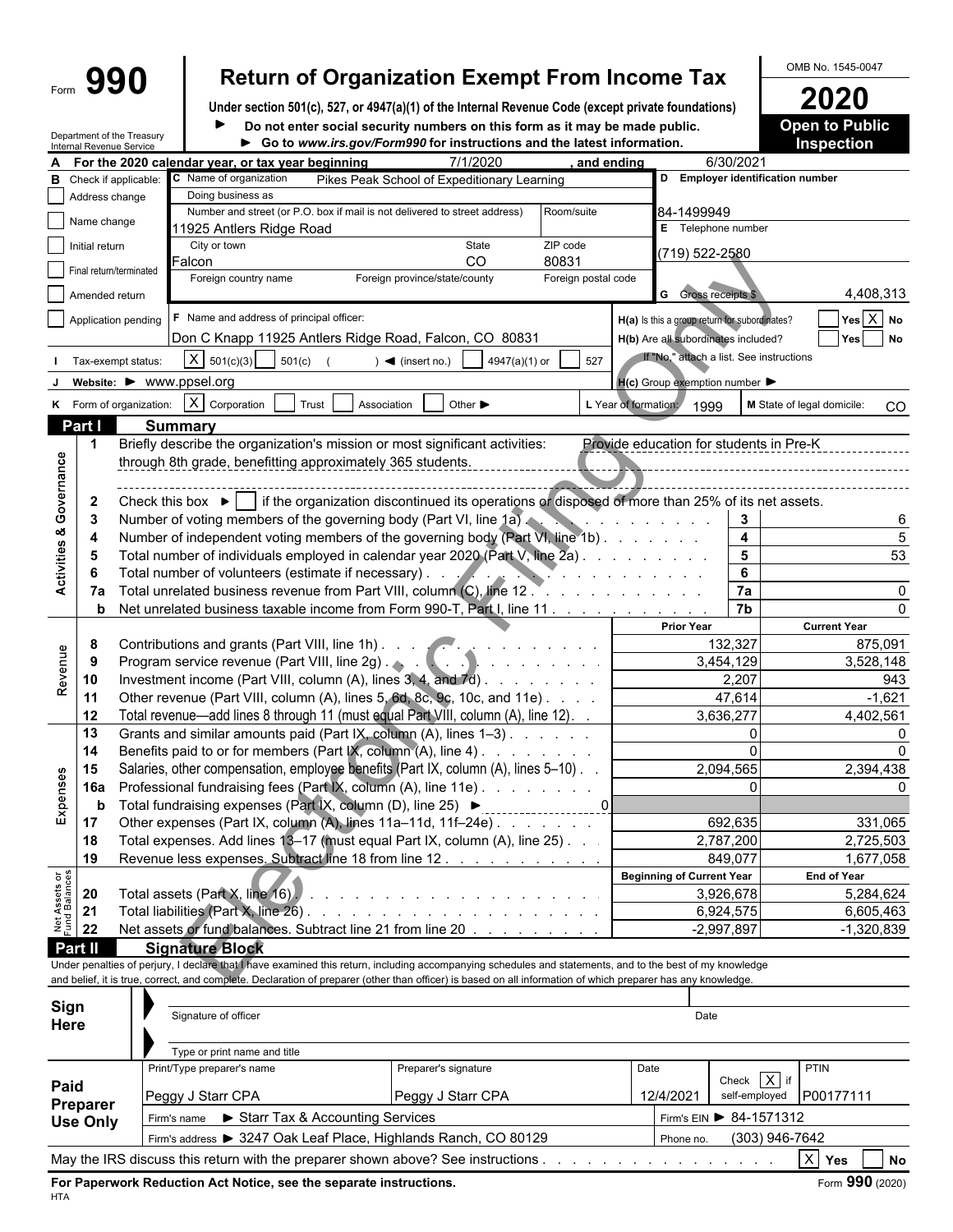|              | Form 990 (2020) | Pikes Peak School of Expeditionary Learning                                                                                                                                                                                                                                                                                                                                                    | 84-1499949 | Page 2               |
|--------------|-----------------|------------------------------------------------------------------------------------------------------------------------------------------------------------------------------------------------------------------------------------------------------------------------------------------------------------------------------------------------------------------------------------------------|------------|----------------------|
|              | Part III        | <b>Statement of Program Service Accomplishments</b>                                                                                                                                                                                                                                                                                                                                            |            |                      |
|              |                 | Check if Schedule O contains a response or note to any line in this Part III                                                                                                                                                                                                                                                                                                                   |            |                      |
|              | students.       | Briefly describe the organization's mission:<br>Provide education for students in Pre-K through 8th grade, benefitting approximately 421                                                                                                                                                                                                                                                       |            |                      |
| $\mathbf{2}$ |                 | Did the organization undertake any significant program services during the year which were not listed on<br>If "Yes," describe these new services on Schedule O.                                                                                                                                                                                                                               | Yes        | $X$ No               |
| 3            |                 | Did the organization cease conducting, or make significant changes in how it conducts, any program                                                                                                                                                                                                                                                                                             | <b>Yes</b> | $\vert$ X $\vert$ No |
|              |                 | If "Yes," describe these changes on Schedule O.<br>Describe the organization's program service accomplishments for each of its three largest program services, as measured by<br>expenses. Section 501(c)(3) and 501(c)(4) organizations are required to report the amount of grants and allocations to others,<br>the total expenses, and revenue, if any, for each program service reported. |            |                      |
| 4a           |                 | (Code: ) (Expenses \$1,987,727 including grants of \$<br>Revenue \$<br>Provide education for students in Pre K through 8th grade, benefitting approximately 395 students.<br>. <del>.</del> <del>.</del><br>------------------ <sub>---</sub> --- <del>41</del> -----<br>تستجد<br>-------- <i>--------</i> ----                                                                                |            | 3,528,148            |
| 4b           | (Code:          | ncluding grants of \$ _________________ ) (Revenue \$ _________________ )<br>(Expenses \$) (Expenses \$)                                                                                                                                                                                                                                                                                       |            |                      |
|              |                 |                                                                                                                                                                                                                                                                                                                                                                                                |            |                      |
| 4c           | (Code:          | (Expenses \$<br>including grants of \$<br>(Revenue \$) (Revenue \$)                                                                                                                                                                                                                                                                                                                            |            |                      |
|              |                 |                                                                                                                                                                                                                                                                                                                                                                                                |            |                      |
|              |                 | 4d Other program services (Describe on Schedule O.)                                                                                                                                                                                                                                                                                                                                            |            |                      |
|              | (Expenses \$    | 0 including grants of \$<br>0) (Revenue \$                                                                                                                                                                                                                                                                                                                                                     | 0)         |                      |
|              |                 | 4e Total program service expenses<br>1,987,727<br>▶                                                                                                                                                                                                                                                                                                                                            |            |                      |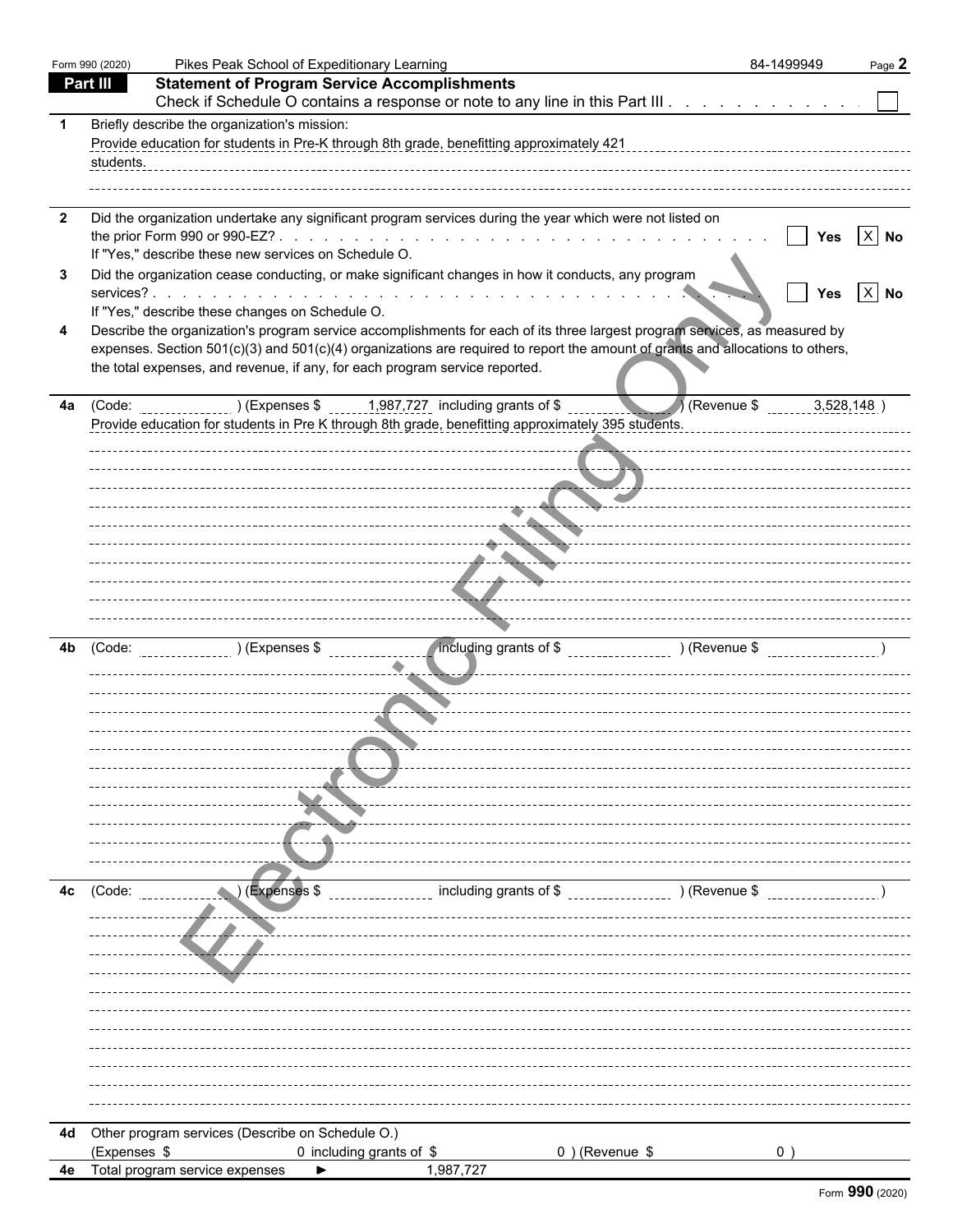Form 990 (2020) Pikes Peak School of Expeditionary Learning **84-1499949** Page 3

| Part IV      | <b>Checklist of Required Schedules</b>                                                                                                                                                                                                  |                 |              |                           |
|--------------|-----------------------------------------------------------------------------------------------------------------------------------------------------------------------------------------------------------------------------------------|-----------------|--------------|---------------------------|
|              |                                                                                                                                                                                                                                         |                 | Yes          | <b>No</b>                 |
|              | Is the organization described in section $501(c)(3)$ or $4947(a)(1)$ (other than a private foundation)? If "Yes,"                                                                                                                       |                 | $\mathsf{X}$ |                           |
| $\mathbf{2}$ | Is the organization required to complete Schedule B, Schedule of Contributors See instructions?                                                                                                                                         | $\overline{2}$  | $\mathsf{X}$ |                           |
| 3            | Did the organization engage in direct or indirect political campaign activities on behalf of or in opposition to                                                                                                                        |                 |              |                           |
|              |                                                                                                                                                                                                                                         | $\mathbf{3}$    |              | $\times$                  |
| 4            | Section 501(c)(3) organizations. Did the organization engage in lobbying activities, or have a section 501(h)                                                                                                                           | $\overline{4}$  |              | $\mathsf{X}$              |
| 5            | Is the organization a section $501(c)(4)$ , $501(c)(5)$ , or $501(c)(6)$ organization that receives membership dues,                                                                                                                    |                 |              |                           |
| 6            | assessments, or similar amounts as defined in Revenue Procedure 98-19? If "Yes," complete Schedule C, Part III<br>Did the organization maintain any donor advised funds or any similar funds or accounts for which donors               | 5               |              | $\boldsymbol{\mathsf{X}}$ |
|              | have the right to provide advice on the distribution or investment of amounts in such funds or accounts? If                                                                                                                             | 6               |              | $\boldsymbol{\mathsf{X}}$ |
| 7            | Did the organization receive or hold a conservation easement, including easements to preserve open space,                                                                                                                               |                 |              |                           |
|              | the environment, historic land areas, or historic structures? If "Yes," complete Schedule D, Part II                                                                                                                                    |                 |              | $\times$                  |
| 8            | Did the organization maintain collections of works of art, historical treasures, or other similar assets? If "Yes,"                                                                                                                     | 8               |              | $\mathsf{X}$              |
| 9            | Did the organization report an amount in Part X, line 21, for escrow or custodial account liability, serve as a                                                                                                                         |                 |              |                           |
|              | custodian for amounts not listed in Part X; or provide credit counseling, debt management, credit repair, or debt                                                                                                                       |                 |              |                           |
|              |                                                                                                                                                                                                                                         | 9               |              | $\boldsymbol{\mathsf{X}}$ |
| 10           | Did the organization, directly or through a related organization, hold assets in donor-restricted endowments                                                                                                                            | 10 <sup>1</sup> |              | X                         |
| 11           | If the organization's answer to any of the following questions is "Yes," then complete Schedule D, Parts VI,<br>VII, VIII, IX, or X as applicable.                                                                                      |                 |              |                           |
|              | a Did the organization report an amount for land, buildings, and equipment in Part X, line 10? If "Yes," complete                                                                                                                       | l 11a           |              | $\times$                  |
|              | <b>b</b> Did the organization report an amount for investments—other securities in Part X, line 12, that is 5% or more<br>of its total assets reported in Part X, line 16? If "Yes," complete Schedule D, Part VII.                     | 11b             |              | $\times$                  |
|              | c Did the organization report an amount for investments—program related in Part X, line 13, that is 5% or more                                                                                                                          |                 |              |                           |
|              | of its total assets reported in Part X, line 16? If "Yes," complete Schedule D, Part VIII.                                                                                                                                              | 11c             |              | $\mathsf{X}$              |
|              | <b>d</b> Did the organization report an amount for other assets in Part $X$ , line 15, that is 5% or more of its total assets                                                                                                           | $11d \times$    |              |                           |
|              | e Did the organization report an amount for other liabilities in Part X, line 25? If "Yes," complete Schedule D, Part X.                                                                                                                | 11e             | $\mathsf{X}$ |                           |
|              | f Did the organization's separate or consolidated financial statements for the tax year include a footnote that addresses                                                                                                               |                 |              |                           |
|              | the organization's liability for uncertain tax positions under FIN 48 (ASC 740)? If "Yes," complete Schedule D, Part X.                                                                                                                 | 11f             |              | X                         |
|              | 12a Did the organization obtain separate, independent audited financial statements for the tax year? If "Yes," complete                                                                                                                 | 12a             |              |                           |
|              | b Was the organization included in consolidated, independent audited financial statements for the tax year? If "Yes,"                                                                                                                   |                 |              | $\lambda$                 |
|              | and if the organization answered "No" to line 12a, then completing Schedule D, Parts XI and XII is optional                                                                                                                             | 12b             | $\mathsf{X}$ |                           |
| 13           | Is the organization a school described in section $170(b)(1)(A)(ii)$ ? If "Yes," complete Schedule E.                                                                                                                                   | 13              | $\mathsf{X}$ |                           |
|              | 14a Did the organization maintain an office, employees, or agents outside of the United States?                                                                                                                                         | 14a             |              | $\mathsf{X}$              |
|              | <b>b</b> Did the organization have aggregate revenues or expenses of more than \$10,000 from grantmaking,                                                                                                                               |                 |              |                           |
|              | fundraising, business, investment, and program service activities outside the United States, or aggregate<br>foreign investments valued at \$100,000 or more? If "Yes," complete Schedule F, Parts I and IV.                            | 14b             |              | X                         |
| 15           | Did the organization report on Part IX, column (A), line 3, more than \$5,000 of grants or other assistance to or                                                                                                                       | 15              |              | $\mathsf{X}$              |
| 16           | Did the organization report on Part IX, column (A), line 3, more than \$5,000 of aggregate grants or other<br>assistance to or for foreign individuals? If "Yes," complete Schedule F, Parts III and IV.                                | 16              |              | $\mathsf{X}$              |
| 17           | Did the organization report a total of more than \$15,000 of expenses for professional fundraising services<br>on Part IX, column (A), lines 6 and 11e? If "Yes," complete Schedule G, Part I See instructions.                         | 17              |              | $\mathsf{X}$              |
| 18           | Did the organization report more than \$15,000 total of fundraising event gross income and contributions on                                                                                                                             |                 |              |                           |
|              |                                                                                                                                                                                                                                         | 18              |              | $\mathsf{X}$              |
| 19           | Did the organization report more than \$15,000 of gross income from gaming activities on Part VIII, line 9a?                                                                                                                            |                 |              |                           |
|              |                                                                                                                                                                                                                                         | 19              |              | X                         |
|              | 20a Did the organization operate one or more hospital facilities? If "Yes," complete Schedule H.                                                                                                                                        | 20a             |              | $\boldsymbol{\mathsf{X}}$ |
|              | <b>b</b> If "Yes" to line 20a, did the organization attach a copy of its audited financial statements to this return?<br>21 Did the organization report more than \$5,000 of grants or other assistance to any domestic organization or | 20b             |              |                           |
|              | domestic government on Part IX, column (A), line 1? If "Yes," complete Schedule I, Parts I and II.                                                                                                                                      | 21              |              | X                         |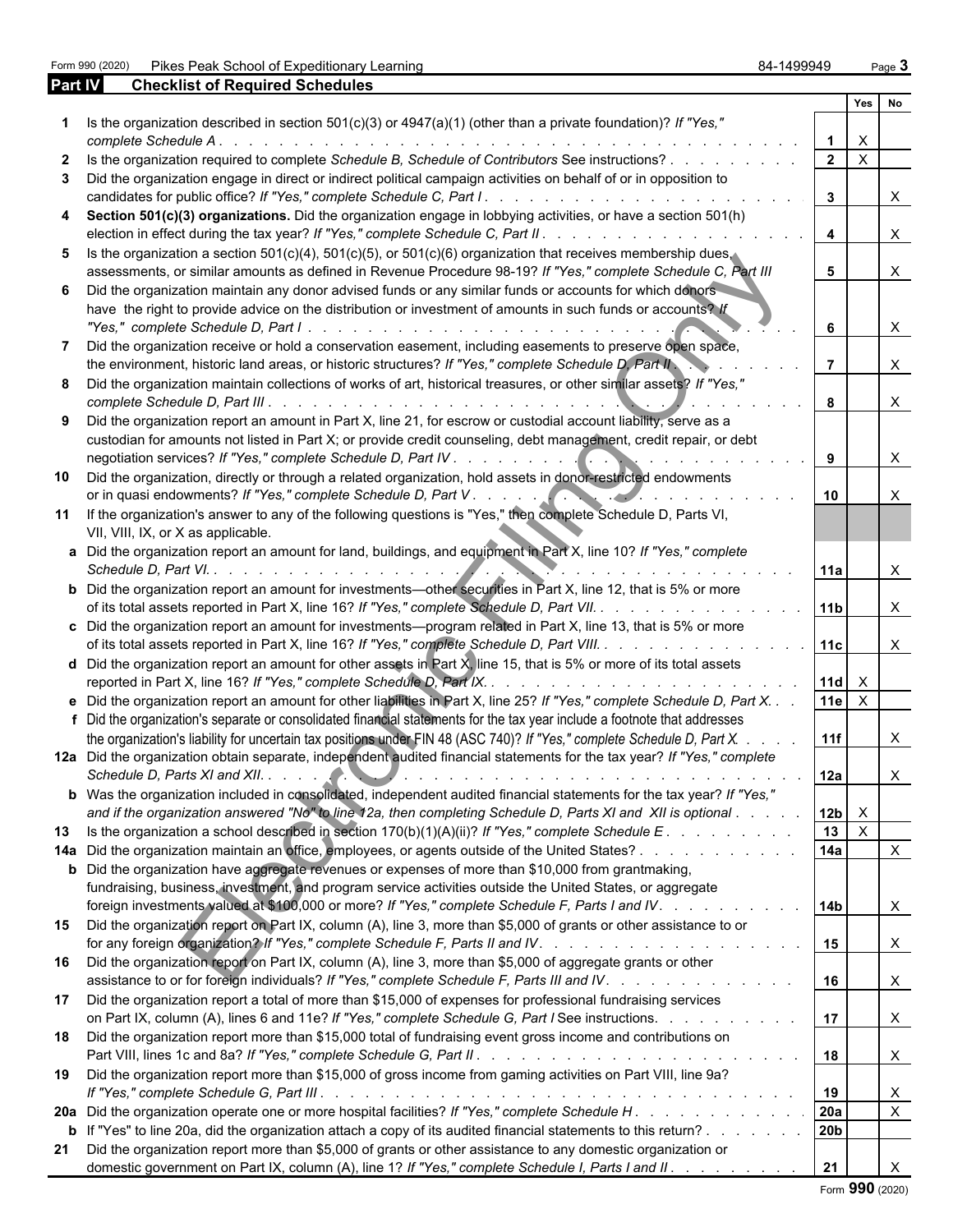|               |                                                                                                                                                                                                                     |                 | Yes No                    |                           |  |
|---------------|---------------------------------------------------------------------------------------------------------------------------------------------------------------------------------------------------------------------|-----------------|---------------------------|---------------------------|--|
| 22            | Did the organization report more than \$5,000 of grants or other assistance to or for domestic individuals on                                                                                                       |                 |                           |                           |  |
|               |                                                                                                                                                                                                                     | 22              |                           | $\mathsf{X}$              |  |
| 23            | Did the organization answer "Yes" to Part VII, Section A, line 3, 4, or 5 about compensation of the                                                                                                                 |                 |                           |                           |  |
|               | organization's current and former officers, directors, trustees, key employees, and highest compensated                                                                                                             |                 |                           |                           |  |
|               | 24a Did the organization have a tax-exempt bond issue with an outstanding principal amount of more than                                                                                                             | $\overline{23}$ |                           | $\mathsf{X}$              |  |
|               |                                                                                                                                                                                                                     |                 |                           |                           |  |
|               | \$100,000 as of the last day of the year, that was issued after December 31, 2002? If "Yes," answer lines                                                                                                           |                 |                           |                           |  |
|               | <b>b</b> Did the organization invest any proceeds of tax-exempt bonds beyond a temporary period exception?                                                                                                          | 24a<br>24b      |                           | $\mathsf{X}$              |  |
|               | c Did the organization maintain an escrow account other than a refunding escrow at any time during the year                                                                                                         |                 |                           |                           |  |
|               |                                                                                                                                                                                                                     | 24c             |                           |                           |  |
|               | d Did the organization act as an "on behalf of" issuer for bonds outstanding at any time during the year?                                                                                                           | <b>24d</b>      |                           |                           |  |
|               | 25a Section 501(c)(3), 501(c)(4), and 501(c)(29) organizations. Did the organization engage in an excess benefit                                                                                                    |                 |                           |                           |  |
|               | transaction with a disqualified person during the year? If "Yes," complete Schedule L, Part I.                                                                                                                      | 25a             |                           | X                         |  |
|               | <b>b</b> Is the organization aware that it engaged in an excess benefit transaction with a disqualified person in a                                                                                                 |                 |                           |                           |  |
|               | prior year, and that the transaction has not been reported on any of the organization's prior Forms 990 or                                                                                                          |                 |                           |                           |  |
|               |                                                                                                                                                                                                                     | 25b             |                           | X                         |  |
| 26            | Did the organization report any amount on Part X, line 5 or 22, for receivables from or payables to any current                                                                                                     |                 |                           |                           |  |
|               | or former officer, director, trustee, key employee, creator or founder, substantial contributor, or 35%                                                                                                             |                 |                           |                           |  |
|               | controlled entity or family member of any of these persons? If "Yes," complete Schedule L, Part II.                                                                                                                 | 26              |                           | X                         |  |
| 27            | Did the organization provide a grant or other assistance to any current or former officer, director, trustee, key                                                                                                   |                 |                           |                           |  |
|               | employee, creator or founder, substantial contributor or employee thereof, a grant selection committee                                                                                                              |                 |                           |                           |  |
|               | member, or to a 35% controlled entity (including an employee thereof) or family member of any of these                                                                                                              |                 |                           |                           |  |
|               |                                                                                                                                                                                                                     | 27              |                           | X                         |  |
|               | 28 Was the organization a party to a business transaction with one of the following parties (see Schedule L,                                                                                                        |                 |                           |                           |  |
|               | Part IV instructions, for applicable filing thresholds, conditions, and exceptions):                                                                                                                                |                 |                           |                           |  |
|               | a A current or former officer, director, trustee, key employee, creator or founder, or substantial contributor? If                                                                                                  |                 |                           |                           |  |
|               |                                                                                                                                                                                                                     |                 |                           | X                         |  |
|               | <b>b</b> A family member of any individual described in line 28a? If "Yes," complete Schedule L, Part IV 28b                                                                                                        |                 |                           | $\overline{X}$            |  |
|               | c A 35% controlled entity of one or more individuals and/or organizations described in lines 28a or 28b? If                                                                                                         |                 |                           |                           |  |
|               |                                                                                                                                                                                                                     |                 |                           | X                         |  |
| 29            | Did the organization receive more than \$25,000 in non-cash contributions? If "Yes," complete Schedule M.                                                                                                           |                 |                           | $\overline{X}$            |  |
| 30            | Did the organization receive contributions of art, historical treasures, or other similar assets, or qualified                                                                                                      |                 |                           |                           |  |
|               |                                                                                                                                                                                                                     | 30              |                           | X<br>$\overline{X}$       |  |
| 31            | Did the organization liquidate, terminate, or dissolve and cease operations? If "Yes," complete Schedule N, Part I<br>Did the organization sell, exchange, dispose of, or transfer more than 25% of its net assets? | 31              |                           |                           |  |
| 32            | If "Yes," complete Schedule N, Part II                                                                                                                                                                              | 32              |                           |                           |  |
| 33            | Did the organization own 100% of an entity disregarded as separate from the organization under Regulations                                                                                                          |                 |                           | $\mathbf{1}$              |  |
|               |                                                                                                                                                                                                                     | 33              |                           | $\boldsymbol{\mathsf{X}}$ |  |
|               | 34 Was the organization related to any tax-exempt or taxable entity? If "Yes," complete Schedule R, Part II,                                                                                                        |                 |                           |                           |  |
|               | III, or IV, and Part V, line $1.$                                                                                                                                                                                   | 34              | $\boldsymbol{\mathsf{X}}$ |                           |  |
|               | 35a Did the organization have a controlled entity within the meaning of section 512(b)(13)?                                                                                                                         | 35a             |                           |                           |  |
|               | b If "Yes" to line 35a, did the organization receive any payment from or engage in any transaction with a controlled                                                                                                |                 |                           |                           |  |
|               | entity within the meaning of section 512(b)(13)? If "Yes," complete Schedule R, Part V, line 2                                                                                                                      | 35b             |                           |                           |  |
|               | 36 Section 501(c)(3) organizations. Did the organization make any transfers to an exempt non-charitable related                                                                                                     |                 |                           |                           |  |
|               |                                                                                                                                                                                                                     | 36              | $\mathsf{X}$              |                           |  |
| 37            | Did the organization conduct more than 5% of its activities through an entity that is not a related organization                                                                                                    |                 |                           |                           |  |
|               | and that is treated as a partnership for federal income tax purposes? If "Yes," complete Schedule R, Part VI.                                                                                                       | 37              |                           | X                         |  |
| 38            | Did the organization complete Schedule O and provide explanations in Schedule O for Part VI, lines 11b and                                                                                                          |                 |                           |                           |  |
|               |                                                                                                                                                                                                                     | 38              | $\mathsf{X}$              |                           |  |
| <b>Part V</b> | <b>Statements Regarding Other IRS Filings and Tax Compliance</b>                                                                                                                                                    |                 |                           |                           |  |
|               | Check if Schedule O contains a response or note to any line in this Part V                                                                                                                                          |                 |                           |                           |  |
|               |                                                                                                                                                                                                                     |                 | Yes                       | No                        |  |
|               | 1a Enter the number reported in Box 3 of Form 1096. Enter -0- if not applicable<br>  1a                                                                                                                             |                 |                           |                           |  |
| b             | Enter the number of Forms W-2G included in line 1a. Enter -0- if not applicable<br>1 <sub>b</sub>                                                                                                                   |                 |                           |                           |  |
| c.            | Did the organization comply with backup withholding rules for reportable payments to vendors and reportable                                                                                                         |                 |                           |                           |  |
|               |                                                                                                                                                                                                                     | 1с              | $\mathsf{X}$              |                           |  |
|               |                                                                                                                                                                                                                     |                 |                           |                           |  |

Form **990** (2020)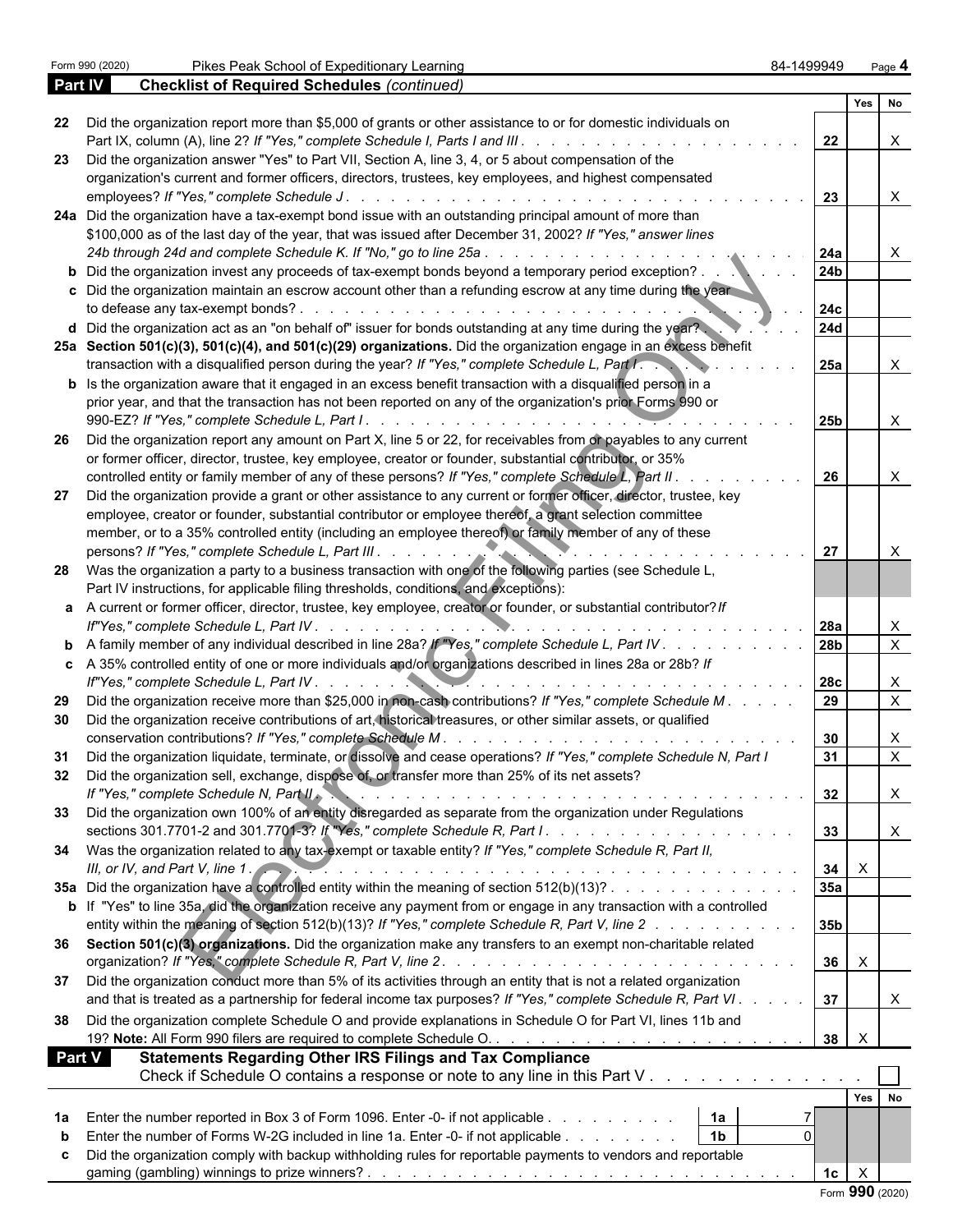|             | Pikes Peak School of Expeditionary Learning<br>Form 990 (2020)                                             |                                                                                                                                                                                                                                                  | 84-1499949     | Page 5                                       |   |
|-------------|------------------------------------------------------------------------------------------------------------|--------------------------------------------------------------------------------------------------------------------------------------------------------------------------------------------------------------------------------------------------|----------------|----------------------------------------------|---|
| Part V      |                                                                                                            | Statements Regarding Other IRS Filings and Tax Compliance (continued)                                                                                                                                                                            |                |                                              |   |
|             |                                                                                                            |                                                                                                                                                                                                                                                  |                | Yes<br>No                                    |   |
|             |                                                                                                            | 2a Enter the number of employees reported on Form W-3, Transmittal of Wage and Tax                                                                                                                                                               |                |                                              |   |
|             |                                                                                                            | Statements, filed for the calendar year ending with or within the year covered by this return.<br>2a                                                                                                                                             | 53             |                                              |   |
|             |                                                                                                            | b If at least one is reported on line 2a, did the organization file all required federal employment tax returns?.                                                                                                                                | 2 <sub>b</sub> | $\mathsf{X}$                                 |   |
|             |                                                                                                            | Note: If the sum of lines 1a and 2a is greater than 250, you may be required to e-file. (see instructions)                                                                                                                                       |                |                                              |   |
|             |                                                                                                            | 3a Did the organization have unrelated business gross income of \$1,000 or more during the year?.                                                                                                                                                |                | 3a<br>3 <sub>b</sub>                         |   |
|             |                                                                                                            | If "Yes," has it filed a Form 990-T for this year? If "No" to line 3b, provide an explanation on Schedule O                                                                                                                                      |                |                                              |   |
|             |                                                                                                            | 4a At any time during the calendar year, did the organization have an interest in, or a signature or other authority over,<br>a financial account in a foreign country (such as a bank account, securities account, or other financial account)? |                | 4a                                           |   |
|             | <b>b</b> If "Yes," enter the name of the foreign country ▶                                                 |                                                                                                                                                                                                                                                  |                |                                              |   |
|             |                                                                                                            | See instructions for filing requirements for FinCEN Form 114, Report of Foreign Bank and Financial Accounts (FBAR).                                                                                                                              |                |                                              |   |
| 5а          |                                                                                                            | Was the organization a party to a prohibited tax shelter transaction at any time during the tax year?.                                                                                                                                           |                | 5a                                           |   |
|             |                                                                                                            | Did any taxable party notify the organization that it was or is a party to a prohibited tax shelter transaction?                                                                                                                                 |                | 5 <sub>b</sub>                               |   |
|             |                                                                                                            | If "Yes" to line 5a or 5b, did the organization file Form 8886-T?                                                                                                                                                                                |                | 5c                                           |   |
|             |                                                                                                            | 6a Does the organization have annual gross receipts that are normally greater than \$100,000, and did the                                                                                                                                        |                |                                              |   |
|             |                                                                                                            | organization solicit any contributions that were not tax deductible as charitable contributions?.                                                                                                                                                |                | 6a                                           | X |
|             |                                                                                                            | b If "Yes," did the organization include with every solicitation an express statement that such contributions or                                                                                                                                 |                |                                              |   |
|             | gifts were not tax deductible?.                                                                            |                                                                                                                                                                                                                                                  |                | 6b                                           |   |
|             |                                                                                                            | Organizations that may receive deductible contributions under section 170(c).                                                                                                                                                                    |                |                                              |   |
|             |                                                                                                            | a Did the organization receive a payment in excess of \$75 made partly as a contribution and partly for goods                                                                                                                                    |                |                                              |   |
|             | and services provided to the payor?.                                                                       |                                                                                                                                                                                                                                                  |                | 7a<br>7b                                     |   |
|             |                                                                                                            | b If "Yes," did the organization notify the donor of the value of the goods or services provided?.                                                                                                                                               |                |                                              |   |
|             | required to file Form 8282?                                                                                | c  Did the organization sell, exchange, or otherwise dispose of tangible personal property for which it was                                                                                                                                      |                | 7c                                           | X |
|             | d If "Yes," indicate the number of Forms 8282 filed during the year.                                       |                                                                                                                                                                                                                                                  |                |                                              |   |
|             |                                                                                                            | Did the organization receive any funds, directly or indirectly, to pay premiums on a personal benefit contract?.                                                                                                                                 |                | 7e                                           |   |
|             |                                                                                                            | Did the organization, during the year, pay premiums, directly or indirectly, on a personal benefit contract? .                                                                                                                                   |                | $\overline{7f}$                              | X |
|             |                                                                                                            | If the organization received a contribution of qualified intellectual property, did the organization file Form 8899 as required?.                                                                                                                | 7g             |                                              |   |
|             |                                                                                                            | If the organization received a contribution of cars, boats, airplanes, or other vehicles, did the organization file a Form 1098-C?.                                                                                                              |                | $\overline{7h}$                              |   |
| 8           |                                                                                                            | Sponsoring organizations maintaining donor advised funds. Did a donor advised fund maintained by the                                                                                                                                             |                |                                              |   |
|             |                                                                                                            | sponsoring organization have excess business holdings at any time during the year?.                                                                                                                                                              | 8              |                                              |   |
| 9           | Sponsoring organizations maintaining donor advised funds.                                                  |                                                                                                                                                                                                                                                  |                |                                              |   |
|             |                                                                                                            | Did the sponsoring organization make any taxable distributions under section 4966?.                                                                                                                                                              |                | 9a                                           |   |
|             |                                                                                                            | Did the sponsoring organization make a distribution to a donor, donor advisor, or related person?.                                                                                                                                               | 9 <sub>b</sub> |                                              |   |
|             | Section 501(c)(7) organizations. Enter:                                                                    |                                                                                                                                                                                                                                                  |                |                                              |   |
| a           |                                                                                                            | Initiation fees and capital contributions included on Part VIII, line 12.<br>10a<br>10 <sub>b</sub><br>Gross receipts, included on Form 990, Part VIII, line 12, for public use of club facilities                                               |                |                                              |   |
|             | Section 501(c)(12) organizations. Entert                                                                   |                                                                                                                                                                                                                                                  |                |                                              |   |
|             |                                                                                                            | 11a                                                                                                                                                                                                                                              |                |                                              |   |
| b           |                                                                                                            | Gross income from other sources (Do not net amounts due or paid to other sources                                                                                                                                                                 |                |                                              |   |
|             |                                                                                                            | 11 <sub>b</sub>                                                                                                                                                                                                                                  |                |                                              |   |
|             |                                                                                                            | 12a Section 4947(a)(1) non-exempt charitable trusts. Is the organization filing Form 990 in lieu of Form 1041?.                                                                                                                                  |                | 12a                                          |   |
| $\mathbf b$ |                                                                                                            | If "Yes," enter the amount of tax-exempt interest received or accrued during the year<br>12 <sub>b</sub>                                                                                                                                         |                |                                              |   |
| 13          | Section 501(c)(29) qualified nonprofit health insurance issuers.                                           |                                                                                                                                                                                                                                                  |                |                                              |   |
|             | a Is the organization licensed to issue qualified health plans in more than one state?.                    |                                                                                                                                                                                                                                                  | 13a            |                                              |   |
|             |                                                                                                            | Note: See the instructions for additional information the organization must report on Schedule O.                                                                                                                                                |                |                                              |   |
|             |                                                                                                            | <b>b</b> Enter the amount of reserves the organization is required to maintain by the states in which                                                                                                                                            |                |                                              |   |
|             |                                                                                                            |                                                                                                                                                                                                                                                  |                |                                              |   |
|             |                                                                                                            | 13c<br><b>c</b> Enter the amount of reserves on hand $\ldots$ $\ldots$ $\ldots$ $\ldots$ $\ldots$ $\ldots$ $\ldots$ $\ldots$ $\ldots$                                                                                                            |                |                                              |   |
| 14a         |                                                                                                            | Did the organization receive any payments for indoor tanning services during the tax year?                                                                                                                                                       | 14a            | $\boldsymbol{\mathsf{X}}$<br>14 <sub>b</sub> |   |
| $\mathbf b$ |                                                                                                            | If "Yes," has it filed a Form 720 to report these payments? If "No," provide an explanation on Schedule O.                                                                                                                                       |                |                                              |   |
| 15          |                                                                                                            | Is the organization subject to the section 4960 tax on payment(s) of more than \$1,000,000 in remuneration or                                                                                                                                    |                |                                              | X |
|             | excess parachute payment(s) during the year.<br>If "Yes," see instructions and file Form 4720, Schedule N. | and a complete that the complete the complete the complete the complete the complete the complete the complete                                                                                                                                   |                | 15                                           |   |
| 16          |                                                                                                            | Is the organization an educational institution subject to the section 4968 excise tax on net investment income?                                                                                                                                  |                | 16                                           | Χ |
|             | If "Yes," complete Form 4720, Schedule O.                                                                  |                                                                                                                                                                                                                                                  |                |                                              |   |
|             |                                                                                                            |                                                                                                                                                                                                                                                  |                | 000                                          |   |

Form **990** (2020)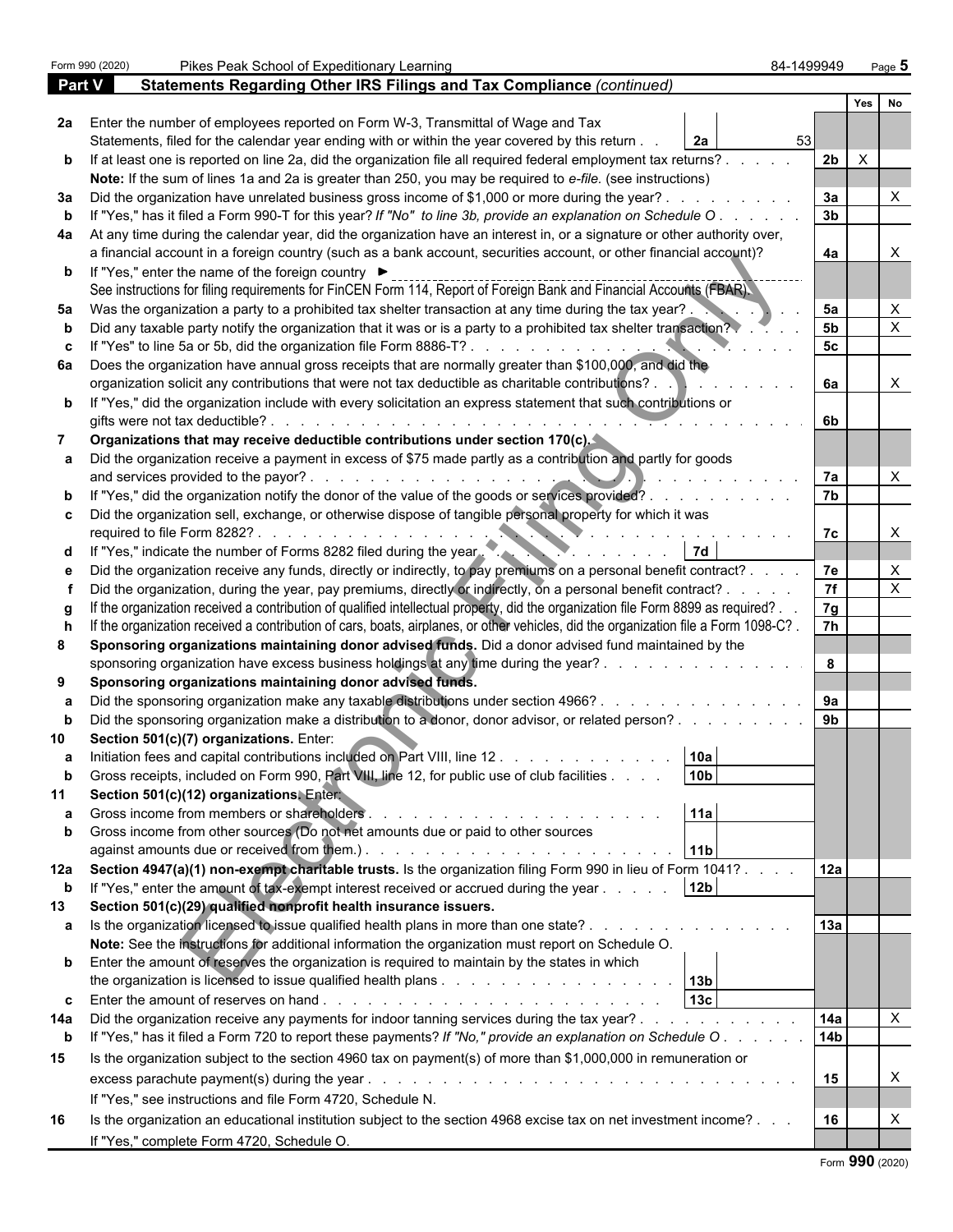| <b>Section A. Governing Body and Management</b><br>Yes No<br>1a Enter the number of voting members of the governing body at the end of the tax year<br>1a<br>If there are material differences in voting rights among members of the governing body, or<br>if the governing body delegated broad authority to an executive committee or similar<br>committee, explain on Schedule O.<br>Enter the number of voting members included on line 1a, above, who are independent.<br>  1b<br>Did any officer, director, trustee, or key employee have a family relationship or a business relationship with<br>$\mathbf{2}$<br>Did the organization delegate control over management duties customarily performed by or under the direct<br>supervision of officers, directors, trustees, or key employees to a management company or other person?<br>$\mathbf{3}$<br>$\overline{4}$<br>$\times$<br>Did the organization make any significant changes to its governing documents since the prior Form 990 was filed?<br>5 <sup>1</sup><br>$\times$<br>Did the organization become aware during the year of a significant diversion of the organization's assets?.<br>6<br>$\times$<br>7a Did the organization have members, stockholders, or other persons who had the power to elect or appoint<br>7a<br><b>b</b> Are any governance decisions of the organization reserved to (or subject to approval by) members,<br>7b<br>Did the organization contemporaneously document the meetings held or written actions undertaken during<br>the year by the following:<br>$\mathsf{X}$<br>8a<br><b>a</b> The governing body?.<br>and the second contract of the second con-<br>Each committee with authority to act on behalf of the governing body?<br>8b<br>$\times$<br>Is there any officer, director, trustee, or key employee listed in Part VII, Section A, who cannot be reached<br>at the organization's mailing address? If "Yes," provide the names and addresses on Schedule O.<br>$\times$<br>Section B. Policies (This Section B requests information about policies not required by the Internal Revenue Code.)<br>Yes No<br>10a<br>$\mathsf{X}$<br><b>b</b> If "Yes," did the organization have written policies and procedures governing the activities of such chapters,<br>affiliates, and branches to ensure their operations are consistent with the organization's exempt purposes? .<br>10 <sub>b</sub><br>11a Has the organization provided a complete copy of this Form 990 to all members of its governing body before filing the form?<br>$11a$ $\times$<br><b>b</b> Describe in Schedule O the process, if any, used by the organization to review this Form 990.<br>12a Did the organization have a written conflict of interest policy? If "No," go to line 13.<br>12a<br>$\mathsf{X}$<br><b>b</b> Were officers, directors, or trustees, and key employees required to disclose annually interests that could give rise to conflicts?<br>12 <sub>b</sub><br>$\mathsf{X}$<br>c Did the organization regularly and consistently monitor and enforce compliance with the policy? If "Yes,"<br>describe in Schedule O how this was done<br>12c<br>$\mathsf{X}$<br>13<br>$\mathsf{X}$<br>13<br>14<br>$\mathsf{X}$<br>Did the organization have a written document retention and destruction policy?<br>14<br>Did the process for determining compensation of the following persons include a review and approval by<br>15<br>independent persons, comparability data, and contemporaneous substantiation of the deliberation and decision?<br>$15a$ $\times$<br>$15b \mid X$<br>If "Yes" to line 15a or 15b, describe the process in Schedule O (see instructions).<br>16a Did the organization invest in, contribute assets to, or participate in a joint venture or similar arrangement<br>with a taxable entity during the year?.<br>16a<br>and a complete to the complete state of the complete state of the complete state of the complete state of the<br><b>b</b> If "Yes," did the organization follow a written policy or procedure requiring the organization to evaluate its<br>participation in joint venture arrangements under applicable federal tax law, and take steps to safeguard<br>16 <sub>b</sub><br><b>Section C. Disclosure</b><br><u>List</u> the states with which a copy of this Form 990 is required to be filed ► CO<br>List the states with which a copy of this Form 990 is required to be filed ► CO<br>Section 6104 requires an organization to make its Forms 1023 (1024 or 1024-A, if applicable), 990, and 990-T (Section 501(c)<br>(3)s only) available for public inspection. Indicate how you made these available. Check all that apply.<br>X Upon request<br>Own website<br>Another's website<br>Other (explain on Schedule O)<br>Describe on Schedule O whether (and if so, how) the organization made its governing documents, conflict of interest policy,<br>19<br>and financial statements available to the public during the tax year.<br>State the name, address, and telephone number of the person who possesses the organization's books and records |    | Form 990 (2020)<br><b>Part VI</b> | Pikes Peak School of Expeditionary Learning<br>Governance, Management, and Disclosure For each "Yes" response to lines 2 through 7b below, and for a "No"<br>response to line 8a, 8b, or 10b below, describe the circumstances, processes, or changes on Schedule O. See instructions.<br>Check if Schedule O contains a response or note to any line in this Part VI. | 84-1499949 | Page 6<br>$\vert x \vert$ |  |  |
|-------------------------------------------------------------------------------------------------------------------------------------------------------------------------------------------------------------------------------------------------------------------------------------------------------------------------------------------------------------------------------------------------------------------------------------------------------------------------------------------------------------------------------------------------------------------------------------------------------------------------------------------------------------------------------------------------------------------------------------------------------------------------------------------------------------------------------------------------------------------------------------------------------------------------------------------------------------------------------------------------------------------------------------------------------------------------------------------------------------------------------------------------------------------------------------------------------------------------------------------------------------------------------------------------------------------------------------------------------------------------------------------------------------------------------------------------------------------------------------------------------------------------------------------------------------------------------------------------------------------------------------------------------------------------------------------------------------------------------------------------------------------------------------------------------------------------------------------------------------------------------------------------------------------------------------------------------------------------------------------------------------------------------------------------------------------------------------------------------------------------------------------------------------------------------------------------------------------------------------------------------------------------------------------------------------------------------------------------------------------------------------------------------------------------------------------------------------------------------------------------------------------------------------------------------------------------------------------------------------------------------------------------------------------------------------------------------------------------------------------------------------------------------------------------------------------------------------------------------------------------------------------------------------------------------------------------------------------------------------------------------------------------------------------------------------------------------------------------------------------------------------------------------------------------------------------------------------------------------------------------------------------------------------------------------------------------------------------------------------------------------------------------------------------------------------------------------------------------------------------------------------------------------------------------------------------------------------------------------------------------------------------------------------------------------------------------------------------------------------------------------------------------------------------------------------------------------------------------------------------------------------------------------------------------------------------------------------------------------------------------------------------------------------------------------------------------------------------------------------------------------------------------------------------------------------------------------------------------------------------------------------------------------------------------------------------------------------------------------------------------------------------------------------------------------------------------------------------------------------------------------------------------------------------------------------------------------------------------------------------------------------------------------------------------------------------------------------------------------------------------------------------------------------------------------------------------------------------------------------------------------------------------------------------------------------------------------------------------------------------------------------------------------------------------------------------------------------------------------------------------|----|-----------------------------------|------------------------------------------------------------------------------------------------------------------------------------------------------------------------------------------------------------------------------------------------------------------------------------------------------------------------------------------------------------------------|------------|---------------------------|--|--|
|                                                                                                                                                                                                                                                                                                                                                                                                                                                                                                                                                                                                                                                                                                                                                                                                                                                                                                                                                                                                                                                                                                                                                                                                                                                                                                                                                                                                                                                                                                                                                                                                                                                                                                                                                                                                                                                                                                                                                                                                                                                                                                                                                                                                                                                                                                                                                                                                                                                                                                                                                                                                                                                                                                                                                                                                                                                                                                                                                                                                                                                                                                                                                                                                                                                                                                                                                                                                                                                                                                                                                                                                                                                                                                                                                                                                                                                                                                                                                                                                                                                                                                                                                                                                                                                                                                                                                                                                                                                                                                                                                                                                                                                                                                                                                                                                                                                                                                                                                                                                                                                                                                                         |    |                                   |                                                                                                                                                                                                                                                                                                                                                                        |            |                           |  |  |
|                                                                                                                                                                                                                                                                                                                                                                                                                                                                                                                                                                                                                                                                                                                                                                                                                                                                                                                                                                                                                                                                                                                                                                                                                                                                                                                                                                                                                                                                                                                                                                                                                                                                                                                                                                                                                                                                                                                                                                                                                                                                                                                                                                                                                                                                                                                                                                                                                                                                                                                                                                                                                                                                                                                                                                                                                                                                                                                                                                                                                                                                                                                                                                                                                                                                                                                                                                                                                                                                                                                                                                                                                                                                                                                                                                                                                                                                                                                                                                                                                                                                                                                                                                                                                                                                                                                                                                                                                                                                                                                                                                                                                                                                                                                                                                                                                                                                                                                                                                                                                                                                                                                         |    |                                   |                                                                                                                                                                                                                                                                                                                                                                        |            |                           |  |  |
|                                                                                                                                                                                                                                                                                                                                                                                                                                                                                                                                                                                                                                                                                                                                                                                                                                                                                                                                                                                                                                                                                                                                                                                                                                                                                                                                                                                                                                                                                                                                                                                                                                                                                                                                                                                                                                                                                                                                                                                                                                                                                                                                                                                                                                                                                                                                                                                                                                                                                                                                                                                                                                                                                                                                                                                                                                                                                                                                                                                                                                                                                                                                                                                                                                                                                                                                                                                                                                                                                                                                                                                                                                                                                                                                                                                                                                                                                                                                                                                                                                                                                                                                                                                                                                                                                                                                                                                                                                                                                                                                                                                                                                                                                                                                                                                                                                                                                                                                                                                                                                                                                                                         |    |                                   |                                                                                                                                                                                                                                                                                                                                                                        |            |                           |  |  |
|                                                                                                                                                                                                                                                                                                                                                                                                                                                                                                                                                                                                                                                                                                                                                                                                                                                                                                                                                                                                                                                                                                                                                                                                                                                                                                                                                                                                                                                                                                                                                                                                                                                                                                                                                                                                                                                                                                                                                                                                                                                                                                                                                                                                                                                                                                                                                                                                                                                                                                                                                                                                                                                                                                                                                                                                                                                                                                                                                                                                                                                                                                                                                                                                                                                                                                                                                                                                                                                                                                                                                                                                                                                                                                                                                                                                                                                                                                                                                                                                                                                                                                                                                                                                                                                                                                                                                                                                                                                                                                                                                                                                                                                                                                                                                                                                                                                                                                                                                                                                                                                                                                                         |    |                                   |                                                                                                                                                                                                                                                                                                                                                                        |            |                           |  |  |
|                                                                                                                                                                                                                                                                                                                                                                                                                                                                                                                                                                                                                                                                                                                                                                                                                                                                                                                                                                                                                                                                                                                                                                                                                                                                                                                                                                                                                                                                                                                                                                                                                                                                                                                                                                                                                                                                                                                                                                                                                                                                                                                                                                                                                                                                                                                                                                                                                                                                                                                                                                                                                                                                                                                                                                                                                                                                                                                                                                                                                                                                                                                                                                                                                                                                                                                                                                                                                                                                                                                                                                                                                                                                                                                                                                                                                                                                                                                                                                                                                                                                                                                                                                                                                                                                                                                                                                                                                                                                                                                                                                                                                                                                                                                                                                                                                                                                                                                                                                                                                                                                                                                         |    |                                   |                                                                                                                                                                                                                                                                                                                                                                        |            |                           |  |  |
|                                                                                                                                                                                                                                                                                                                                                                                                                                                                                                                                                                                                                                                                                                                                                                                                                                                                                                                                                                                                                                                                                                                                                                                                                                                                                                                                                                                                                                                                                                                                                                                                                                                                                                                                                                                                                                                                                                                                                                                                                                                                                                                                                                                                                                                                                                                                                                                                                                                                                                                                                                                                                                                                                                                                                                                                                                                                                                                                                                                                                                                                                                                                                                                                                                                                                                                                                                                                                                                                                                                                                                                                                                                                                                                                                                                                                                                                                                                                                                                                                                                                                                                                                                                                                                                                                                                                                                                                                                                                                                                                                                                                                                                                                                                                                                                                                                                                                                                                                                                                                                                                                                                         |    |                                   |                                                                                                                                                                                                                                                                                                                                                                        |            |                           |  |  |
|                                                                                                                                                                                                                                                                                                                                                                                                                                                                                                                                                                                                                                                                                                                                                                                                                                                                                                                                                                                                                                                                                                                                                                                                                                                                                                                                                                                                                                                                                                                                                                                                                                                                                                                                                                                                                                                                                                                                                                                                                                                                                                                                                                                                                                                                                                                                                                                                                                                                                                                                                                                                                                                                                                                                                                                                                                                                                                                                                                                                                                                                                                                                                                                                                                                                                                                                                                                                                                                                                                                                                                                                                                                                                                                                                                                                                                                                                                                                                                                                                                                                                                                                                                                                                                                                                                                                                                                                                                                                                                                                                                                                                                                                                                                                                                                                                                                                                                                                                                                                                                                                                                                         |    |                                   |                                                                                                                                                                                                                                                                                                                                                                        |            |                           |  |  |
|                                                                                                                                                                                                                                                                                                                                                                                                                                                                                                                                                                                                                                                                                                                                                                                                                                                                                                                                                                                                                                                                                                                                                                                                                                                                                                                                                                                                                                                                                                                                                                                                                                                                                                                                                                                                                                                                                                                                                                                                                                                                                                                                                                                                                                                                                                                                                                                                                                                                                                                                                                                                                                                                                                                                                                                                                                                                                                                                                                                                                                                                                                                                                                                                                                                                                                                                                                                                                                                                                                                                                                                                                                                                                                                                                                                                                                                                                                                                                                                                                                                                                                                                                                                                                                                                                                                                                                                                                                                                                                                                                                                                                                                                                                                                                                                                                                                                                                                                                                                                                                                                                                                         |    |                                   |                                                                                                                                                                                                                                                                                                                                                                        |            |                           |  |  |
|                                                                                                                                                                                                                                                                                                                                                                                                                                                                                                                                                                                                                                                                                                                                                                                                                                                                                                                                                                                                                                                                                                                                                                                                                                                                                                                                                                                                                                                                                                                                                                                                                                                                                                                                                                                                                                                                                                                                                                                                                                                                                                                                                                                                                                                                                                                                                                                                                                                                                                                                                                                                                                                                                                                                                                                                                                                                                                                                                                                                                                                                                                                                                                                                                                                                                                                                                                                                                                                                                                                                                                                                                                                                                                                                                                                                                                                                                                                                                                                                                                                                                                                                                                                                                                                                                                                                                                                                                                                                                                                                                                                                                                                                                                                                                                                                                                                                                                                                                                                                                                                                                                                         |    |                                   |                                                                                                                                                                                                                                                                                                                                                                        |            |                           |  |  |
|                                                                                                                                                                                                                                                                                                                                                                                                                                                                                                                                                                                                                                                                                                                                                                                                                                                                                                                                                                                                                                                                                                                                                                                                                                                                                                                                                                                                                                                                                                                                                                                                                                                                                                                                                                                                                                                                                                                                                                                                                                                                                                                                                                                                                                                                                                                                                                                                                                                                                                                                                                                                                                                                                                                                                                                                                                                                                                                                                                                                                                                                                                                                                                                                                                                                                                                                                                                                                                                                                                                                                                                                                                                                                                                                                                                                                                                                                                                                                                                                                                                                                                                                                                                                                                                                                                                                                                                                                                                                                                                                                                                                                                                                                                                                                                                                                                                                                                                                                                                                                                                                                                                         |    |                                   |                                                                                                                                                                                                                                                                                                                                                                        |            |                           |  |  |
|                                                                                                                                                                                                                                                                                                                                                                                                                                                                                                                                                                                                                                                                                                                                                                                                                                                                                                                                                                                                                                                                                                                                                                                                                                                                                                                                                                                                                                                                                                                                                                                                                                                                                                                                                                                                                                                                                                                                                                                                                                                                                                                                                                                                                                                                                                                                                                                                                                                                                                                                                                                                                                                                                                                                                                                                                                                                                                                                                                                                                                                                                                                                                                                                                                                                                                                                                                                                                                                                                                                                                                                                                                                                                                                                                                                                                                                                                                                                                                                                                                                                                                                                                                                                                                                                                                                                                                                                                                                                                                                                                                                                                                                                                                                                                                                                                                                                                                                                                                                                                                                                                                                         |    |                                   |                                                                                                                                                                                                                                                                                                                                                                        |            |                           |  |  |
|                                                                                                                                                                                                                                                                                                                                                                                                                                                                                                                                                                                                                                                                                                                                                                                                                                                                                                                                                                                                                                                                                                                                                                                                                                                                                                                                                                                                                                                                                                                                                                                                                                                                                                                                                                                                                                                                                                                                                                                                                                                                                                                                                                                                                                                                                                                                                                                                                                                                                                                                                                                                                                                                                                                                                                                                                                                                                                                                                                                                                                                                                                                                                                                                                                                                                                                                                                                                                                                                                                                                                                                                                                                                                                                                                                                                                                                                                                                                                                                                                                                                                                                                                                                                                                                                                                                                                                                                                                                                                                                                                                                                                                                                                                                                                                                                                                                                                                                                                                                                                                                                                                                         |    |                                   |                                                                                                                                                                                                                                                                                                                                                                        |            |                           |  |  |
|                                                                                                                                                                                                                                                                                                                                                                                                                                                                                                                                                                                                                                                                                                                                                                                                                                                                                                                                                                                                                                                                                                                                                                                                                                                                                                                                                                                                                                                                                                                                                                                                                                                                                                                                                                                                                                                                                                                                                                                                                                                                                                                                                                                                                                                                                                                                                                                                                                                                                                                                                                                                                                                                                                                                                                                                                                                                                                                                                                                                                                                                                                                                                                                                                                                                                                                                                                                                                                                                                                                                                                                                                                                                                                                                                                                                                                                                                                                                                                                                                                                                                                                                                                                                                                                                                                                                                                                                                                                                                                                                                                                                                                                                                                                                                                                                                                                                                                                                                                                                                                                                                                                         |    |                                   |                                                                                                                                                                                                                                                                                                                                                                        |            |                           |  |  |
|                                                                                                                                                                                                                                                                                                                                                                                                                                                                                                                                                                                                                                                                                                                                                                                                                                                                                                                                                                                                                                                                                                                                                                                                                                                                                                                                                                                                                                                                                                                                                                                                                                                                                                                                                                                                                                                                                                                                                                                                                                                                                                                                                                                                                                                                                                                                                                                                                                                                                                                                                                                                                                                                                                                                                                                                                                                                                                                                                                                                                                                                                                                                                                                                                                                                                                                                                                                                                                                                                                                                                                                                                                                                                                                                                                                                                                                                                                                                                                                                                                                                                                                                                                                                                                                                                                                                                                                                                                                                                                                                                                                                                                                                                                                                                                                                                                                                                                                                                                                                                                                                                                                         |    |                                   |                                                                                                                                                                                                                                                                                                                                                                        |            |                           |  |  |
|                                                                                                                                                                                                                                                                                                                                                                                                                                                                                                                                                                                                                                                                                                                                                                                                                                                                                                                                                                                                                                                                                                                                                                                                                                                                                                                                                                                                                                                                                                                                                                                                                                                                                                                                                                                                                                                                                                                                                                                                                                                                                                                                                                                                                                                                                                                                                                                                                                                                                                                                                                                                                                                                                                                                                                                                                                                                                                                                                                                                                                                                                                                                                                                                                                                                                                                                                                                                                                                                                                                                                                                                                                                                                                                                                                                                                                                                                                                                                                                                                                                                                                                                                                                                                                                                                                                                                                                                                                                                                                                                                                                                                                                                                                                                                                                                                                                                                                                                                                                                                                                                                                                         |    |                                   |                                                                                                                                                                                                                                                                                                                                                                        |            |                           |  |  |
|                                                                                                                                                                                                                                                                                                                                                                                                                                                                                                                                                                                                                                                                                                                                                                                                                                                                                                                                                                                                                                                                                                                                                                                                                                                                                                                                                                                                                                                                                                                                                                                                                                                                                                                                                                                                                                                                                                                                                                                                                                                                                                                                                                                                                                                                                                                                                                                                                                                                                                                                                                                                                                                                                                                                                                                                                                                                                                                                                                                                                                                                                                                                                                                                                                                                                                                                                                                                                                                                                                                                                                                                                                                                                                                                                                                                                                                                                                                                                                                                                                                                                                                                                                                                                                                                                                                                                                                                                                                                                                                                                                                                                                                                                                                                                                                                                                                                                                                                                                                                                                                                                                                         |    |                                   |                                                                                                                                                                                                                                                                                                                                                                        |            |                           |  |  |
|                                                                                                                                                                                                                                                                                                                                                                                                                                                                                                                                                                                                                                                                                                                                                                                                                                                                                                                                                                                                                                                                                                                                                                                                                                                                                                                                                                                                                                                                                                                                                                                                                                                                                                                                                                                                                                                                                                                                                                                                                                                                                                                                                                                                                                                                                                                                                                                                                                                                                                                                                                                                                                                                                                                                                                                                                                                                                                                                                                                                                                                                                                                                                                                                                                                                                                                                                                                                                                                                                                                                                                                                                                                                                                                                                                                                                                                                                                                                                                                                                                                                                                                                                                                                                                                                                                                                                                                                                                                                                                                                                                                                                                                                                                                                                                                                                                                                                                                                                                                                                                                                                                                         |    |                                   |                                                                                                                                                                                                                                                                                                                                                                        |            |                           |  |  |
|                                                                                                                                                                                                                                                                                                                                                                                                                                                                                                                                                                                                                                                                                                                                                                                                                                                                                                                                                                                                                                                                                                                                                                                                                                                                                                                                                                                                                                                                                                                                                                                                                                                                                                                                                                                                                                                                                                                                                                                                                                                                                                                                                                                                                                                                                                                                                                                                                                                                                                                                                                                                                                                                                                                                                                                                                                                                                                                                                                                                                                                                                                                                                                                                                                                                                                                                                                                                                                                                                                                                                                                                                                                                                                                                                                                                                                                                                                                                                                                                                                                                                                                                                                                                                                                                                                                                                                                                                                                                                                                                                                                                                                                                                                                                                                                                                                                                                                                                                                                                                                                                                                                         |    |                                   |                                                                                                                                                                                                                                                                                                                                                                        |            |                           |  |  |
|                                                                                                                                                                                                                                                                                                                                                                                                                                                                                                                                                                                                                                                                                                                                                                                                                                                                                                                                                                                                                                                                                                                                                                                                                                                                                                                                                                                                                                                                                                                                                                                                                                                                                                                                                                                                                                                                                                                                                                                                                                                                                                                                                                                                                                                                                                                                                                                                                                                                                                                                                                                                                                                                                                                                                                                                                                                                                                                                                                                                                                                                                                                                                                                                                                                                                                                                                                                                                                                                                                                                                                                                                                                                                                                                                                                                                                                                                                                                                                                                                                                                                                                                                                                                                                                                                                                                                                                                                                                                                                                                                                                                                                                                                                                                                                                                                                                                                                                                                                                                                                                                                                                         |    |                                   |                                                                                                                                                                                                                                                                                                                                                                        |            |                           |  |  |
|                                                                                                                                                                                                                                                                                                                                                                                                                                                                                                                                                                                                                                                                                                                                                                                                                                                                                                                                                                                                                                                                                                                                                                                                                                                                                                                                                                                                                                                                                                                                                                                                                                                                                                                                                                                                                                                                                                                                                                                                                                                                                                                                                                                                                                                                                                                                                                                                                                                                                                                                                                                                                                                                                                                                                                                                                                                                                                                                                                                                                                                                                                                                                                                                                                                                                                                                                                                                                                                                                                                                                                                                                                                                                                                                                                                                                                                                                                                                                                                                                                                                                                                                                                                                                                                                                                                                                                                                                                                                                                                                                                                                                                                                                                                                                                                                                                                                                                                                                                                                                                                                                                                         |    |                                   |                                                                                                                                                                                                                                                                                                                                                                        |            |                           |  |  |
|                                                                                                                                                                                                                                                                                                                                                                                                                                                                                                                                                                                                                                                                                                                                                                                                                                                                                                                                                                                                                                                                                                                                                                                                                                                                                                                                                                                                                                                                                                                                                                                                                                                                                                                                                                                                                                                                                                                                                                                                                                                                                                                                                                                                                                                                                                                                                                                                                                                                                                                                                                                                                                                                                                                                                                                                                                                                                                                                                                                                                                                                                                                                                                                                                                                                                                                                                                                                                                                                                                                                                                                                                                                                                                                                                                                                                                                                                                                                                                                                                                                                                                                                                                                                                                                                                                                                                                                                                                                                                                                                                                                                                                                                                                                                                                                                                                                                                                                                                                                                                                                                                                                         |    |                                   |                                                                                                                                                                                                                                                                                                                                                                        |            |                           |  |  |
|                                                                                                                                                                                                                                                                                                                                                                                                                                                                                                                                                                                                                                                                                                                                                                                                                                                                                                                                                                                                                                                                                                                                                                                                                                                                                                                                                                                                                                                                                                                                                                                                                                                                                                                                                                                                                                                                                                                                                                                                                                                                                                                                                                                                                                                                                                                                                                                                                                                                                                                                                                                                                                                                                                                                                                                                                                                                                                                                                                                                                                                                                                                                                                                                                                                                                                                                                                                                                                                                                                                                                                                                                                                                                                                                                                                                                                                                                                                                                                                                                                                                                                                                                                                                                                                                                                                                                                                                                                                                                                                                                                                                                                                                                                                                                                                                                                                                                                                                                                                                                                                                                                                         |    |                                   |                                                                                                                                                                                                                                                                                                                                                                        |            |                           |  |  |
|                                                                                                                                                                                                                                                                                                                                                                                                                                                                                                                                                                                                                                                                                                                                                                                                                                                                                                                                                                                                                                                                                                                                                                                                                                                                                                                                                                                                                                                                                                                                                                                                                                                                                                                                                                                                                                                                                                                                                                                                                                                                                                                                                                                                                                                                                                                                                                                                                                                                                                                                                                                                                                                                                                                                                                                                                                                                                                                                                                                                                                                                                                                                                                                                                                                                                                                                                                                                                                                                                                                                                                                                                                                                                                                                                                                                                                                                                                                                                                                                                                                                                                                                                                                                                                                                                                                                                                                                                                                                                                                                                                                                                                                                                                                                                                                                                                                                                                                                                                                                                                                                                                                         |    |                                   |                                                                                                                                                                                                                                                                                                                                                                        |            |                           |  |  |
|                                                                                                                                                                                                                                                                                                                                                                                                                                                                                                                                                                                                                                                                                                                                                                                                                                                                                                                                                                                                                                                                                                                                                                                                                                                                                                                                                                                                                                                                                                                                                                                                                                                                                                                                                                                                                                                                                                                                                                                                                                                                                                                                                                                                                                                                                                                                                                                                                                                                                                                                                                                                                                                                                                                                                                                                                                                                                                                                                                                                                                                                                                                                                                                                                                                                                                                                                                                                                                                                                                                                                                                                                                                                                                                                                                                                                                                                                                                                                                                                                                                                                                                                                                                                                                                                                                                                                                                                                                                                                                                                                                                                                                                                                                                                                                                                                                                                                                                                                                                                                                                                                                                         |    |                                   |                                                                                                                                                                                                                                                                                                                                                                        |            |                           |  |  |
|                                                                                                                                                                                                                                                                                                                                                                                                                                                                                                                                                                                                                                                                                                                                                                                                                                                                                                                                                                                                                                                                                                                                                                                                                                                                                                                                                                                                                                                                                                                                                                                                                                                                                                                                                                                                                                                                                                                                                                                                                                                                                                                                                                                                                                                                                                                                                                                                                                                                                                                                                                                                                                                                                                                                                                                                                                                                                                                                                                                                                                                                                                                                                                                                                                                                                                                                                                                                                                                                                                                                                                                                                                                                                                                                                                                                                                                                                                                                                                                                                                                                                                                                                                                                                                                                                                                                                                                                                                                                                                                                                                                                                                                                                                                                                                                                                                                                                                                                                                                                                                                                                                                         |    |                                   |                                                                                                                                                                                                                                                                                                                                                                        |            |                           |  |  |
|                                                                                                                                                                                                                                                                                                                                                                                                                                                                                                                                                                                                                                                                                                                                                                                                                                                                                                                                                                                                                                                                                                                                                                                                                                                                                                                                                                                                                                                                                                                                                                                                                                                                                                                                                                                                                                                                                                                                                                                                                                                                                                                                                                                                                                                                                                                                                                                                                                                                                                                                                                                                                                                                                                                                                                                                                                                                                                                                                                                                                                                                                                                                                                                                                                                                                                                                                                                                                                                                                                                                                                                                                                                                                                                                                                                                                                                                                                                                                                                                                                                                                                                                                                                                                                                                                                                                                                                                                                                                                                                                                                                                                                                                                                                                                                                                                                                                                                                                                                                                                                                                                                                         |    |                                   |                                                                                                                                                                                                                                                                                                                                                                        |            |                           |  |  |
|                                                                                                                                                                                                                                                                                                                                                                                                                                                                                                                                                                                                                                                                                                                                                                                                                                                                                                                                                                                                                                                                                                                                                                                                                                                                                                                                                                                                                                                                                                                                                                                                                                                                                                                                                                                                                                                                                                                                                                                                                                                                                                                                                                                                                                                                                                                                                                                                                                                                                                                                                                                                                                                                                                                                                                                                                                                                                                                                                                                                                                                                                                                                                                                                                                                                                                                                                                                                                                                                                                                                                                                                                                                                                                                                                                                                                                                                                                                                                                                                                                                                                                                                                                                                                                                                                                                                                                                                                                                                                                                                                                                                                                                                                                                                                                                                                                                                                                                                                                                                                                                                                                                         |    |                                   |                                                                                                                                                                                                                                                                                                                                                                        |            |                           |  |  |
|                                                                                                                                                                                                                                                                                                                                                                                                                                                                                                                                                                                                                                                                                                                                                                                                                                                                                                                                                                                                                                                                                                                                                                                                                                                                                                                                                                                                                                                                                                                                                                                                                                                                                                                                                                                                                                                                                                                                                                                                                                                                                                                                                                                                                                                                                                                                                                                                                                                                                                                                                                                                                                                                                                                                                                                                                                                                                                                                                                                                                                                                                                                                                                                                                                                                                                                                                                                                                                                                                                                                                                                                                                                                                                                                                                                                                                                                                                                                                                                                                                                                                                                                                                                                                                                                                                                                                                                                                                                                                                                                                                                                                                                                                                                                                                                                                                                                                                                                                                                                                                                                                                                         |    |                                   |                                                                                                                                                                                                                                                                                                                                                                        |            |                           |  |  |
|                                                                                                                                                                                                                                                                                                                                                                                                                                                                                                                                                                                                                                                                                                                                                                                                                                                                                                                                                                                                                                                                                                                                                                                                                                                                                                                                                                                                                                                                                                                                                                                                                                                                                                                                                                                                                                                                                                                                                                                                                                                                                                                                                                                                                                                                                                                                                                                                                                                                                                                                                                                                                                                                                                                                                                                                                                                                                                                                                                                                                                                                                                                                                                                                                                                                                                                                                                                                                                                                                                                                                                                                                                                                                                                                                                                                                                                                                                                                                                                                                                                                                                                                                                                                                                                                                                                                                                                                                                                                                                                                                                                                                                                                                                                                                                                                                                                                                                                                                                                                                                                                                                                         |    |                                   |                                                                                                                                                                                                                                                                                                                                                                        |            |                           |  |  |
|                                                                                                                                                                                                                                                                                                                                                                                                                                                                                                                                                                                                                                                                                                                                                                                                                                                                                                                                                                                                                                                                                                                                                                                                                                                                                                                                                                                                                                                                                                                                                                                                                                                                                                                                                                                                                                                                                                                                                                                                                                                                                                                                                                                                                                                                                                                                                                                                                                                                                                                                                                                                                                                                                                                                                                                                                                                                                                                                                                                                                                                                                                                                                                                                                                                                                                                                                                                                                                                                                                                                                                                                                                                                                                                                                                                                                                                                                                                                                                                                                                                                                                                                                                                                                                                                                                                                                                                                                                                                                                                                                                                                                                                                                                                                                                                                                                                                                                                                                                                                                                                                                                                         |    |                                   |                                                                                                                                                                                                                                                                                                                                                                        |            |                           |  |  |
|                                                                                                                                                                                                                                                                                                                                                                                                                                                                                                                                                                                                                                                                                                                                                                                                                                                                                                                                                                                                                                                                                                                                                                                                                                                                                                                                                                                                                                                                                                                                                                                                                                                                                                                                                                                                                                                                                                                                                                                                                                                                                                                                                                                                                                                                                                                                                                                                                                                                                                                                                                                                                                                                                                                                                                                                                                                                                                                                                                                                                                                                                                                                                                                                                                                                                                                                                                                                                                                                                                                                                                                                                                                                                                                                                                                                                                                                                                                                                                                                                                                                                                                                                                                                                                                                                                                                                                                                                                                                                                                                                                                                                                                                                                                                                                                                                                                                                                                                                                                                                                                                                                                         | 17 |                                   |                                                                                                                                                                                                                                                                                                                                                                        |            |                           |  |  |
|                                                                                                                                                                                                                                                                                                                                                                                                                                                                                                                                                                                                                                                                                                                                                                                                                                                                                                                                                                                                                                                                                                                                                                                                                                                                                                                                                                                                                                                                                                                                                                                                                                                                                                                                                                                                                                                                                                                                                                                                                                                                                                                                                                                                                                                                                                                                                                                                                                                                                                                                                                                                                                                                                                                                                                                                                                                                                                                                                                                                                                                                                                                                                                                                                                                                                                                                                                                                                                                                                                                                                                                                                                                                                                                                                                                                                                                                                                                                                                                                                                                                                                                                                                                                                                                                                                                                                                                                                                                                                                                                                                                                                                                                                                                                                                                                                                                                                                                                                                                                                                                                                                                         | 18 |                                   |                                                                                                                                                                                                                                                                                                                                                                        |            |                           |  |  |
|                                                                                                                                                                                                                                                                                                                                                                                                                                                                                                                                                                                                                                                                                                                                                                                                                                                                                                                                                                                                                                                                                                                                                                                                                                                                                                                                                                                                                                                                                                                                                                                                                                                                                                                                                                                                                                                                                                                                                                                                                                                                                                                                                                                                                                                                                                                                                                                                                                                                                                                                                                                                                                                                                                                                                                                                                                                                                                                                                                                                                                                                                                                                                                                                                                                                                                                                                                                                                                                                                                                                                                                                                                                                                                                                                                                                                                                                                                                                                                                                                                                                                                                                                                                                                                                                                                                                                                                                                                                                                                                                                                                                                                                                                                                                                                                                                                                                                                                                                                                                                                                                                                                         |    |                                   |                                                                                                                                                                                                                                                                                                                                                                        |            |                           |  |  |
|                                                                                                                                                                                                                                                                                                                                                                                                                                                                                                                                                                                                                                                                                                                                                                                                                                                                                                                                                                                                                                                                                                                                                                                                                                                                                                                                                                                                                                                                                                                                                                                                                                                                                                                                                                                                                                                                                                                                                                                                                                                                                                                                                                                                                                                                                                                                                                                                                                                                                                                                                                                                                                                                                                                                                                                                                                                                                                                                                                                                                                                                                                                                                                                                                                                                                                                                                                                                                                                                                                                                                                                                                                                                                                                                                                                                                                                                                                                                                                                                                                                                                                                                                                                                                                                                                                                                                                                                                                                                                                                                                                                                                                                                                                                                                                                                                                                                                                                                                                                                                                                                                                                         |    |                                   |                                                                                                                                                                                                                                                                                                                                                                        |            |                           |  |  |
|                                                                                                                                                                                                                                                                                                                                                                                                                                                                                                                                                                                                                                                                                                                                                                                                                                                                                                                                                                                                                                                                                                                                                                                                                                                                                                                                                                                                                                                                                                                                                                                                                                                                                                                                                                                                                                                                                                                                                                                                                                                                                                                                                                                                                                                                                                                                                                                                                                                                                                                                                                                                                                                                                                                                                                                                                                                                                                                                                                                                                                                                                                                                                                                                                                                                                                                                                                                                                                                                                                                                                                                                                                                                                                                                                                                                                                                                                                                                                                                                                                                                                                                                                                                                                                                                                                                                                                                                                                                                                                                                                                                                                                                                                                                                                                                                                                                                                                                                                                                                                                                                                                                         |    |                                   |                                                                                                                                                                                                                                                                                                                                                                        |            |                           |  |  |
|                                                                                                                                                                                                                                                                                                                                                                                                                                                                                                                                                                                                                                                                                                                                                                                                                                                                                                                                                                                                                                                                                                                                                                                                                                                                                                                                                                                                                                                                                                                                                                                                                                                                                                                                                                                                                                                                                                                                                                                                                                                                                                                                                                                                                                                                                                                                                                                                                                                                                                                                                                                                                                                                                                                                                                                                                                                                                                                                                                                                                                                                                                                                                                                                                                                                                                                                                                                                                                                                                                                                                                                                                                                                                                                                                                                                                                                                                                                                                                                                                                                                                                                                                                                                                                                                                                                                                                                                                                                                                                                                                                                                                                                                                                                                                                                                                                                                                                                                                                                                                                                                                                                         | 20 |                                   |                                                                                                                                                                                                                                                                                                                                                                        |            |                           |  |  |
|                                                                                                                                                                                                                                                                                                                                                                                                                                                                                                                                                                                                                                                                                                                                                                                                                                                                                                                                                                                                                                                                                                                                                                                                                                                                                                                                                                                                                                                                                                                                                                                                                                                                                                                                                                                                                                                                                                                                                                                                                                                                                                                                                                                                                                                                                                                                                                                                                                                                                                                                                                                                                                                                                                                                                                                                                                                                                                                                                                                                                                                                                                                                                                                                                                                                                                                                                                                                                                                                                                                                                                                                                                                                                                                                                                                                                                                                                                                                                                                                                                                                                                                                                                                                                                                                                                                                                                                                                                                                                                                                                                                                                                                                                                                                                                                                                                                                                                                                                                                                                                                                                                                         |    |                                   | 11925 Antlers Ridge Road, Falcon, CO 80831                                                                                                                                                                                                                                                                                                                             |            |                           |  |  |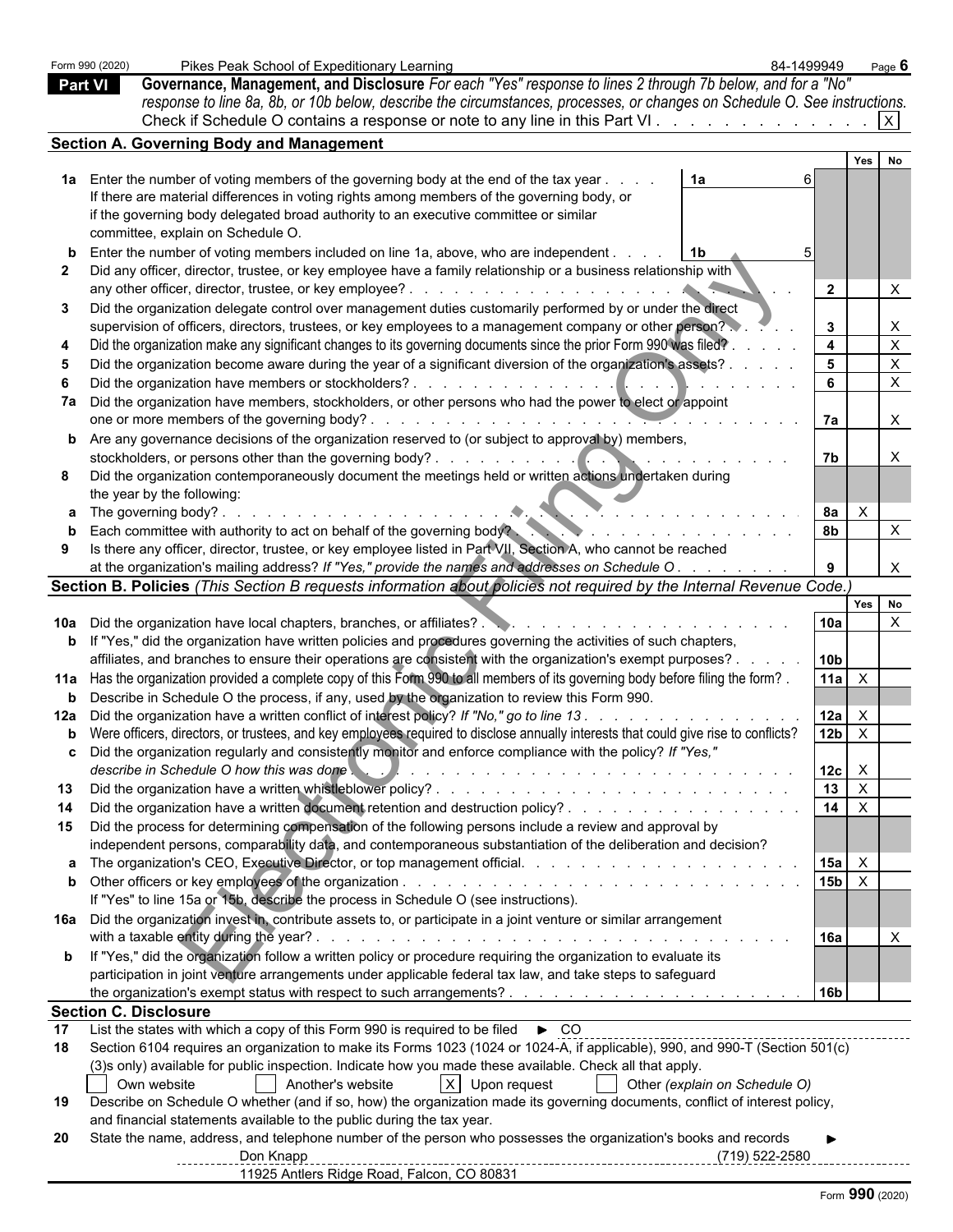| Form 990 (2020)          | Pikes Peak School of Expeditionary Learning                                                                                                                     | 84-1499949 | Page 7 |
|--------------------------|-----------------------------------------------------------------------------------------------------------------------------------------------------------------|------------|--------|
| <b>Part VII</b>          | Compensation of Officers, Directors, Trustees, Key Employees, Highest Compensated                                                                               |            |        |
|                          | <b>Employees, and Independent Contractors</b><br>Check if Schedule O contains a response or note to any line in this Part VII. A contained a contact of the Che |            |        |
| <b>Section A.</b>        | Officers, Directors, Trustees, Key Employees, and Highest Compensated Employees                                                                                 |            |        |
| organization's tax year. | 1a Complete this table for all persons required to be listed. Report compensation for the calendar year ending with or within the                               |            |        |

List all of the organization's **current** officers, directors, trustees (whether individuals or organizations), regardless of amount of compensation. Enter -0- in columns (D), (E), and (F) if no compensation was paid.

- List all of the organization's **current** key employees, if any. See instructions for definition of "key employee."
- List the organization's five **current** highest compensated employees (other than an officer, director, trustee, or key employee)

|                                                                          |                                                                    |                                                                                                                                         |                                             |             |                                 |                                                                                                                              | who received reportable compensation (Box 5 of Form W-2 and/or Box 7 of Form 1099-MISC) of more than \$100,000 from the |                                                                                       |                                                                                                                                                                                                                                                                                                                                                                                                                                                                                                                                       |
|--------------------------------------------------------------------------|--------------------------------------------------------------------|-----------------------------------------------------------------------------------------------------------------------------------------|---------------------------------------------|-------------|---------------------------------|------------------------------------------------------------------------------------------------------------------------------|-------------------------------------------------------------------------------------------------------------------------|---------------------------------------------------------------------------------------|---------------------------------------------------------------------------------------------------------------------------------------------------------------------------------------------------------------------------------------------------------------------------------------------------------------------------------------------------------------------------------------------------------------------------------------------------------------------------------------------------------------------------------------|
|                                                                          |                                                                    |                                                                                                                                         |                                             |             |                                 |                                                                                                                              |                                                                                                                         |                                                                                       |                                                                                                                                                                                                                                                                                                                                                                                                                                                                                                                                       |
|                                                                          |                                                                    |                                                                                                                                         |                                             |             |                                 |                                                                                                                              |                                                                                                                         |                                                                                       |                                                                                                                                                                                                                                                                                                                                                                                                                                                                                                                                       |
|                                                                          |                                                                    |                                                                                                                                         |                                             |             |                                 |                                                                                                                              |                                                                                                                         |                                                                                       |                                                                                                                                                                                                                                                                                                                                                                                                                                                                                                                                       |
|                                                                          |                                                                    |                                                                                                                                         |                                             |             |                                 |                                                                                                                              |                                                                                                                         |                                                                                       |                                                                                                                                                                                                                                                                                                                                                                                                                                                                                                                                       |
|                                                                          |                                                                    |                                                                                                                                         |                                             |             |                                 |                                                                                                                              |                                                                                                                         |                                                                                       |                                                                                                                                                                                                                                                                                                                                                                                                                                                                                                                                       |
|                                                                          |                                                                    |                                                                                                                                         |                                             |             |                                 |                                                                                                                              |                                                                                                                         |                                                                                       |                                                                                                                                                                                                                                                                                                                                                                                                                                                                                                                                       |
| (B)<br>Average<br>hours<br>per week<br>(list any<br>hours for<br>related |                                                                    |                                                                                                                                         | Officer                                     |             |                                 | $F_{\text{oume}}$                                                                                                            | (D)<br>Reportable<br>compensation<br>from the<br>organization<br>(W-2/1099-MISC)                                        | (E)<br>Reportable<br>compensation<br>from related<br>organizations<br>(W-2/1099-MISC) | (F)<br>Estimated amount<br>of other<br>compensation<br>from the<br>organization and<br>related organizations                                                                                                                                                                                                                                                                                                                                                                                                                          |
| organizations<br>below<br>dotted line)                                   |                                                                    |                                                                                                                                         |                                             |             |                                 |                                                                                                                              |                                                                                                                         |                                                                                       |                                                                                                                                                                                                                                                                                                                                                                                                                                                                                                                                       |
|                                                                          |                                                                    |                                                                                                                                         |                                             |             |                                 |                                                                                                                              |                                                                                                                         |                                                                                       |                                                                                                                                                                                                                                                                                                                                                                                                                                                                                                                                       |
|                                                                          |                                                                    |                                                                                                                                         |                                             |             |                                 |                                                                                                                              |                                                                                                                         |                                                                                       | 27,206                                                                                                                                                                                                                                                                                                                                                                                                                                                                                                                                |
|                                                                          |                                                                    |                                                                                                                                         |                                             |             |                                 |                                                                                                                              |                                                                                                                         |                                                                                       | 0                                                                                                                                                                                                                                                                                                                                                                                                                                                                                                                                     |
|                                                                          |                                                                    |                                                                                                                                         |                                             |             |                                 |                                                                                                                              |                                                                                                                         |                                                                                       |                                                                                                                                                                                                                                                                                                                                                                                                                                                                                                                                       |
|                                                                          | X                                                                  |                                                                                                                                         | X                                           |             |                                 |                                                                                                                              | 0                                                                                                                       | 0                                                                                     | 0                                                                                                                                                                                                                                                                                                                                                                                                                                                                                                                                     |
|                                                                          |                                                                    |                                                                                                                                         |                                             |             |                                 |                                                                                                                              |                                                                                                                         |                                                                                       |                                                                                                                                                                                                                                                                                                                                                                                                                                                                                                                                       |
|                                                                          | X                                                                  |                                                                                                                                         | X                                           |             |                                 |                                                                                                                              | 0                                                                                                                       | 0                                                                                     | 0                                                                                                                                                                                                                                                                                                                                                                                                                                                                                                                                     |
|                                                                          |                                                                    |                                                                                                                                         |                                             |             |                                 |                                                                                                                              |                                                                                                                         |                                                                                       |                                                                                                                                                                                                                                                                                                                                                                                                                                                                                                                                       |
|                                                                          |                                                                    |                                                                                                                                         |                                             |             |                                 |                                                                                                                              | 0                                                                                                                       | 0                                                                                     | 0                                                                                                                                                                                                                                                                                                                                                                                                                                                                                                                                     |
|                                                                          |                                                                    |                                                                                                                                         |                                             |             |                                 |                                                                                                                              |                                                                                                                         |                                                                                       |                                                                                                                                                                                                                                                                                                                                                                                                                                                                                                                                       |
|                                                                          |                                                                    |                                                                                                                                         |                                             |             |                                 |                                                                                                                              |                                                                                                                         |                                                                                       | 0                                                                                                                                                                                                                                                                                                                                                                                                                                                                                                                                     |
|                                                                          |                                                                    |                                                                                                                                         |                                             |             |                                 |                                                                                                                              |                                                                                                                         |                                                                                       |                                                                                                                                                                                                                                                                                                                                                                                                                                                                                                                                       |
|                                                                          |                                                                    |                                                                                                                                         |                                             |             |                                 |                                                                                                                              |                                                                                                                         |                                                                                       |                                                                                                                                                                                                                                                                                                                                                                                                                                                                                                                                       |
|                                                                          |                                                                    |                                                                                                                                         |                                             |             |                                 |                                                                                                                              |                                                                                                                         |                                                                                       |                                                                                                                                                                                                                                                                                                                                                                                                                                                                                                                                       |
|                                                                          |                                                                    |                                                                                                                                         |                                             |             |                                 |                                                                                                                              |                                                                                                                         |                                                                                       |                                                                                                                                                                                                                                                                                                                                                                                                                                                                                                                                       |
|                                                                          |                                                                    |                                                                                                                                         |                                             |             |                                 |                                                                                                                              |                                                                                                                         |                                                                                       |                                                                                                                                                                                                                                                                                                                                                                                                                                                                                                                                       |
|                                                                          |                                                                    |                                                                                                                                         |                                             |             |                                 |                                                                                                                              |                                                                                                                         |                                                                                       |                                                                                                                                                                                                                                                                                                                                                                                                                                                                                                                                       |
|                                                                          |                                                                    |                                                                                                                                         |                                             |             |                                 |                                                                                                                              |                                                                                                                         |                                                                                       |                                                                                                                                                                                                                                                                                                                                                                                                                                                                                                                                       |
|                                                                          |                                                                    |                                                                                                                                         |                                             |             |                                 |                                                                                                                              |                                                                                                                         |                                                                                       |                                                                                                                                                                                                                                                                                                                                                                                                                                                                                                                                       |
|                                                                          | See instructions for the order in which to list the persons above. | or director<br>45.00<br>1.00<br>X<br>3.00<br>1.00<br><b>X</b><br>2.00<br>1.00<br>3.00<br>0.25<br>3.00<br>1.00<br>X<br>3.00<br>1.00<br>X | Individual trustee<br>Institutional trustee | X<br>X<br>X | (C)<br>Position<br>Key employee | \$100,000 of reportable compensation from the organization and any related organizations.<br>Highest compensated<br>employee | (do not check more than one<br>box, unless person is both an<br>officer and a director/trustee)                         | 107,097<br>0<br>0                                                                     | • List all of the organization's former officers, key employees, and highest compensated employees who received more than<br>• List all of the organization's former directors or trustees that received, in the capacity as a former director or trustee of the<br>organization, more than \$10,000 of reportable compensation from the organization and any related organizations.<br>Check this box if neither the organization nor any related organization compensated any current officer, director, or trustee.<br>0<br>0<br>0 |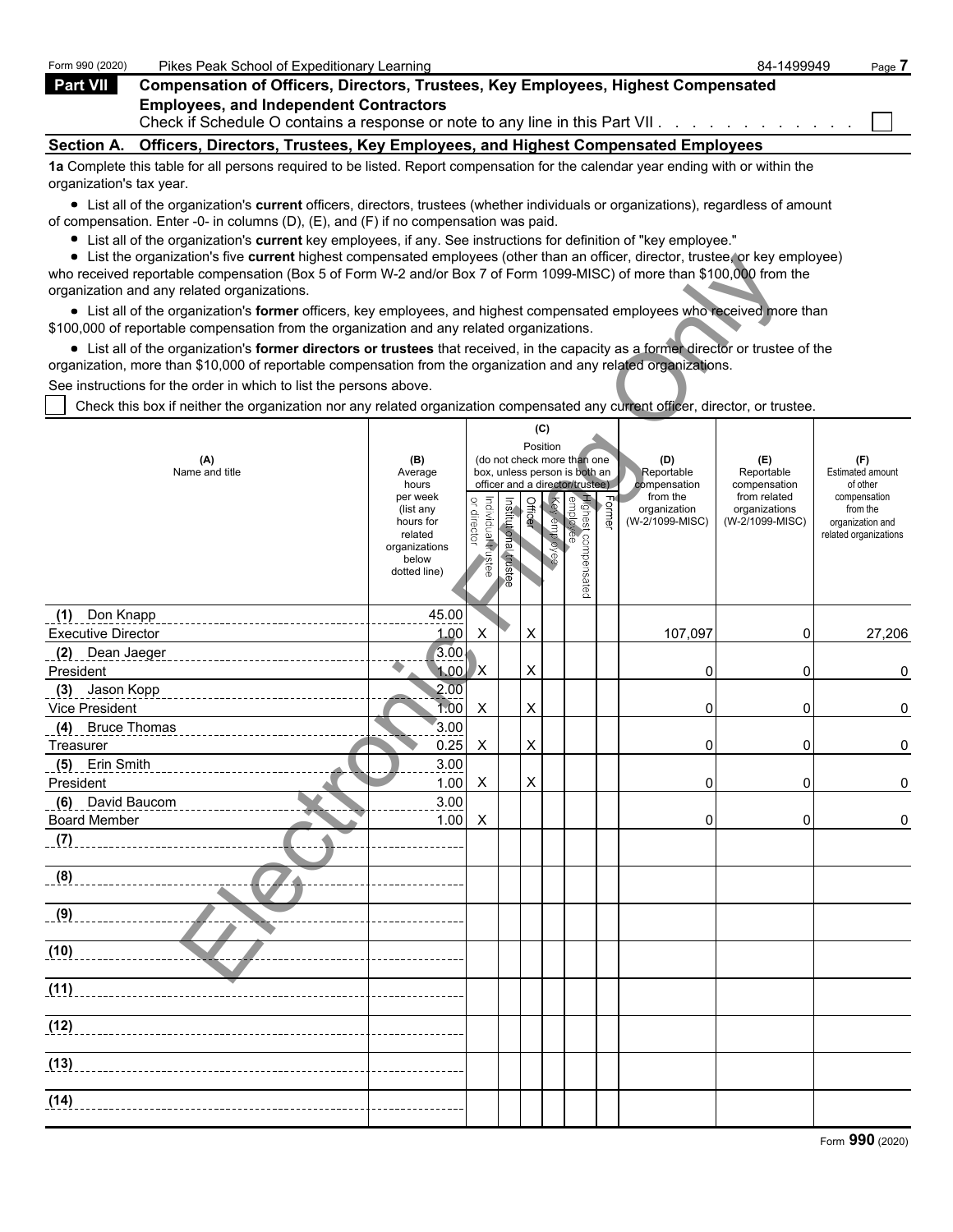| Form 990 (2020)        | Pikes Peak School of Expeditionary Learning                                                                                                                                                                                                                                                            |                                                                                                                    |                                |                                  |                                 |                                                                                            |                                                        |                                                                                  |                                                                                       | 84-1499949                       |                     | Page 8                                                                                                              |
|------------------------|--------------------------------------------------------------------------------------------------------------------------------------------------------------------------------------------------------------------------------------------------------------------------------------------------------|--------------------------------------------------------------------------------------------------------------------|--------------------------------|----------------------------------|---------------------------------|--------------------------------------------------------------------------------------------|--------------------------------------------------------|----------------------------------------------------------------------------------|---------------------------------------------------------------------------------------|----------------------------------|---------------------|---------------------------------------------------------------------------------------------------------------------|
| <b>Part VII</b>        | Section A. Officers, Directors, Trustees, Key Employees, and Highest Compensated Employees (continued)                                                                                                                                                                                                 |                                                                                                                    |                                |                                  |                                 |                                                                                            |                                                        |                                                                                  |                                                                                       |                                  |                     |                                                                                                                     |
|                        | (A)<br>Name and title                                                                                                                                                                                                                                                                                  | (B)<br>Average<br>hours<br>per week<br>(list any<br>hours for<br>related<br>organizations<br>below<br>dotted line) | Individual trustee<br>director | Officer<br>Institutional trustee | (C)<br>Position<br>Key employee | (do not check more than one<br>officer and a director/trustee)<br>Highest co<br>Mighest co | box, unless person is both an<br>Former<br>compensated | (D)<br>Reportable<br>compensation<br>from the<br>organization<br>(W-2/1099-MISC) | (E)<br>Reportable<br>compensation<br>from related<br>organizations<br>(W-2/1099-MISC) |                                  |                     | (F)<br><b>Estimated amount</b><br>of other<br>compensation<br>from the<br>organization and<br>related organizations |
| (15)                   |                                                                                                                                                                                                                                                                                                        |                                                                                                                    |                                |                                  |                                 |                                                                                            |                                                        |                                                                                  |                                                                                       |                                  |                     |                                                                                                                     |
| (16)                   |                                                                                                                                                                                                                                                                                                        |                                                                                                                    |                                |                                  |                                 |                                                                                            |                                                        |                                                                                  |                                                                                       |                                  |                     |                                                                                                                     |
|                        |                                                                                                                                                                                                                                                                                                        |                                                                                                                    |                                |                                  |                                 |                                                                                            |                                                        |                                                                                  |                                                                                       |                                  |                     |                                                                                                                     |
| (17)                   |                                                                                                                                                                                                                                                                                                        |                                                                                                                    |                                |                                  |                                 |                                                                                            |                                                        |                                                                                  |                                                                                       |                                  |                     |                                                                                                                     |
| (18)                   |                                                                                                                                                                                                                                                                                                        |                                                                                                                    |                                |                                  |                                 |                                                                                            |                                                        |                                                                                  |                                                                                       |                                  |                     |                                                                                                                     |
| (19)                   |                                                                                                                                                                                                                                                                                                        |                                                                                                                    |                                |                                  |                                 |                                                                                            |                                                        |                                                                                  |                                                                                       |                                  |                     |                                                                                                                     |
| (20)                   |                                                                                                                                                                                                                                                                                                        |                                                                                                                    |                                |                                  |                                 |                                                                                            |                                                        |                                                                                  |                                                                                       |                                  |                     |                                                                                                                     |
|                        |                                                                                                                                                                                                                                                                                                        |                                                                                                                    |                                |                                  |                                 |                                                                                            |                                                        |                                                                                  |                                                                                       |                                  |                     |                                                                                                                     |
|                        |                                                                                                                                                                                                                                                                                                        |                                                                                                                    |                                |                                  |                                 |                                                                                            |                                                        |                                                                                  |                                                                                       |                                  |                     |                                                                                                                     |
|                        |                                                                                                                                                                                                                                                                                                        |                                                                                                                    |                                |                                  |                                 |                                                                                            |                                                        |                                                                                  |                                                                                       |                                  |                     |                                                                                                                     |
|                        | $\boxed{(24)}$                                                                                                                                                                                                                                                                                         |                                                                                                                    |                                |                                  |                                 |                                                                                            |                                                        |                                                                                  |                                                                                       |                                  |                     |                                                                                                                     |
| (25)                   |                                                                                                                                                                                                                                                                                                        |                                                                                                                    |                                |                                  |                                 |                                                                                            |                                                        |                                                                                  |                                                                                       |                                  |                     |                                                                                                                     |
| 1b                     | Subtotal<br>Total from continuation sheets to Part VII, Section A. A. A. A. A. A. A. A. A. A. A.<br>Total (add lines 1b and 1c).<br>Total number of individuals (including but not limited to those listed above) who received more than \$100,000 of<br>reportable compensation from the organization |                                                                                                                    |                                |                                  |                                 |                                                                                            |                                                        | 107,097<br>$\mathbf{0}$<br>107,097                                               |                                                                                       | $\Omega$<br>$\Omega$<br>$\Omega$ |                     | 27,206<br>$\Omega$<br>27,206                                                                                        |
| 3                      | Did the organization list any former officer, director, trustee, key employee, or highest compensated<br>employee on line 1a? If "Yes," complete Schedule J for such individual                                                                                                                        |                                                                                                                    |                                |                                  |                                 |                                                                                            |                                                        |                                                                                  |                                                                                       |                                  | 3                   | <b>No</b><br>Yes<br>X                                                                                               |
| 4                      | For any individual listed on line 1a, is the sum of reportable compensation and other compensation from<br>the organization and related organizations greater than \$150,000? If "Yes," complete Schedule J for such                                                                                   |                                                                                                                    |                                |                                  |                                 |                                                                                            |                                                        |                                                                                  |                                                                                       |                                  | 4                   | X                                                                                                                   |
| 5                      | Did any person listed on line 1a receive or accrue compensation from any unrelated organization or individual<br>for services rendered to the organization? If "Yes," complete Schedule J for such person                                                                                              |                                                                                                                    |                                |                                  |                                 |                                                                                            |                                                        |                                                                                  |                                                                                       |                                  | 5                   | X                                                                                                                   |
|                        | <b>Section B. Independent Contractors</b>                                                                                                                                                                                                                                                              |                                                                                                                    |                                |                                  |                                 |                                                                                            |                                                        |                                                                                  |                                                                                       |                                  |                     |                                                                                                                     |
| $\mathbf 1$            | Complete this table for your five highest compensated independent contractors that received more than \$100,000 of<br>compensation from the organization. Report compensation for the calendar year ending with or within the organization's tax year.                                                 |                                                                                                                    |                                |                                  |                                 |                                                                                            |                                                        |                                                                                  |                                                                                       |                                  |                     |                                                                                                                     |
|                        | (A)<br>Name and business address                                                                                                                                                                                                                                                                       |                                                                                                                    |                                |                                  |                                 |                                                                                            |                                                        | (B)<br>Description of services                                                   |                                                                                       |                                  | (C)<br>Compensation |                                                                                                                     |
| Falcon School Dist #49 |                                                                                                                                                                                                                                                                                                        | 10850 East Woodmen Road Falcon, CO 80831                                                                           |                                |                                  |                                 |                                                                                            |                                                        | Special Ed & Admin Services                                                      |                                                                                       |                                  |                     | 498,271<br>0                                                                                                        |
|                        |                                                                                                                                                                                                                                                                                                        |                                                                                                                    |                                |                                  |                                 |                                                                                            |                                                        |                                                                                  |                                                                                       |                                  |                     | 0                                                                                                                   |
|                        |                                                                                                                                                                                                                                                                                                        |                                                                                                                    |                                |                                  |                                 |                                                                                            |                                                        |                                                                                  |                                                                                       |                                  |                     | 0<br>0                                                                                                              |
|                        | Total number of independent contractors (including but not limited to those listed above) who received<br>more than \$100,000 of compensation from the organization ▶                                                                                                                                  |                                                                                                                    |                                |                                  |                                 |                                                                                            |                                                        |                                                                                  |                                                                                       |                                  |                     |                                                                                                                     |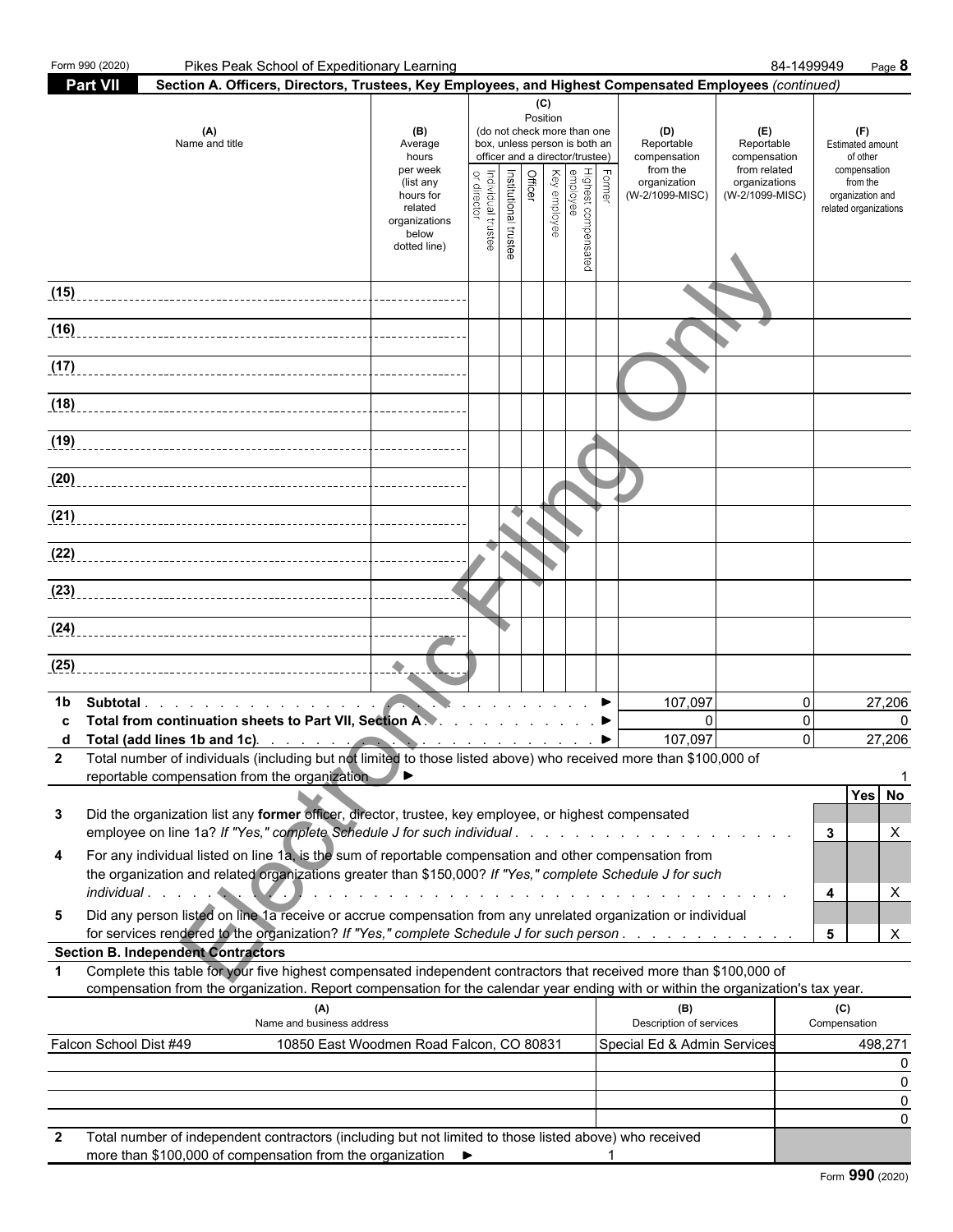**Part VIII Statement of Revenue** Check if Schedule O contains a response or note to any line in this Part VIII. . . . . . . . . . . . . . **(A) (B) (C) (D)** Total revenue Related or exempt Unrelated Revenue excluded function revenue business revenue from tax under sections 512–514 **1a** Federated campaigns . . . . . . . . **| 1a |** . . . . . 0 Contributions, Gifts, Grants and Other Similar Amounts **b** Membership dues . . . . . . . . . 1b 0 **c** Fundraising events . . . . . . . . . 1**c** 0 **d** Related organizations . . . . . . . 1**d** | 0 **e** Government grants (contributions)  $\therefore$  .  $\begin{vmatrix} 1e \end{vmatrix}$  873,343 electronic control in the method and the method and the method and the method and the method and the method on the method of the method of the method of the method of the method of the method of the method of the method of **f** All other contributions, gifts, grants, and  $\mathsf{similar}\ \mathsf{amounts}\ \mathsf{not}\ \mathsf{include}\ \mathsf{above}\ \mathsf{.}\quad\quad \mathsf{11f}\ \mathsf{11} \qquad\qquad \mathsf{11748}$ **g** Noncash contributions included in lines 1a–1f . . . . . . . . . . . . . . . . . . . . . . . . . . . . . . . . . . . . . . . . . . . . . . . . . . . . . . . . . . . **1g** \$ 0 **h Total.** Add lines 1a–1f . . . . . . . . . . . . . . . . . ▶ | 875,091 Business Code Program Service **2a** Per Pupil Revenue **611710** 3,380,376 3,380,376 **b** Pre-Kindergarten Tuition **1988** 12.355 3,355 3,355 Revenue **c** Mill Levy 117,350 117,350 **d** Student Fees 611710 27,067 27,067 **e** 0 **f** All other program service revenue . . . . . . . . . . . . . . . . . . . . . . . . . . . . . . . . . . . . . . . . . . . . . . . . . . . . . 0 **g Total.** Add lines 2a–2f . . . . . . . . . . . . . . . . . ▶ │ 3,528,148 **3** Investment income (including dividends, interest, and other similar amounts) . . . . . . . . . . . . . . . . . . . . . . . . . . . . . . . . . . . . . . . . . . . . . . . . . . . . . . . . 943 943 **4** Income from investment of tax-exempt bond proceeds . . . . . . . . . . . . . . . . . . . . . . . . . . . . . . . . . . . . . . . . . . . . . . . . . 0 **5** Royalties . . . . . . . . . . . . . . . . . . . . . . . . . . . . . . . . . . . . . . . . . . . . . . . . . . . . . . . . . . . 0 (i) Real (ii) Personal **6a** Gross rents . . . . . . **6a 68** 960 **b** Less: rental expenses . . . . **6b c** Rental income or (loss) **6c** 960 0 **d** Net rental income or (loss) . . . . . . . . . . . . . . . . . . . . . . . . . . . . . . . . . . . . . . . . . . . . . . . . . . . . . . . 960 **7a** Gross amount from (i) Securities (ii) Other sales of assets other than inventory . .  $\begin{vmatrix} 7a & 0 & 0 \end{vmatrix}$  . . . . . 0 Other Revenue **b** Less: cost or other basis and sales expenses . .  $\begin{bmatrix} 7b & 0 \end{bmatrix}$  0 **c** Gain or (loss) . . . . . **7c** 0 0 0 0 0 **d** Net gain or (loss) . . . . . . . . . . . . . . . . . . . . . . . . . . . . . . . . . . . . . . . . . . . . . . . . . . . . . . . . . 0 **8a** Gross income from fundraising events (not including  $$$ of contributions reported on line 1c). See Part IV, line 18 . . . **. . . . . . . . . . . . . 8a** 3,171 **b** Less: direct expenses **1.** . . . . . . . . . 8b 5,752 **c** Net income or (loss) from fundraising events . . . . . . . . . . . . . . . . . . . . . . . . . . . . . . . . . . . . . . . . . . . . . . . . . . -2,581 -2,581 **9a** Gross income from gaming activities. See Part IV, line 19. . . . . . . . . . . . . . . . . . . . . . . . . . . . . . . . . . . . . . . . . . . . . . . . . . . . . . . . . . **9a** 0 **b** Less: direct expenses . . . . . . . . . 9b **c** Net income or (loss) from gaming activities  $\ldots$  . . . . . . . . . 0 **10a** Gross sales of inventory, less returns and allowances . . . . . . . **10a** 0 **b** Less: cost of goods sold . . . . . . . . 10b | 0 **c** Net income or (loss) from sales of inventory . . . . . . . .  $\blacktriangleright$  | 0 Business Code Miscellaneous **11a** 0 Revenue **b** 0 **c** 0 **d** All other revenue . . . . . . . . . . . . . . . . 0 **e** Total. Add lines 11a–11d . . . . . . . . . . . . . . . . ▶ │ 0 **12 Total revenue.** See instructions. . . . . . . . . . . . ▶ │ 4.402.561│ 3.528.148│ 0│ -1.638

Form 990 (2020) Pikes Peak School of Expeditionary Learning **84-1499949** Page 9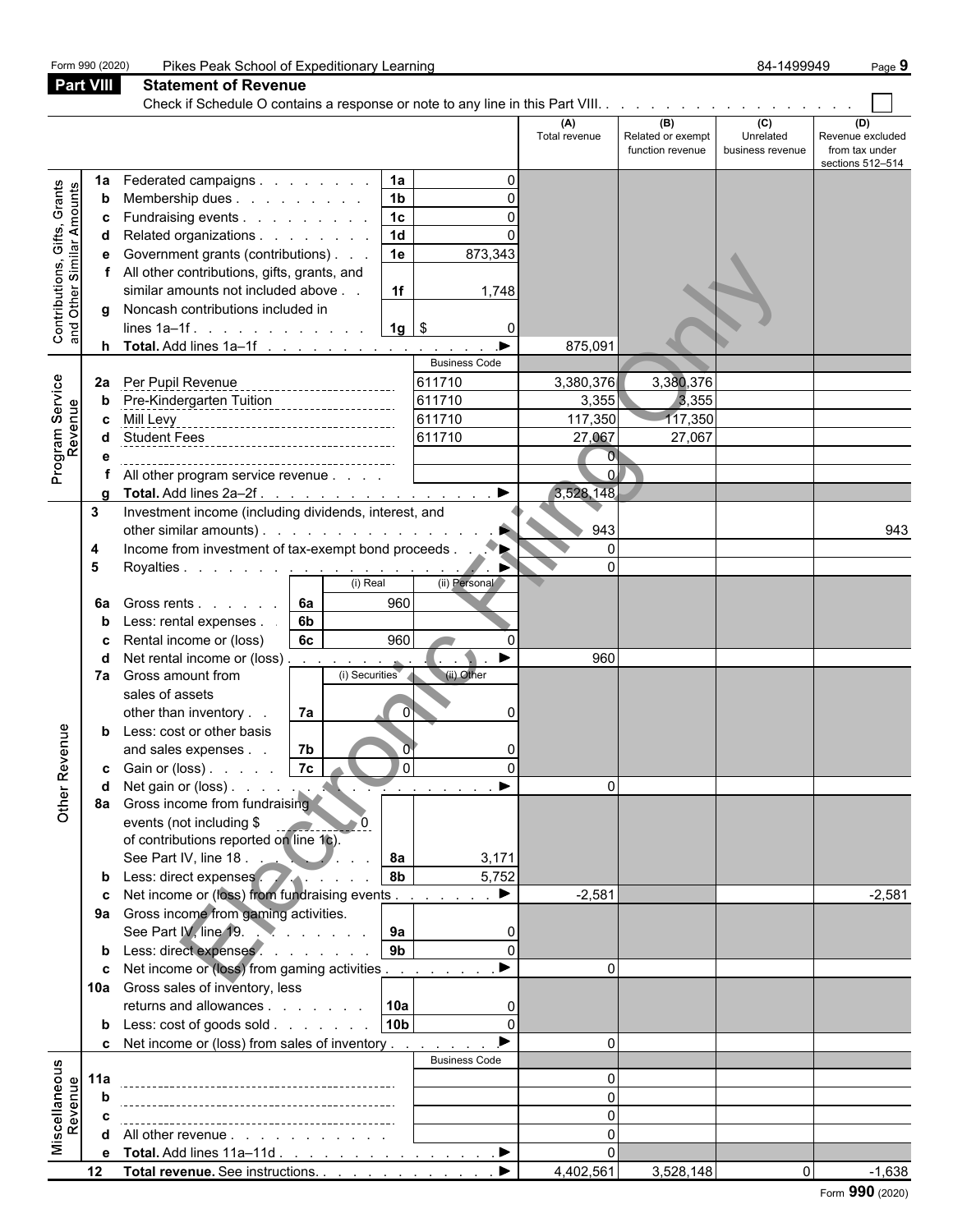|                          | <b>Part IX</b><br><b>Statement of Functional Expenses</b>                                                                  |                 |                             |                                    |                         |  |  |  |  |  |  |  |  |
|--------------------------|----------------------------------------------------------------------------------------------------------------------------|-----------------|-----------------------------|------------------------------------|-------------------------|--|--|--|--|--|--|--|--|
|                          | Section 501(c)(3) and 501(c)(4) organizations must complete all columns. All other organizations must complete column (A). |                 |                             |                                    |                         |  |  |  |  |  |  |  |  |
|                          |                                                                                                                            |                 |                             |                                    |                         |  |  |  |  |  |  |  |  |
| (C)<br>(B)<br>(D)<br>(A) |                                                                                                                            |                 |                             |                                    |                         |  |  |  |  |  |  |  |  |
|                          | Do not include amounts reported on lines 6b, 7b,<br>8b, 9b, and 10b of Part VIII.                                          | Total expenses  | Program service<br>expenses | Management and<br>general expenses | Fundraising<br>expenses |  |  |  |  |  |  |  |  |
| $\mathbf 1$              | Grants and other assistance to domestic organizations                                                                      |                 |                             |                                    |                         |  |  |  |  |  |  |  |  |
|                          | domestic governments. See Part IV, line 21                                                                                 | U               |                             |                                    |                         |  |  |  |  |  |  |  |  |
| $\mathbf{2}$             | Grants and other assistance to domestic                                                                                    |                 |                             |                                    |                         |  |  |  |  |  |  |  |  |
|                          | individuals. See Part IV, line 22.                                                                                         |                 |                             |                                    |                         |  |  |  |  |  |  |  |  |
| 3                        | Grants and other assistance to foreign                                                                                     |                 |                             |                                    |                         |  |  |  |  |  |  |  |  |
|                          | organizations, foreign governments, and foreign                                                                            |                 |                             |                                    |                         |  |  |  |  |  |  |  |  |
|                          | individuals. See Part IV, lines 15 and 16                                                                                  |                 |                             |                                    |                         |  |  |  |  |  |  |  |  |
| 4                        | Benefits paid to or for members                                                                                            | $\Omega$        |                             |                                    |                         |  |  |  |  |  |  |  |  |
| 5                        | Compensation of current officers, directors,                                                                               |                 |                             |                                    |                         |  |  |  |  |  |  |  |  |
|                          | trustees, and key employees                                                                                                | 138,987         |                             | 138,987                            |                         |  |  |  |  |  |  |  |  |
| 6                        | Compensation not included above to disqualified                                                                            |                 |                             |                                    |                         |  |  |  |  |  |  |  |  |
|                          | persons (as defined under section 4958(f)(1)) and                                                                          |                 |                             |                                    |                         |  |  |  |  |  |  |  |  |
|                          | persons described in section 4958(c)(3)(B)                                                                                 |                 |                             |                                    |                         |  |  |  |  |  |  |  |  |
| 7                        | Other salaries and wages                                                                                                   | 1,661,444       | 1,401,220                   | 260,224                            |                         |  |  |  |  |  |  |  |  |
| 8                        | Pension plan accruals and contributions (include                                                                           |                 |                             |                                    |                         |  |  |  |  |  |  |  |  |
|                          | section $401(k)$ and $403(b)$ employer contributions) $\ldots$                                                             | 321,536         | 234,037                     | 87,499                             |                         |  |  |  |  |  |  |  |  |
| 9                        | Other employee benefits                                                                                                    | 206,921         | 162,398                     | 44,523                             |                         |  |  |  |  |  |  |  |  |
| 10                       | Payroll taxes                                                                                                              | 65,550          | $-53,685$                   | 11,865                             |                         |  |  |  |  |  |  |  |  |
| 11                       | Fees for services (nonemployees):                                                                                          | $\sim$ $\sigma$ |                             |                                    |                         |  |  |  |  |  |  |  |  |
| a<br>b                   | Management.                                                                                                                | 1,037           |                             | 1,037                              |                         |  |  |  |  |  |  |  |  |
|                          | Accounting.                                                                                                                | 21,749          |                             | 21,749                             |                         |  |  |  |  |  |  |  |  |
| c<br>d                   |                                                                                                                            | $\overline{0}$  |                             |                                    |                         |  |  |  |  |  |  |  |  |
| е                        | Professional fundraising services. See Part IV, line 17.                                                                   | $\Omega$        |                             |                                    |                         |  |  |  |  |  |  |  |  |
|                          | Investment management fees                                                                                                 | $\Omega$        |                             |                                    |                         |  |  |  |  |  |  |  |  |
| g                        | Other. (If line 11g amount exceeds 10% of line 25, column                                                                  |                 |                             |                                    |                         |  |  |  |  |  |  |  |  |
|                          | (A) amount, list line 11g expenses on Schedule O.)                                                                         | 74,044          | 45,230                      | 28,814                             |                         |  |  |  |  |  |  |  |  |
| 12                       |                                                                                                                            | $\Omega$        |                             |                                    |                         |  |  |  |  |  |  |  |  |
| 13                       | Office expenses                                                                                                            | 28,316          |                             | 28,316                             |                         |  |  |  |  |  |  |  |  |
| 14                       |                                                                                                                            | 12,341          | 12,341                      |                                    |                         |  |  |  |  |  |  |  |  |
| 15                       | Royalties                                                                                                                  | $\Omega$        |                             |                                    |                         |  |  |  |  |  |  |  |  |
| 16                       |                                                                                                                            | 402,634         | 301,976                     | 100,658                            |                         |  |  |  |  |  |  |  |  |
| 17                       |                                                                                                                            | 2,025           | 2,025                       |                                    |                         |  |  |  |  |  |  |  |  |
| 18                       | Payments of travel or entertainment expenses                                                                               |                 |                             |                                    |                         |  |  |  |  |  |  |  |  |
|                          | for any federal, state, or local public officials                                                                          | 0               |                             |                                    |                         |  |  |  |  |  |  |  |  |
| 19                       | Conferences, conventions, and meetings.                                                                                    | 8,453           | 8,453                       |                                    |                         |  |  |  |  |  |  |  |  |
| 20                       | Interest.                                                                                                                  | $\overline{0}$  |                             |                                    |                         |  |  |  |  |  |  |  |  |
| 21                       | the contract of the con-                                                                                                   | $\mathbf 0$     |                             |                                    |                         |  |  |  |  |  |  |  |  |
| 22                       | Depreciation, depletion, and amortization                                                                                  | $\Omega$        | $\Omega$                    | $\mathbf{0}$                       | 0                       |  |  |  |  |  |  |  |  |
| 23                       | Insurance<br>Other expenses. Itemize expenses not covered                                                                  | $\Omega$        |                             |                                    |                         |  |  |  |  |  |  |  |  |
| 24                       |                                                                                                                            |                 |                             |                                    |                         |  |  |  |  |  |  |  |  |
|                          | above (List miscellaneous expenses on line 24e. If                                                                         |                 |                             |                                    |                         |  |  |  |  |  |  |  |  |
|                          | line 24e amount exceeds 10% of line 25, column                                                                             |                 |                             |                                    |                         |  |  |  |  |  |  |  |  |
|                          | (A) amount, list line 24e expenses on Schedule O.)                                                                         |                 |                             |                                    |                         |  |  |  |  |  |  |  |  |
| a                        | <b>Special Education/ Central Admin</b>                                                                                    | 498,271         | 393,110                     | 105,161                            |                         |  |  |  |  |  |  |  |  |
| b                        | Non capitalized furniture & equipment                                                                                      | 125,378         | 96,572                      | 28,806                             |                         |  |  |  |  |  |  |  |  |
| c                        | <b>Textbooks &amp; Supplies</b>                                                                                            | 123,205         | 96,797                      | 26,408                             |                         |  |  |  |  |  |  |  |  |
| d                        | Staff Development, Staff Recruiting, MIscellaneous                                                                         | 72,474          | 1,727                       | 70,747                             |                         |  |  |  |  |  |  |  |  |
| е                        | All other expenses  GASB Pension/OPEB Adjustment                                                                           | $-1,038,862$    | $-821,844$                  | $-217,018$                         |                         |  |  |  |  |  |  |  |  |
| 25                       | Total functional expenses. Add lines 1 through 24e.                                                                        | 2,725,503       | 1,987,727                   | 737,776                            | 0                       |  |  |  |  |  |  |  |  |
| 26                       | Joint costs. Complete this line only if the                                                                                |                 |                             |                                    |                         |  |  |  |  |  |  |  |  |
|                          | organization reported in column (B) joint costs<br>from a combined educational campaign and                                |                 |                             |                                    |                         |  |  |  |  |  |  |  |  |
|                          | fundraising solicitation. Check here $\blacktriangleright$   if                                                            |                 |                             |                                    |                         |  |  |  |  |  |  |  |  |
|                          | following SOP 98-2 (ASC 958-720)                                                                                           |                 |                             |                                    |                         |  |  |  |  |  |  |  |  |
|                          |                                                                                                                            |                 |                             |                                    |                         |  |  |  |  |  |  |  |  |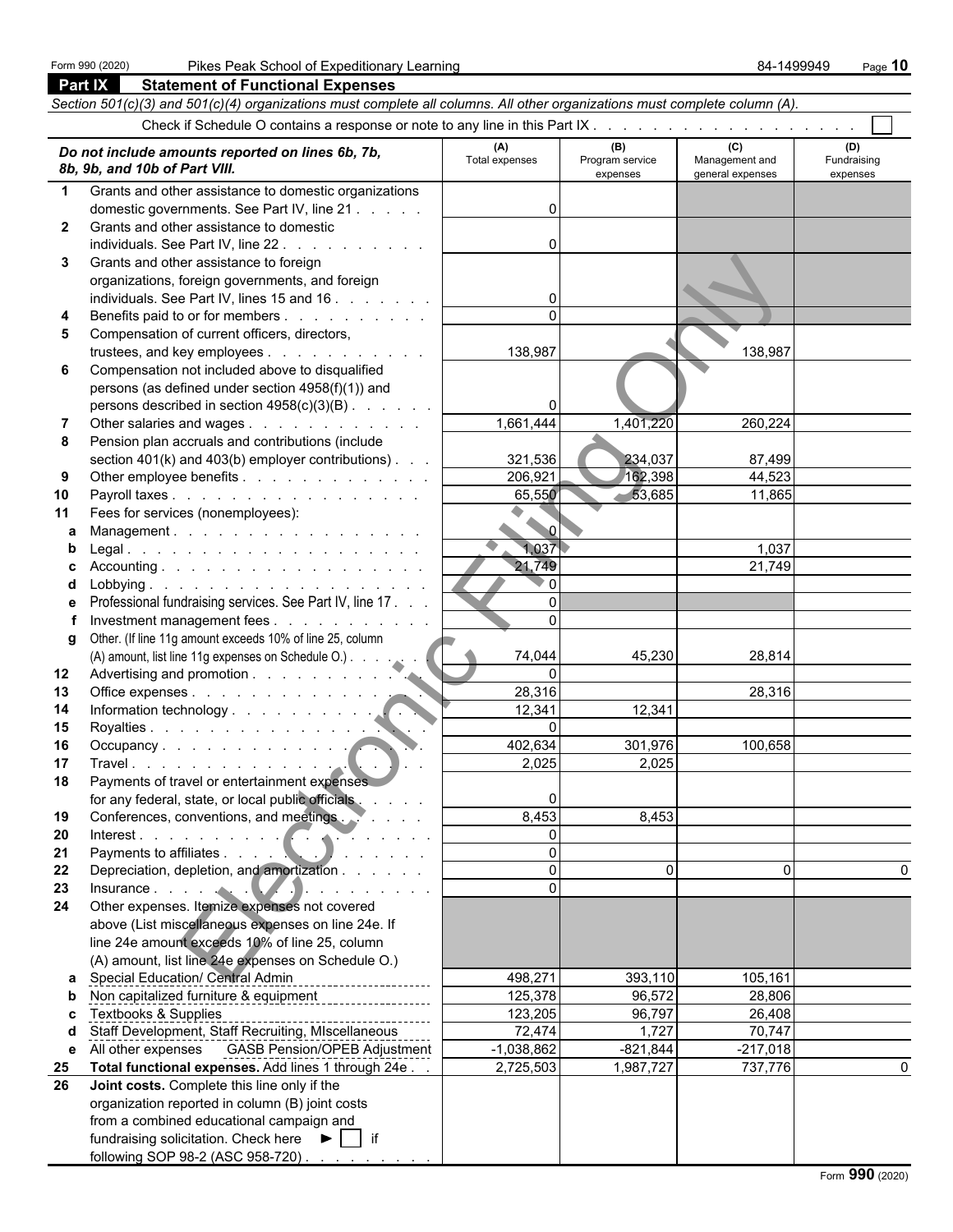|                  | Form 990 (2020) | Pikes Peak School of Expeditionary Learning                                                      |                   |                         | 84-1499949<br>Page 11 |
|------------------|-----------------|--------------------------------------------------------------------------------------------------|-------------------|-------------------------|-----------------------|
|                  | <b>Part X</b>   | <b>Balance Sheet</b>                                                                             |                   |                         |                       |
|                  |                 |                                                                                                  |                   |                         |                       |
|                  |                 |                                                                                                  | (A)               |                         | (B)                   |
|                  |                 |                                                                                                  | Beginning of year |                         | End of year           |
|                  |                 |                                                                                                  | 2,412,560         | $\overline{\mathbf{1}}$ | 3,591,912             |
|                  | 2               | Savings and temporary cash investments                                                           | 929,045           | $\overline{2}$          | 6,026                 |
|                  | 3               |                                                                                                  | $\Omega$          | $\mathbf{3}$            |                       |
|                  |                 |                                                                                                  | 57,654            | $\overline{4}$          | 73,068                |
|                  | 5               | Loans and other receivables from any current or former officer, director,                        |                   |                         |                       |
|                  |                 | trustee, key employee, creator or founder, substantial contributor, or 35%                       |                   |                         |                       |
|                  |                 | controlled entity or family member of any of these persons                                       | $\overline{0}$    | $\overline{6}$          |                       |
|                  | 6               | Loans and other receivables from other disqualified persons (as defined                          |                   |                         |                       |
|                  |                 | under section $4958(f)(1)$ , and persons described in section $4958(c)(3)(B)$                    |                   | 6                       |                       |
|                  | 7               |                                                                                                  |                   | $\blacktriangledown$    |                       |
| Assets           | 8               |                                                                                                  | Ō۲                | 8                       |                       |
|                  | 9               | Prepaid expenses and deferred charges                                                            | $\overline{0}$    | 9                       |                       |
|                  | 10a             | Land, buildings, and equipment: cost or                                                          |                   |                         |                       |
|                  |                 | other basis. Complete Part VI of Schedule D<br>10a<br>0                                          |                   |                         |                       |
|                  | b               | $\Omega$<br>10 <sub>b</sub><br>Less: accumulated depreciation                                    | $\Omega$          | 10 <sub>c</sub>         |                       |
|                  | 11              | Investments—publicly traded securities                                                           | $\Omega$          | 11                      |                       |
|                  | 12              | Investments—other securities. See Part IV, line 11.                                              | $\Omega$          | 12                      | $\Omega$              |
|                  | 13              | Investments---program-related. See Part IV, line 11                                              | $\Omega$          | 13                      | $\Omega$              |
|                  | 14              |                                                                                                  | $\Omega$          | 14                      | $\Omega$              |
|                  | 15              |                                                                                                  | 527,419           | 15                      | 1,613,618             |
|                  | 16              | Other assets. See Part IV, line 11.<br>Total assets. Add lines 1 through 15 (must equal line 33) | 3,926,678         | 16                      | 5,284,624             |
|                  | 17              | Accounts payable and accrued expenses.                                                           | 578,230           | 17                      | 211,781               |
|                  | 18              |                                                                                                  | $\Omega$          | 18                      |                       |
|                  | 19              |                                                                                                  | $\Omega$          | 19                      |                       |
|                  | 20              |                                                                                                  | $\Omega$          | 20                      |                       |
|                  | 21              | Escrow or custodial account liability. Complete Part IV of Schedule D                            | $\overline{0}$    | 21                      |                       |
|                  | 22              | Loans and other payables to any current or former officer, director,                             |                   |                         |                       |
| Liabilities      |                 | trustee, key employee, creator or founder, substantial contributor, or 35%                       |                   |                         |                       |
|                  |                 | controlled entity or family member of any of these persons                                       | $\Omega$          | 22                      |                       |
|                  | 23              | Secured mortgages and notes payable to unrelated third parties                                   |                   | 23                      |                       |
|                  | 24              | Unsecured notes and loans payable to unrelated third parties                                     | $\overline{0}$    | 24                      | $\Omega$              |
|                  | 25              | Other liabilities (including federal income tax, payables to related third                       |                   |                         |                       |
|                  |                 | parties, and other liabilities not included on lines 17-24). Complete                            |                   |                         |                       |
|                  |                 |                                                                                                  | 6,346,345 25      |                         | 6,393,682             |
|                  | 26              | Total liabilities. Add lines 17 through 25                                                       | 6,924,575 26      |                         | 6,605,463             |
|                  |                 | Organizations that follow FASB ASC 958, check here ▶ │ │                                         |                   |                         |                       |
|                  |                 | and complete lines 27, 28, 32, and 33.                                                           |                   |                         |                       |
| or Fund Balances | 27              |                                                                                                  | $\Omega$          | 27                      |                       |
|                  | 28              |                                                                                                  | $\Omega$          | 28                      |                       |
|                  |                 | Organizations that do not follow FASB ASC 958, check here $\blacktriangleright$ $ \times $       |                   |                         |                       |
|                  |                 | and complete lines 29 through 33.                                                                |                   |                         |                       |
|                  | 29              | Capital stock or trust principal, or current funds                                               | $\Omega$          | 29                      |                       |
| Assets           | 30              | Paid-in or capital surplus, or land, building, or equipment fund                                 | $\Omega$          | 30                      |                       |
|                  | 31              | Retained earnings, endowment, accumulated income, or other funds                                 | $-2,997,897$      | 31                      | $-1,320,839$          |
|                  | 32              |                                                                                                  | $-2,997,897$ 32   |                         | $-1,320,839$          |
| Net              | 33              | Total liabilities and net assets/fund balances                                                   | 3,926,678 33      |                         | 5,284,624             |
|                  |                 |                                                                                                  |                   |                         | Form 990 (2020)       |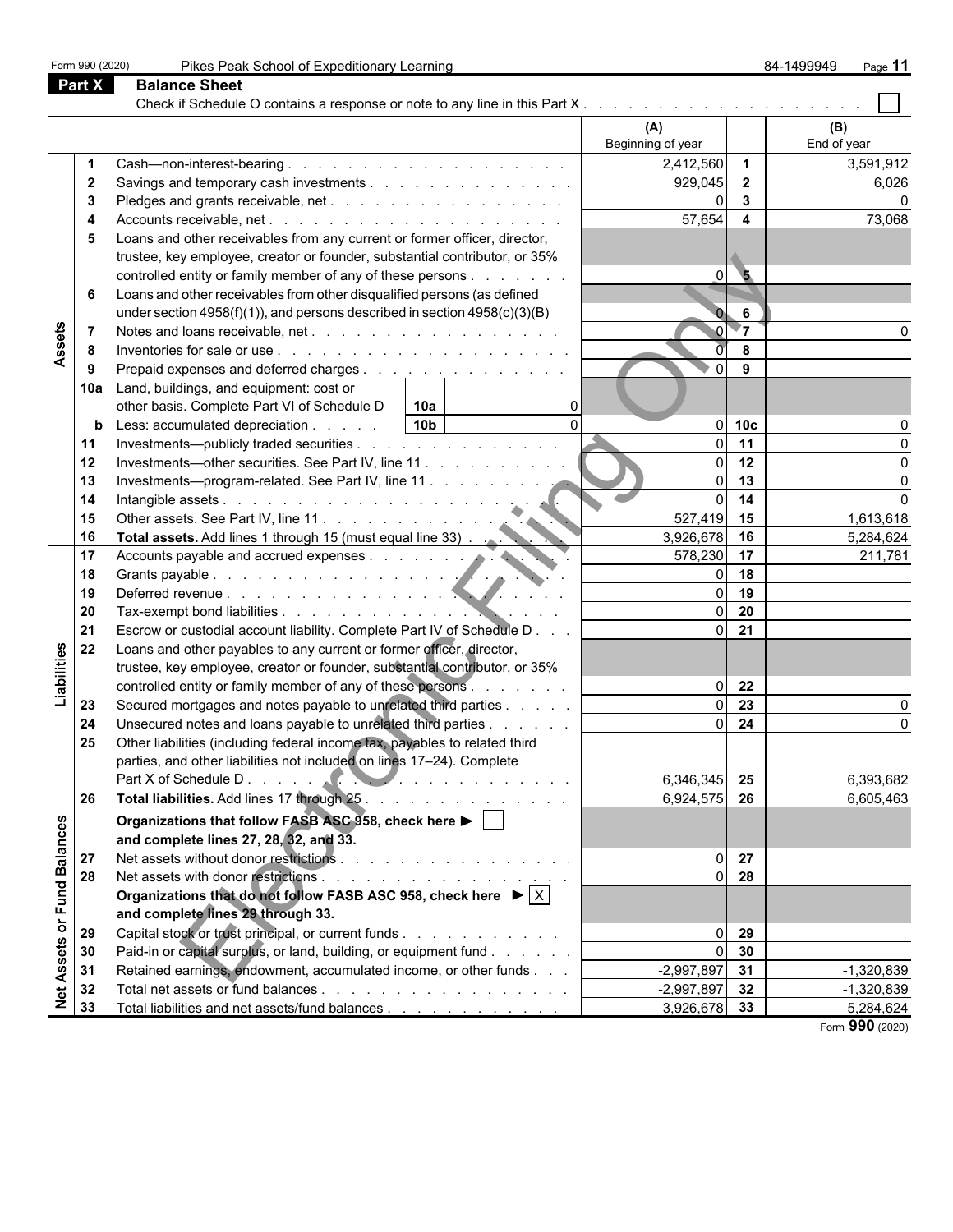Form 990 (2020) Pikes Peak School of Expeditionary Learning 84-1499949 Page **12**

| Part XI         | <b>Reconciliation of Net Assets</b>                                                                            |                         |                                |                  |
|-----------------|----------------------------------------------------------------------------------------------------------------|-------------------------|--------------------------------|------------------|
|                 | Check if Schedule O contains a response or note to any line in this Part XI.                                   |                         |                                |                  |
|                 |                                                                                                                | $\vert$ 1               |                                | 4,402,561        |
| $\mathbf 2$     |                                                                                                                | $\overline{\mathbf{2}}$ |                                | 2,725,503        |
| 3               |                                                                                                                | $\mathbf{3}$            |                                | 1,677,058        |
|                 | Net assets or fund balances at beginning of year (must equal Part X, line 32, column (A))                      | $\overline{4}$          |                                | $-2,997,897$     |
| 5               |                                                                                                                | $5\phantom{a}$          |                                |                  |
|                 |                                                                                                                | 6                       |                                |                  |
|                 |                                                                                                                | $\overline{7}$          |                                |                  |
| 8               |                                                                                                                | 8                       |                                |                  |
| 9               |                                                                                                                | $\overline{9}$          |                                |                  |
| 10              | Net assets or fund balances at end of year. Combine lines 3 through 9 (must equal Part X, line 32,             |                         |                                |                  |
|                 |                                                                                                                | 10                      |                                | $-1,320,839$     |
| <b>Part XII</b> | <b>Financial Statements and Reporting</b>                                                                      |                         |                                |                  |
|                 | Check if Schedule O contains a response or note to any line in this Part XII.                                  |                         |                                |                  |
|                 |                                                                                                                |                         |                                | Yes<br><b>No</b> |
|                 | Other<br>X Accrual<br>Accounting method used to prepare the Form 990:<br>Cash                                  |                         |                                |                  |
|                 | If the organization changed its method of accounting from a prior year or checked "Other," explain in          |                         |                                |                  |
|                 | Schedule O.                                                                                                    |                         |                                |                  |
| 2a              | Were the organization's financial statements compiled or reviewed by an independent accountant?                |                         | 2a                             |                  |
|                 | If "Yes," check a box below to indicate whether the financial statements for the year were compiled or         |                         |                                |                  |
|                 | reviewed on a separate basis, consolidated basis, or both:                                                     |                         |                                |                  |
|                 | Separate basis<br>Consolidated basis<br>Both consolidated and separate basis                                   |                         |                                |                  |
| b               | Were the organization's financial statements audited by an independent accountant? .                           |                         | 2 <sub>b</sub><br>$\mathsf{X}$ |                  |
|                 | If "Yes," check a box below to indicate whether the financial statements for the year were audited on a        |                         |                                |                  |
|                 | separate basis, consolidated basis, or both:                                                                   |                         |                                |                  |
|                 | $ X $ Consolidated basis<br>Both consolidated and separate basis<br>Separate basis                             |                         |                                |                  |
|                 | If "Yes" to line 2a or 2b, does the organization have a committee that assumes responsibility for oversight of |                         |                                |                  |
|                 | the audit, review, or compilation of its financial statements and selection of an independent accountant?.     |                         | 2с                             |                  |
|                 | If the organization changed either its oversight process or selection process during the tax year, explain on  |                         |                                |                  |
|                 | Schedule O.                                                                                                    |                         |                                |                  |
| За              | As a result of a federal award, was the organization required to undergo an audit or audits as set forth in    |                         |                                |                  |
|                 | the Single Audit Act and OMB Circular A-133?.                                                                  |                         | За                             | X                |
| b               | If "Yes," did the organization undergo the required audit or audits? If the organization did not undergo the   |                         |                                |                  |
|                 | required audit or audits, explain why on Schedule O and describe any steps taken to undergo such audits.       |                         | 3b                             |                  |
|                 | Ellis Rich                                                                                                     |                         | Form 990 (2020)                |                  |
|                 |                                                                                                                |                         |                                |                  |
|                 |                                                                                                                |                         |                                |                  |
|                 |                                                                                                                |                         |                                |                  |
|                 |                                                                                                                |                         |                                |                  |
|                 |                                                                                                                |                         |                                |                  |
|                 |                                                                                                                |                         |                                |                  |
|                 |                                                                                                                |                         |                                |                  |
|                 |                                                                                                                |                         |                                |                  |
|                 |                                                                                                                |                         |                                |                  |
|                 |                                                                                                                |                         |                                |                  |
|                 |                                                                                                                |                         |                                |                  |
|                 |                                                                                                                |                         |                                |                  |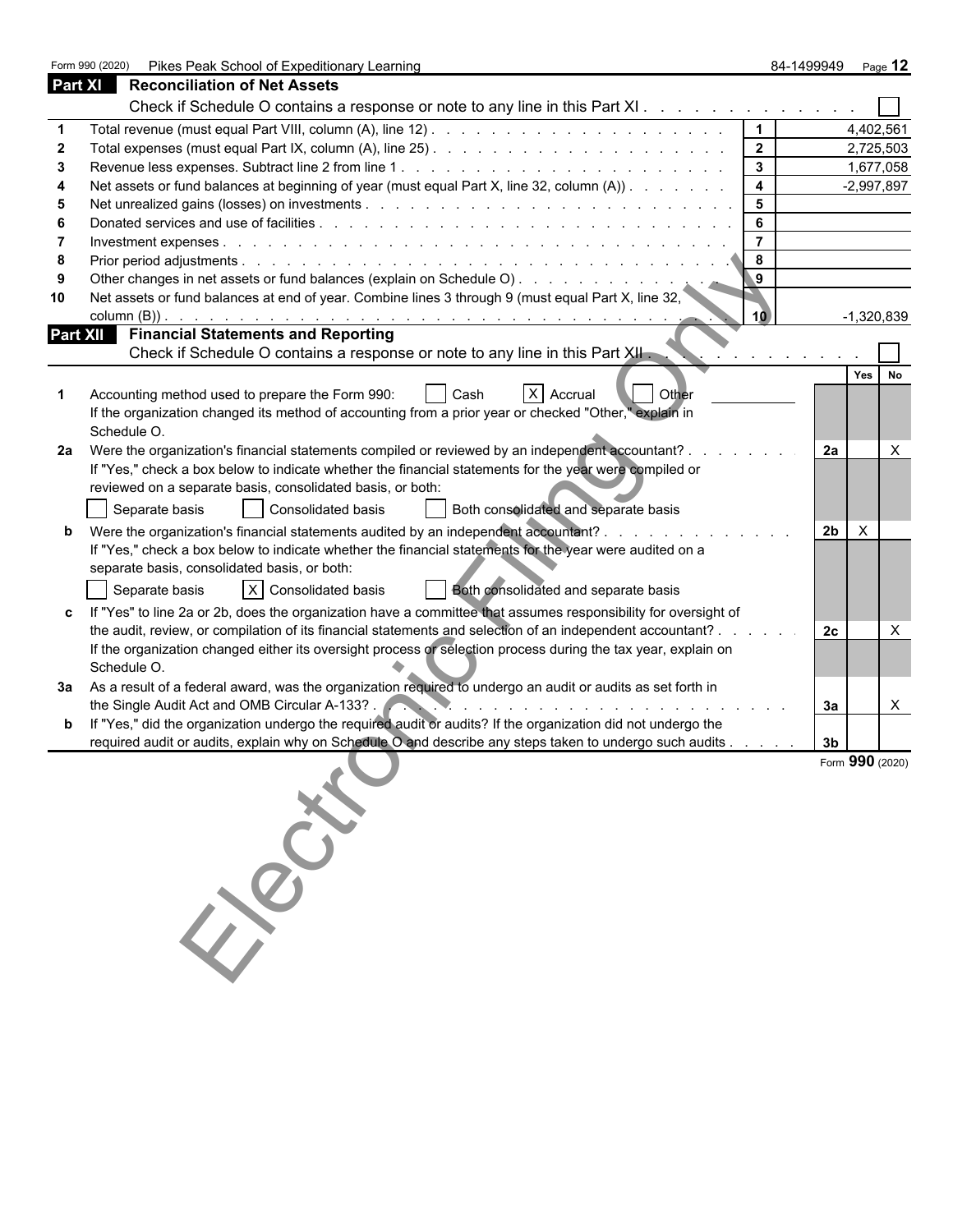**(Form 990 or 990-EZ)**

# SCHEDULE A **Public Charity Status and Public Support** Charity **Status** and **Public Support** Charity **2020**

**Complete if the organization is a section 501(c)(3) organization or a section 4947(a)(1) nonexempt charitable trust. 2020**

▶ Attach to Form 990 or Form 990-EZ. **Open to Public** 

|     |               | Department of the Treasury<br>Internal Revenue Service                                                                                                                                                                                                                                                                                                                                                                                                                           |                                                                                                                                                                                                 |                                                                        | Go to www.irs.gov/Form990 for instructions and the latest information.                                                                                                                                                                                                                                                                                                                             |                          |                                       |                                                         | <b>Inspection</b>                                     |  |  |
|-----|---------------|----------------------------------------------------------------------------------------------------------------------------------------------------------------------------------------------------------------------------------------------------------------------------------------------------------------------------------------------------------------------------------------------------------------------------------------------------------------------------------|-------------------------------------------------------------------------------------------------------------------------------------------------------------------------------------------------|------------------------------------------------------------------------|----------------------------------------------------------------------------------------------------------------------------------------------------------------------------------------------------------------------------------------------------------------------------------------------------------------------------------------------------------------------------------------------------|--------------------------|---------------------------------------|---------------------------------------------------------|-------------------------------------------------------|--|--|
|     |               | Name of the organization                                                                                                                                                                                                                                                                                                                                                                                                                                                         |                                                                                                                                                                                                 |                                                                        |                                                                                                                                                                                                                                                                                                                                                                                                    |                          |                                       | <b>Employer identification number</b>                   |                                                       |  |  |
|     |               |                                                                                                                                                                                                                                                                                                                                                                                                                                                                                  | Pikes Peak School of Expeditionary Learning                                                                                                                                                     |                                                                        |                                                                                                                                                                                                                                                                                                                                                                                                    |                          |                                       | 84-1499949                                              |                                                       |  |  |
|     | <b>Part I</b> |                                                                                                                                                                                                                                                                                                                                                                                                                                                                                  |                                                                                                                                                                                                 |                                                                        | Reason for Public Charity Status. (All organizations must complete this part.) See instructions.                                                                                                                                                                                                                                                                                                   |                          |                                       |                                                         |                                                       |  |  |
| 1   |               |                                                                                                                                                                                                                                                                                                                                                                                                                                                                                  |                                                                                                                                                                                                 |                                                                        | The organization is not a private foundation because it is: (For lines 1 through 12, check only one box.)                                                                                                                                                                                                                                                                                          |                          |                                       |                                                         |                                                       |  |  |
| 2   | $\mathsf{X}$  |                                                                                                                                                                                                                                                                                                                                                                                                                                                                                  | A church, convention of churches, or association of churches described in section 170(b)(1)(A)(i).<br>A school described in section 170(b)(1)(A)(ii). (Attach Schedule E (Form 990 or 990-EZ).) |                                                                        |                                                                                                                                                                                                                                                                                                                                                                                                    |                          |                                       |                                                         |                                                       |  |  |
| 3   |               |                                                                                                                                                                                                                                                                                                                                                                                                                                                                                  |                                                                                                                                                                                                 |                                                                        | A hospital or a cooperative hospital service organization described in section 170(b)(1)(A)(iii).                                                                                                                                                                                                                                                                                                  |                          |                                       |                                                         |                                                       |  |  |
|     |               |                                                                                                                                                                                                                                                                                                                                                                                                                                                                                  |                                                                                                                                                                                                 |                                                                        | A medical research organization operated in conjunction with a hospital described in section 170(b)(1)(A)(iii). Enter the                                                                                                                                                                                                                                                                          |                          |                                       |                                                         |                                                       |  |  |
|     |               |                                                                                                                                                                                                                                                                                                                                                                                                                                                                                  | hospital's name, city, and state:                                                                                                                                                               |                                                                        |                                                                                                                                                                                                                                                                                                                                                                                                    |                          |                                       |                                                         |                                                       |  |  |
| 5   |               |                                                                                                                                                                                                                                                                                                                                                                                                                                                                                  | section 170(b)(1)(A)(iv). (Complete Part II.)                                                                                                                                                   |                                                                        | An organization operated for the benefit of a college or university owned or operated by a governmental unit described in                                                                                                                                                                                                                                                                          |                          |                                       |                                                         |                                                       |  |  |
| 6   |               |                                                                                                                                                                                                                                                                                                                                                                                                                                                                                  |                                                                                                                                                                                                 |                                                                        | A federal, state, or local government or governmental unit described in section 170(b)(1)(A)(v).                                                                                                                                                                                                                                                                                                   |                          |                                       |                                                         |                                                       |  |  |
|     |               |                                                                                                                                                                                                                                                                                                                                                                                                                                                                                  |                                                                                                                                                                                                 | described in section 170(b)(1)(A)(vi). (Complete Part II.)             | An organization that normally receives a substantial part of its support from a governmental unit or from the general public                                                                                                                                                                                                                                                                       |                          |                                       |                                                         |                                                       |  |  |
| 8   |               |                                                                                                                                                                                                                                                                                                                                                                                                                                                                                  |                                                                                                                                                                                                 |                                                                        | A community trust described in section 170(b)(1)(A)(vi). (Complete Part II.)                                                                                                                                                                                                                                                                                                                       |                          |                                       |                                                         |                                                       |  |  |
| 9   |               | university:                                                                                                                                                                                                                                                                                                                                                                                                                                                                      |                                                                                                                                                                                                 |                                                                        | An agricultural research organization described in section 170(b)(1)(A)(ix) operated in conjunction with a land-grant college<br>or university or a non-land-grant college of agriculture (see instructions). Enter the name, city, and state of the college or                                                                                                                                    |                          |                                       |                                                         |                                                       |  |  |
| 10  |               | An organization that normally receives: (1) more than 33 1/3% of its support from contributions, membership fees, and gross<br>receipts from activities related to its exempt functions—subject to certain exceptions, and (2) no more than 33 1/3% of its<br>support from gross investment income and unrelated business taxable income (less section 511 tax) from businesses<br>acquired by the organization after June 30, 1975. See section 509(a)(2). (Complete Part III.) |                                                                                                                                                                                                 |                                                                        |                                                                                                                                                                                                                                                                                                                                                                                                    |                          |                                       |                                                         |                                                       |  |  |
| 11  |               |                                                                                                                                                                                                                                                                                                                                                                                                                                                                                  |                                                                                                                                                                                                 |                                                                        | An organization organized and operated exclusively to test for public safety. See section 509(a)(4).                                                                                                                                                                                                                                                                                               |                          |                                       |                                                         |                                                       |  |  |
| 12  |               |                                                                                                                                                                                                                                                                                                                                                                                                                                                                                  |                                                                                                                                                                                                 |                                                                        | An organization organized and operated exclusively for the benefit of, to perform the functions of, or to carry out the purposes<br>of one or more publicly supported organizations described in section 509(a)(1) or section 509(a)(2). See section 509(a)(3).<br>Check the box in lines 12a through 12d that describes the type of supporting organization and complete lines 12e, 12f, and 12g. |                          |                                       |                                                         |                                                       |  |  |
| a   |               |                                                                                                                                                                                                                                                                                                                                                                                                                                                                                  |                                                                                                                                                                                                 | organization. You must complete Part IV, Sections A and B.             | Type I. A supporting organization operated, supervised, or controlled by its supported organization(s), typically by giving<br>the supported organization(s) the power to regularly appoint or elect a majority of the directors or trustees of the supporting                                                                                                                                     |                          |                                       |                                                         |                                                       |  |  |
| b   |               |                                                                                                                                                                                                                                                                                                                                                                                                                                                                                  |                                                                                                                                                                                                 |                                                                        | Type II. A supporting organization supervised or controlled in connection with its supported organization(s), by having<br>control or management of the supporting organization vested in the same persons that control or manage the supported                                                                                                                                                    |                          |                                       |                                                         |                                                       |  |  |
| c   |               |                                                                                                                                                                                                                                                                                                                                                                                                                                                                                  |                                                                                                                                                                                                 | organization(s). You must complete Part IV, Sections A and C.          | Type III functionally integrated. A supporting organization operated in connection with, and functionally integrated with,                                                                                                                                                                                                                                                                         |                          |                                       |                                                         |                                                       |  |  |
|     |               |                                                                                                                                                                                                                                                                                                                                                                                                                                                                                  |                                                                                                                                                                                                 |                                                                        | its supported organization(s) (see instructions). You must complete Part IV, Sections A, D, and E.                                                                                                                                                                                                                                                                                                 |                          |                                       |                                                         |                                                       |  |  |
| d   |               |                                                                                                                                                                                                                                                                                                                                                                                                                                                                                  |                                                                                                                                                                                                 |                                                                        | Type III non-functionally integrated. A supporting organization operated in connection with its supported organization(s)<br>that is not functionally integrated. The organization generally must satisfy a distribution requirement and an attentiveness                                                                                                                                          |                          |                                       |                                                         |                                                       |  |  |
| е   |               |                                                                                                                                                                                                                                                                                                                                                                                                                                                                                  |                                                                                                                                                                                                 |                                                                        | requirement (see instructions). You must complete Part IV, Sections A and D, and Part V.<br>Check this box if the organization received a written determination from the IRS that it is a Type I, Type II, Type III<br>functionally integrated, or Type III non-functionally integrated supporting organization.                                                                                   |                          |                                       |                                                         |                                                       |  |  |
| f   |               |                                                                                                                                                                                                                                                                                                                                                                                                                                                                                  |                                                                                                                                                                                                 |                                                                        |                                                                                                                                                                                                                                                                                                                                                                                                    |                          |                                       |                                                         | $\overline{0}$                                        |  |  |
|     |               |                                                                                                                                                                                                                                                                                                                                                                                                                                                                                  |                                                                                                                                                                                                 | Provide the following information about the supported organization(s). |                                                                                                                                                                                                                                                                                                                                                                                                    |                          |                                       |                                                         |                                                       |  |  |
|     |               | (i) Name of supported organization                                                                                                                                                                                                                                                                                                                                                                                                                                               |                                                                                                                                                                                                 | $(ii)$ EIN                                                             | (iii) Type of organization<br>(described on lines 1-10<br>above (see instructions))                                                                                                                                                                                                                                                                                                                | (iv) Is the organization | listed in your governing<br>document? | (v) Amount of monetary<br>support (see<br>instructions) | (vi) Amount of<br>other support (see<br>instructions) |  |  |
|     |               |                                                                                                                                                                                                                                                                                                                                                                                                                                                                                  |                                                                                                                                                                                                 |                                                                        |                                                                                                                                                                                                                                                                                                                                                                                                    | Yes                      | No                                    |                                                         |                                                       |  |  |
| (A) |               |                                                                                                                                                                                                                                                                                                                                                                                                                                                                                  |                                                                                                                                                                                                 |                                                                        |                                                                                                                                                                                                                                                                                                                                                                                                    |                          |                                       |                                                         |                                                       |  |  |
| (B) |               |                                                                                                                                                                                                                                                                                                                                                                                                                                                                                  |                                                                                                                                                                                                 |                                                                        |                                                                                                                                                                                                                                                                                                                                                                                                    |                          |                                       |                                                         |                                                       |  |  |
| (C) |               |                                                                                                                                                                                                                                                                                                                                                                                                                                                                                  |                                                                                                                                                                                                 |                                                                        |                                                                                                                                                                                                                                                                                                                                                                                                    |                          |                                       |                                                         |                                                       |  |  |
| (D) |               |                                                                                                                                                                                                                                                                                                                                                                                                                                                                                  |                                                                                                                                                                                                 |                                                                        |                                                                                                                                                                                                                                                                                                                                                                                                    |                          |                                       |                                                         |                                                       |  |  |
| (E) |               |                                                                                                                                                                                                                                                                                                                                                                                                                                                                                  |                                                                                                                                                                                                 |                                                                        |                                                                                                                                                                                                                                                                                                                                                                                                    |                          |                                       |                                                         |                                                       |  |  |
|     |               |                                                                                                                                                                                                                                                                                                                                                                                                                                                                                  |                                                                                                                                                                                                 |                                                                        |                                                                                                                                                                                                                                                                                                                                                                                                    |                          |                                       |                                                         |                                                       |  |  |

**Total** 0 0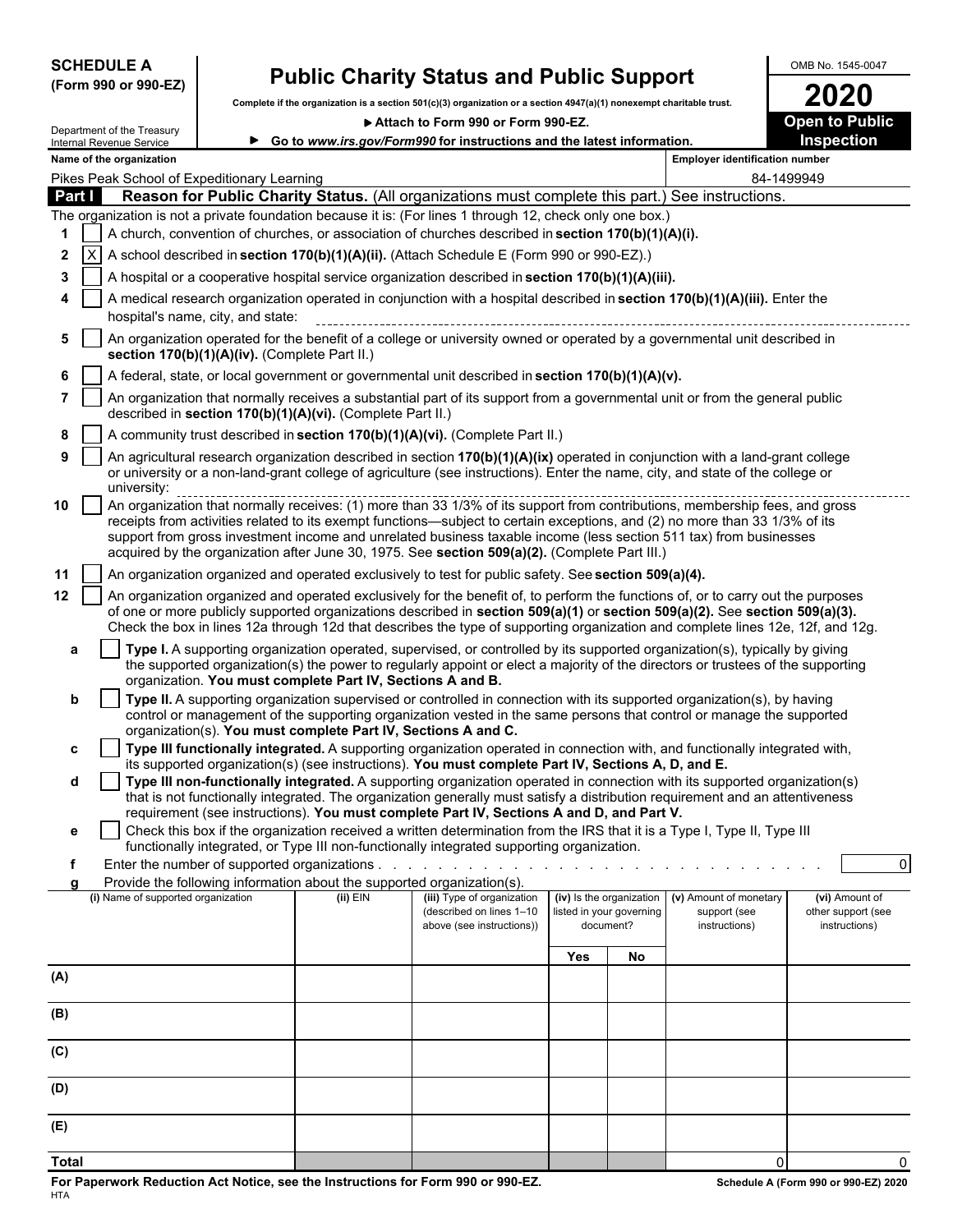|              | Schedule A (Form 990 or 990-EZ) 2020                                                                                                                                                                                                                       | Pikes Peak School of Expeditionary Learning |          |            |            | 84-1499949 | Page 2    |
|--------------|------------------------------------------------------------------------------------------------------------------------------------------------------------------------------------------------------------------------------------------------------------|---------------------------------------------|----------|------------|------------|------------|-----------|
|              | Part II<br>Support Schedule for Organizations Described in Sections 170(b)(1)(A)(iv) and 170(b)(1)(A)(vi)                                                                                                                                                  |                                             |          |            |            |            |           |
|              | (Complete only if you checked the box on line 5, 7, or 8 of Part I or if the organization failed to qualify under                                                                                                                                          |                                             |          |            |            |            |           |
|              | Part III. If the organization fails to qualify under the tests listed below, please complete Part III.)                                                                                                                                                    |                                             |          |            |            |            |           |
|              | <b>Section A. Public Support</b>                                                                                                                                                                                                                           |                                             |          |            |            |            |           |
|              | Calendar year (or fiscal year beginning in)<br>▶                                                                                                                                                                                                           | (a) 2016                                    | (b) 2017 | $(c)$ 2018 | $(d)$ 2019 | (e) 2020   | (f) Total |
| 1            | Gifts, grants, contributions, and                                                                                                                                                                                                                          |                                             |          |            |            |            |           |
|              | membership fees received. (Do not                                                                                                                                                                                                                          |                                             |          |            |            |            |           |
|              | include any "unusual grants.")                                                                                                                                                                                                                             |                                             |          |            |            |            | 0         |
| $\mathbf{2}$ | Tax revenues levied for the                                                                                                                                                                                                                                |                                             |          |            |            |            |           |
|              | organization's benefit and either paid                                                                                                                                                                                                                     |                                             |          |            |            |            |           |
|              | to or expended on its behalf                                                                                                                                                                                                                               |                                             |          |            |            |            |           |
|              |                                                                                                                                                                                                                                                            |                                             |          |            |            |            | 0         |
| 3            | The value of services or facilities                                                                                                                                                                                                                        |                                             |          |            |            |            |           |
|              | furnished by a governmental unit to the                                                                                                                                                                                                                    |                                             |          |            |            |            |           |
|              | organization without charge                                                                                                                                                                                                                                |                                             |          |            |            |            | 0         |
|              | Total. Add lines 1 through 3                                                                                                                                                                                                                               | $\Omega$                                    | $\Omega$ | $\Omega$   | 0          | $\Omega$   | $\Omega$  |
| 5            | The portion of total contributions by                                                                                                                                                                                                                      |                                             |          |            |            |            |           |
|              | each person (other than a                                                                                                                                                                                                                                  |                                             |          |            |            |            |           |
|              | governmental unit or publicly                                                                                                                                                                                                                              |                                             |          |            |            |            |           |
|              | supported organization) included on                                                                                                                                                                                                                        |                                             |          |            |            |            |           |
|              | line 1 that exceeds 2% of the amount                                                                                                                                                                                                                       |                                             |          |            |            |            |           |
|              | shown on line 11, column $(f)$ .                                                                                                                                                                                                                           |                                             |          |            |            |            |           |
| 6            | Public support. Subtract line 5 from line 4                                                                                                                                                                                                                |                                             |          |            |            |            | 0         |
|              | <b>Section B. Total Support</b>                                                                                                                                                                                                                            |                                             |          |            |            |            |           |
|              | Calendar year (or fiscal year beginning in)<br>▶                                                                                                                                                                                                           | (a) 2016                                    | (b) 2017 | $(c)$ 2018 | $(d)$ 2019 | (e) 2020   | (f) Total |
|              |                                                                                                                                                                                                                                                            | $\Omega$                                    | $\Omega$ | 0          | $\Omega$   | $\Omega$   | 0         |
| 8            | Gross income from interest, dividends,                                                                                                                                                                                                                     |                                             |          |            |            |            |           |
|              | payments received on securities loans,                                                                                                                                                                                                                     |                                             |          |            |            |            |           |
|              | rents, royalties, and income from                                                                                                                                                                                                                          |                                             |          |            |            |            |           |
|              | similar sources                                                                                                                                                                                                                                            |                                             |          |            |            |            | 0         |
|              | Net income from unrelated business                                                                                                                                                                                                                         |                                             |          |            |            |            |           |
|              | activities, whether or not the business is                                                                                                                                                                                                                 |                                             |          |            |            |            |           |
|              | regularly carried on                                                                                                                                                                                                                                       |                                             |          |            |            |            | 0         |
| 10           | Other income. Do not include gain or                                                                                                                                                                                                                       |                                             |          |            |            |            |           |
|              | loss from the sale of capital assets                                                                                                                                                                                                                       |                                             |          |            |            |            |           |
|              | (Explain in Part VI.)                                                                                                                                                                                                                                      |                                             |          |            |            |            | 0         |
|              | 11 Total support. Add lines 7 through 10.                                                                                                                                                                                                                  |                                             |          |            |            |            | $\Omega$  |
| 12           |                                                                                                                                                                                                                                                            |                                             |          |            |            | 12         |           |
| 13           | First 5 years. If the Form 990 is for the organization's first, second, third, fourth, or fifth tax year as a section 501(c)(3)                                                                                                                            |                                             |          |            |            |            |           |
|              |                                                                                                                                                                                                                                                            |                                             |          |            |            |            | ▶         |
|              | <b>Section C. Computation of Public Support Percentage</b>                                                                                                                                                                                                 |                                             |          |            |            |            |           |
| 14           | Public support percentage for 2020 (line 6, column (f), divided by line 11, column (f)).                                                                                                                                                                   |                                             |          |            |            | 14         | $0.00\%$  |
| 15           |                                                                                                                                                                                                                                                            |                                             |          |            |            | 15         | $0.00\%$  |
|              | 16a 33 1/3% support test-2020. If the organization did not check the box on line 13, and line 14 is 33 1/3% or more, check this box                                                                                                                        |                                             |          |            |            |            |           |
|              |                                                                                                                                                                                                                                                            |                                             |          |            |            |            |           |
|              |                                                                                                                                                                                                                                                            |                                             |          |            |            |            |           |
|              | <b>b</b> 33 1/3% support test-2019. If the organization did not check a box on line 13 or 16a, and line 15 is 33 1/3% or more, check this                                                                                                                  |                                             |          |            |            |            |           |
|              |                                                                                                                                                                                                                                                            |                                             |          |            |            |            |           |
|              | 17a 10%-facts-and-circumstances test—2020. If the organization did not check a box on line 13, 16a, or 16b, and line 14                                                                                                                                    |                                             |          |            |            |            |           |
|              | 10% or more, and if the organization meets the facts-and-circumstances test, check this box and stop here. Explain in                                                                                                                                      |                                             |          |            |            |            |           |
|              | Part VI how the organization meets the facts-and-circumstances test. The organization qualifies as a publicly supported                                                                                                                                    |                                             |          |            |            |            |           |
|              |                                                                                                                                                                                                                                                            |                                             |          |            |            |            |           |
|              | <b>b 10%-facts-and-circumstances test-2019.</b> If the organization did not check a box on line 13, 16a, 16b, or 17a, and line<br>15 is 10% or more, and if the organization meets the facts-and-circumstances test, check this box and stop here. Explain |                                             |          |            |            |            |           |
|              | in Part VI how the organization meets the facts-and-circumstances test. The organization qualifies as a publicly supported                                                                                                                                 |                                             |          |            |            |            |           |
|              |                                                                                                                                                                                                                                                            |                                             |          |            |            |            |           |
| 18           | Private foundation. If the organization did not check a box on line 13, 16a, 16b, 17a, or 17b, check this box and see                                                                                                                                      |                                             |          |            |            |            |           |
|              |                                                                                                                                                                                                                                                            |                                             |          |            |            |            |           |
|              |                                                                                                                                                                                                                                                            |                                             |          |            |            |            |           |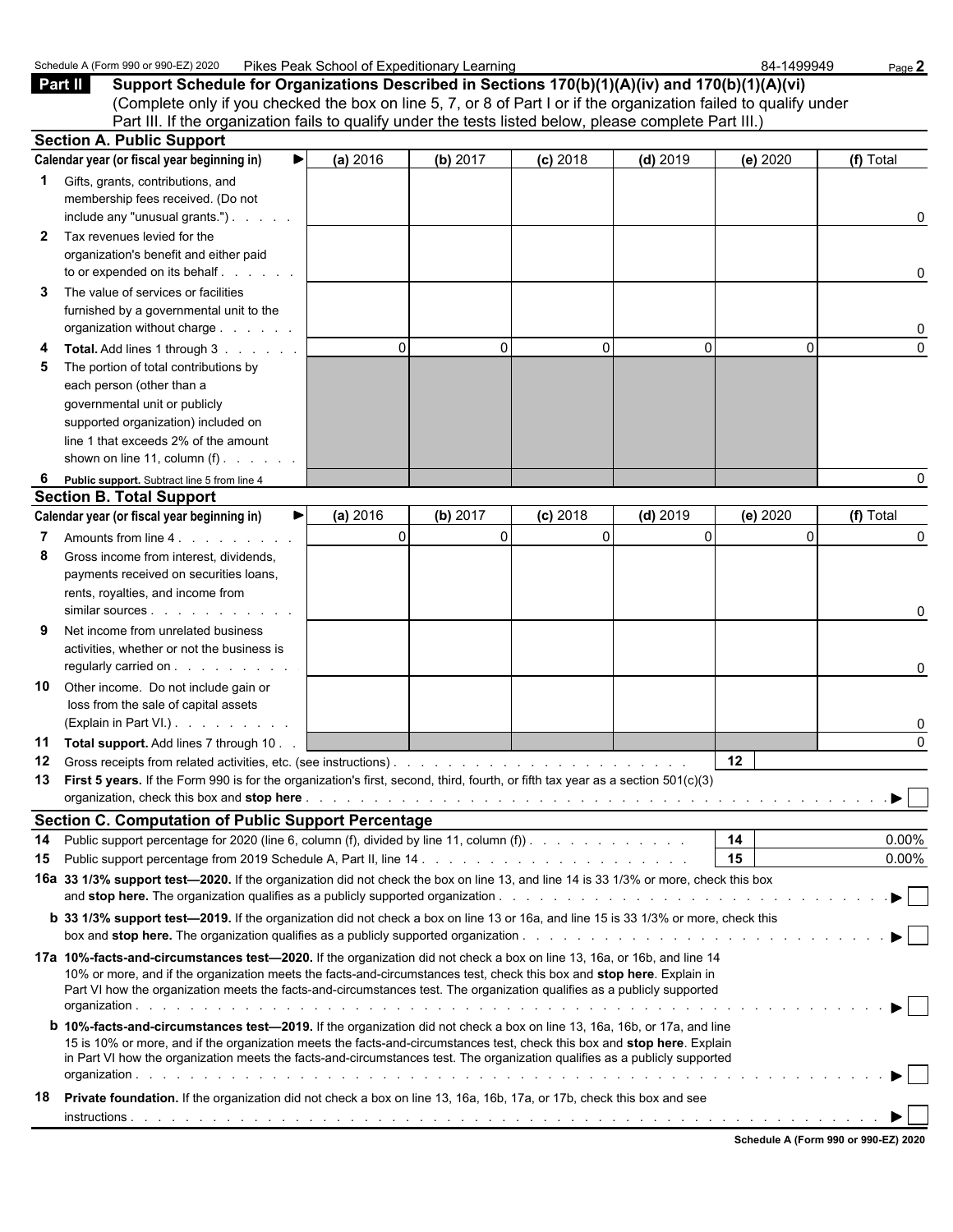| <b>Pikes</b><br>Schedule,<br>Z) 2020<br>… ∍ອ∪ or 9 <b>º</b> ^ <b>⊏</b> ີ<br>A (Form 99۲ | .<br>∟earning<br>School of<br>∵Expeditionarv L<br>Peak |  | -1499949<br>84 | $\circ$ age $\circ$ |
|-----------------------------------------------------------------------------------------|--------------------------------------------------------|--|----------------|---------------------|
|-----------------------------------------------------------------------------------------|--------------------------------------------------------|--|----------------|---------------------|

**Part III** Support Schedule for Organizations Described in Section 509(a)(2) (Complete only if you checked the box on line 10 of Part I or if the organization failed to qualify under Part II. If the organization fails to qualify under the tests listed below, please complete Part II.)

|              | <b>Section A. Public Support</b>                                                                                                       |          |                          |            |            |          |           |
|--------------|----------------------------------------------------------------------------------------------------------------------------------------|----------|--------------------------|------------|------------|----------|-----------|
|              | Calendar year (or fiscal year beginning in)                                                                                            | (a) 2016 | (b) 2017                 | $(c)$ 2018 | $(d)$ 2019 | (e) 2020 | (f) Total |
|              | <b>1</b> Gifts, grants, contributions, and membership fees                                                                             |          |                          |            |            |          |           |
|              | received. (Do not include any "unusual grants.")                                                                                       |          |                          |            |            |          | 0         |
| $\mathbf{2}$ | Gross receipts from admissions, merchandise                                                                                            |          |                          |            |            |          |           |
|              | sold or services performed, or facilities                                                                                              |          |                          |            |            |          |           |
|              | furnished in any activity that is related to the<br>organization's tax-exempt purpose                                                  |          |                          |            |            |          | 0         |
| 3            | Gross receipts from activities that are not an                                                                                         |          |                          |            |            |          |           |
|              | unrelated trade or business under section 513.                                                                                         |          |                          |            |            |          | 0         |
| 4            | Tax revenues levied for the                                                                                                            |          |                          |            |            |          |           |
|              | organization's benefit and either paid to                                                                                              |          |                          |            |            |          |           |
|              |                                                                                                                                        |          |                          |            |            |          | 0         |
| 5            | The value of services or facilities                                                                                                    |          |                          |            |            |          |           |
|              | furnished by a governmental unit to the                                                                                                |          |                          |            |            |          |           |
|              | organization without charge                                                                                                            |          |                          |            |            |          | 0         |
| 6            | <b>Total.</b> Add lines 1 through 5.                                                                                                   |          | $\Omega$<br>$\mathbf{0}$ | $\Omega$   | $\Omega$   | 0        | $\Omega$  |
|              | 7a Amounts included on lines 1, 2, and 3                                                                                               |          |                          |            |            |          |           |
|              | received from disqualified persons                                                                                                     |          |                          |            |            |          | 0         |
|              | <b>b</b> Amounts included on lines 2 and 3                                                                                             |          |                          |            |            |          |           |
|              | received from other than disqualified                                                                                                  |          |                          |            |            |          |           |
|              | persons that exceed the greater of \$5,000                                                                                             |          |                          |            |            |          |           |
|              | or 1% of the amount on line 13 for the year                                                                                            |          |                          |            |            |          | 0         |
|              | c Add lines $7a$ and $7b$ .                                                                                                            |          | $\Omega$<br>$\Omega$     | $\Omega$   | $\Omega$   | $\Omega$ | $\Omega$  |
| 8            | <b>Public support (Subtract line 7c from</b>                                                                                           |          |                          |            |            |          |           |
|              | $line 6.)$ .                                                                                                                           |          |                          |            |            |          | O         |
|              | <b>Section B. Total Support</b>                                                                                                        |          |                          |            |            |          |           |
|              | Calendar year (or fiscal year beginning in)<br>▶                                                                                       | (a) 2016 | (b) 2017                 | $(c)$ 2018 | $(d)$ 2019 | (e) 2020 | (f) Total |
|              | 9 Amounts from line 6.                                                                                                                 |          | $\Omega$<br>$\Omega$     | $\Omega$   | $\Omega$   | $\Omega$ | $\Omega$  |
|              | <b>10a</b> Gross income from interest, dividends,                                                                                      |          |                          |            |            |          |           |
|              | payments received on securities loans, rents,                                                                                          |          |                          |            |            |          |           |
|              | royalties, and income from similar sources.                                                                                            |          |                          |            |            |          | 0         |
|              | <b>b</b> Unrelated business taxable income (less                                                                                       |          |                          |            |            |          |           |
|              | section 511 taxes) from businesses                                                                                                     |          |                          |            |            |          |           |
|              | acquired after June 30, 1975                                                                                                           |          |                          |            |            |          | 0         |
|              | c Add lines 10a and 10b                                                                                                                |          | $\Omega$<br>$\Omega$     | $\Omega$   | $\Omega$   | $\Omega$ | $\Omega$  |
|              | <b>11</b> Net income from unrelated business                                                                                           |          |                          |            |            |          |           |
|              | activities not included in line 10b, whether                                                                                           |          |                          |            |            |          |           |
|              | or not the business is regularly carried on.                                                                                           |          |                          |            |            |          |           |
|              | 12 Other income. Do not include gain or                                                                                                |          |                          |            |            |          |           |
|              | loss from the sale of capital assets                                                                                                   |          |                          |            |            |          |           |
|              | (Explain in Part VI.)                                                                                                                  |          |                          |            |            |          | 0         |
|              | 13 Total support. (Add lines 9, 10c, 11,                                                                                               |          |                          |            |            |          |           |
|              |                                                                                                                                        |          | 0<br>$\mathbf{0}$        |            |            | 0        | O         |
|              | 14 First 5 years. If the Form 990 is for the organization's first, second, third, fourth, or fifth tax year as a section 501(c)(3)     |          |                          |            |            |          |           |
|              |                                                                                                                                        |          |                          |            |            |          | ▶ ।       |
|              | <b>Section C. Computation of Public Support Percentage</b>                                                                             |          |                          |            |            |          |           |
|              | 15 Public support percentage for 2020 (line 8, column (f), divided by line 13, column (f)).                                            |          |                          |            |            | 15       | $0.00\%$  |
|              |                                                                                                                                        |          |                          |            |            | 16       | 0.00%     |
|              | Section D. Computation of Investment Income Percentage                                                                                 |          |                          |            |            |          |           |
| 17           | Investment income percentage for 2020 (line 10c, column (f), divided by line 13, column (f)).                                          |          |                          |            |            | 17       | $0.00\%$  |
| 18           |                                                                                                                                        |          |                          |            |            | 18       | 0.00%     |
|              | 19a 33 1/3% support tests-2020. If the organization did not check the box on line 14, and line 15 is more than 33 1/3%, and line 17 is |          |                          |            |            |          |           |
|              |                                                                                                                                        |          |                          |            |            |          | ▶ ।       |
|              | b 33 1/3% support tests—2019. If the organization did not check a box on line 14 or line 19a, and line 16 is more than 33 1/3%, and    |          |                          |            |            |          |           |
|              | line 18 is not more than 33 1/3%, check this box and stop here. The organization qualifies as a publicly supported organization        |          |                          |            |            |          |           |
|              | 20 Private foundation. If the organization did not check a box on line 14, 19a, or 19b, check this box and see instructions            |          |                          |            |            |          |           |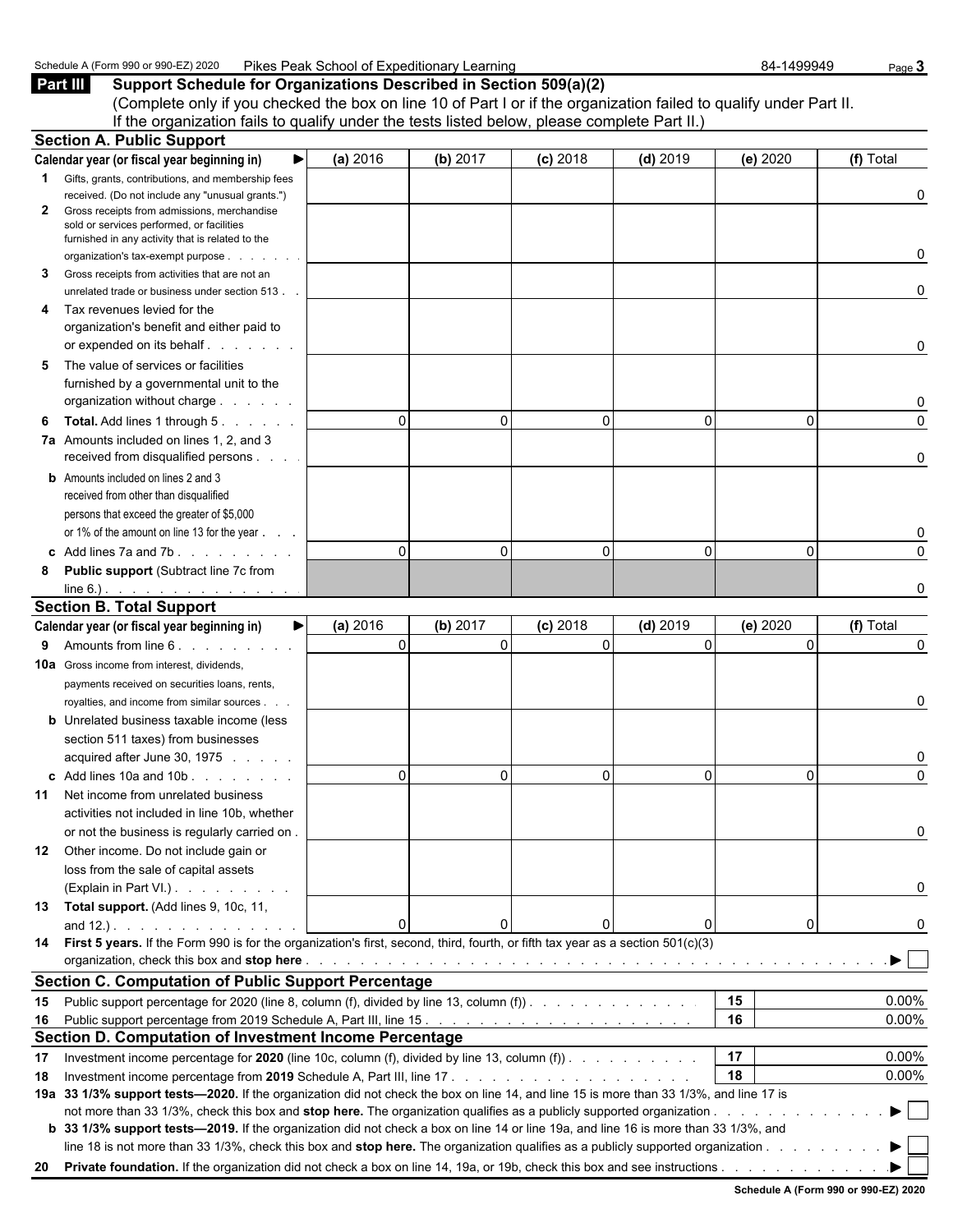#### **Part IV Supporting Organizations**

(Complete only if you checked a box in line 12 on Part I. If you checked box 12a, Part I, complete Sections A and B. If you checked box 12b, Part I, complete Sections A and C. If you checked box 12c, Part I, complete Sections A, D, and E. If you checked box 12d, Part I, complete Sections A and D, and complete Part V.)

#### **Section A. All Supporting Organizations**

- **1** Are all of the organization's supported organizations listed by name in the organization's governing documents? *If "No," describe in Part VI how the supported organizations are designated. If designated by class or purpose, describe the designation. If historic and continuing relationship, explain.* **1**
- **2** Did the organization have any supported organization that does not have an IRS determination of status under section 509(a)(1) or (2)? *If "Yes," explain in Part VI how the organization determined that the supported organization was described in section 509(a)(1) or (2).*
- **3a** Did the organization have a supported organization described in section 501(c)(4), (5), or (6)? *If "Yes," answer*  $lines$  3b and 3c below.
- **b** Did the organization confirm that each supported organization qualified under section 501(c)(4), (5), or (6) and satisfied the public support tests under section 509(a)(2)? *If "Yes," describe in Part VI when and how the organization made the determination.* **3b**
- **c** Did the organization ensure that all support to such organizations was used exclusively for section 170(c)(2) (B) purposes? *If* "*Yes,*" *explain in Part VI what controls the organization put in place to ensure such use.* **3c**
- **4a** Was any supported organization not organized in the United States ("foreign supported organization")? *If "Yes," and if you checked box 12a or 12b in Part I, answer lines 4b and 4c below.* **4a**
- **b** Did the organization have ultimate control and discretion in deciding whether to make grants to the foreign supported organization? *If* "*Yes,*" *describe in Part VI how the organization had such control and discretion despite being controlled or supervised by or in connection with its supported organizations.* **4b**
- **c** Did the organization support any foreign supported organization that does not have an IRS determination under sections 501(c)(3) and 509(a)(1) or (2)? *If* "*Yes,*" *explain in Part VI what controls the organization used to ensure that all support to the foreign supported organization was used exclusively for section 170(c)(2)(B) purposes.* **4c**
- **5a** Did the organization add, substitute, or remove any supported organizations during the tax year? *If* "*Yes,*" *answer lines 5b and 5c below (if applicable). Also, provide detail in Part VI, including (i) the names and EIN numbers of the supported organizations added, substituted, or removed; (ii) the reasons for each such action; (iii) the authority under the organization's organizing document authorizing such action; and (iv) how the action was accomplished (such as by amendment to the organizing document).* **5a**
- **b Type I or Type II only.** Was any added or substituted supported organization part of a class already designated in the organization's organizing document? **5b**
- **c Substitutions only.** Was the substitution the result of an event beyond the organization's control? **5c**
- **6** Did the organization provide support (whether in the form of grants or the provision of services or facilities) to anyone other than (i) its supported organizations, (ii) individuals that are part of the charitable class benefited by one or more of its supported organizations, or (iii) other supporting organizations that also support or benefit one or more of the filing organization's supported organizations? *If "Yes," provide detail in Part VI.* **6**
- **7** Did the organization provide a grant, loan, compensation, or other similar payment to a substantial contributor (as defined in section 4958(c)(3)(C)), a family member of a substantial contributor, or a 35% controlled entity with regard to a substantial contribut*or? If "Yes," complete Part I of Schedule L (Form 990 or 990-EZ).* **7**
- **8** Did the organization make a loan to a disqualified person (as defined in section 4958) not described in line 7? *If "Yes," complete Part I of Schedule L (Form 990 or 990-EZ).* **8**
- **9a** Was the organization controlled directly or indirectly at any time during the tax year by one or more disqualified persons, as defined in section 4946 (other than foundation managers and organizations described in section 509(a)(1) or (2))? If "Yes," provide detail in Part VI.
- **b** Did one or more disqualified persons (as defined in line 9a) hold a controlling interest in any entity in which the supporting organization had an interest? *If* "*Yes,*" *provide detail in Part VI.* **9b**
- **c** Did a disqualified person (as defined in line 9a) have an ownership interest in, or derive any personal benefit from, assets in which the supporting organization also had an interest? *If* "Yes," *provide detail in Part VI.*
- **10a** Was the organization subject to the excess business holdings rules of section 4943 because of section 4943(f) (regarding certain Type II supporting organizations, and all Type III non-functionally integrated supporting organizations)? If "Yes," answer line 10b below.
	- **b** Did the organization have any excess business holdings in the tax year? *(Use Schedule C, Form 4720, to determine whether the organization had excess business holdings.)*

|                 | Yes | No |
|-----------------|-----|----|
|                 |     |    |
| 1               |     |    |
|                 |     |    |
| $\overline{2}$  |     |    |
|                 |     |    |
| <u>3a</u>       |     |    |
|                 |     |    |
| <u>3b</u>       |     |    |
| <u>3c</u>       |     |    |
|                 |     |    |
| <u>4a</u>       |     |    |
|                 |     |    |
| 4b              |     |    |
|                 |     |    |
| 4c              |     |    |
|                 |     |    |
| <u>5a</u>       |     |    |
|                 |     |    |
| <u>5b</u>       |     |    |
| 5c              |     |    |
| 6               |     |    |
|                 |     |    |
| 7               |     |    |
|                 |     |    |
| 8               |     |    |
| 9а              |     |    |
|                 |     |    |
| 9b              |     |    |
|                 |     |    |
| 9c              |     |    |
|                 |     |    |
| 10a             |     |    |
|                 |     |    |
| 10 <sub>b</sub> |     |    |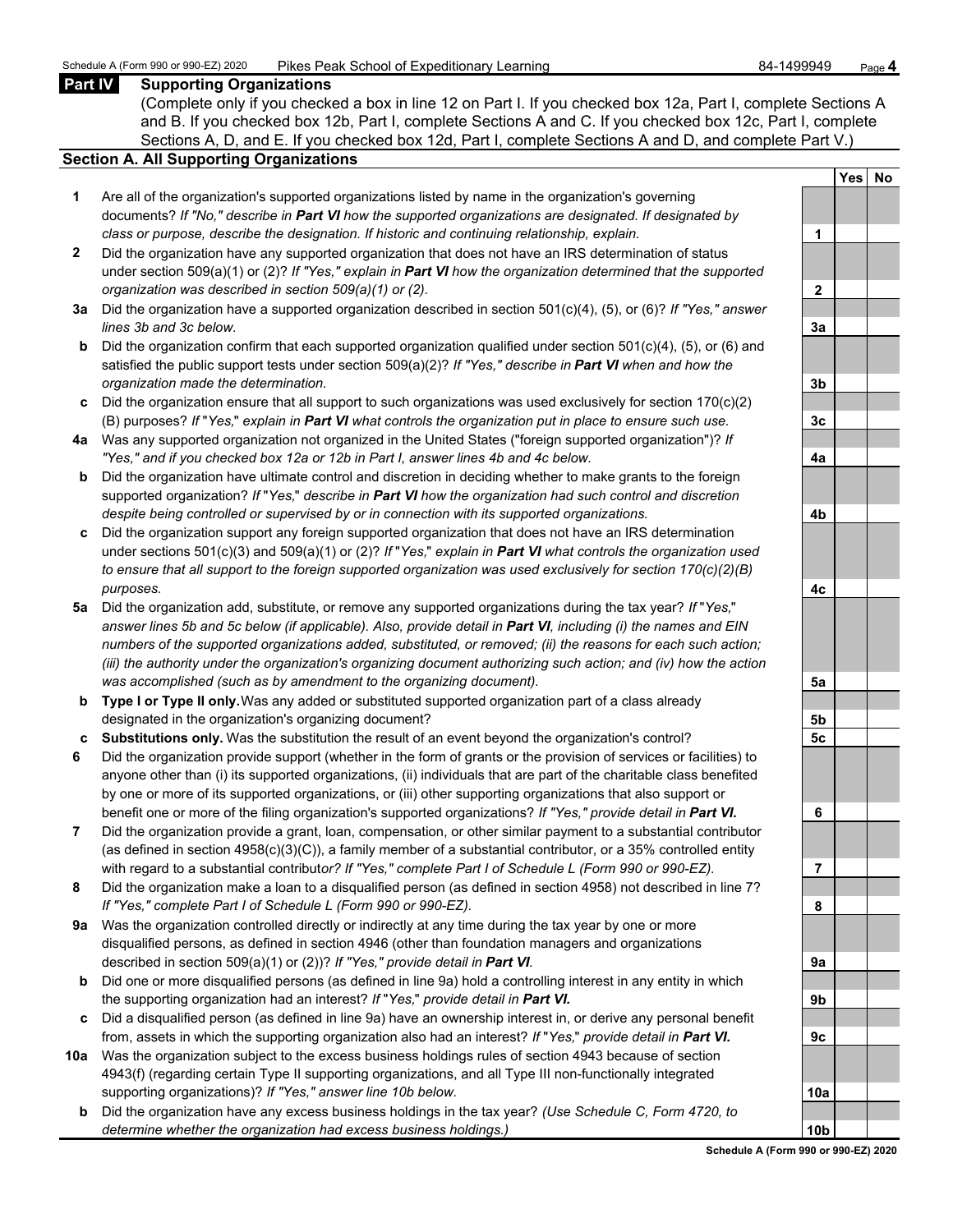| <b>Part IV</b> | <b>Supporting Organizations (continued)</b>                                                                        |                 |     |    |
|----------------|--------------------------------------------------------------------------------------------------------------------|-----------------|-----|----|
|                |                                                                                                                    |                 | Yes | NC |
| 11             | Has the organization accepted a gift or contribution from any of the following persons?                            |                 |     |    |
| а              | A person who directly or indirectly controls, either alone or together with persons described in lines 11b and     |                 |     |    |
|                | 11c below, the governing body of a supported organization?                                                         | 11a             |     |    |
| b              | A family member of a person described in line 11a above?                                                           | 11 <sub>b</sub> |     |    |
| c.             | A 35% controlled entity of a person described in line 11a or 11b above? If "Yes" to line 11a, 11b, or 11c, provide |                 |     |    |
|                | detail in Part VI.                                                                                                 | 11c             |     |    |

#### **Section B. Type I Supporting Organizations**

- **1** Did the governing body, members of the governing body, officers acting in their official capacity, or membership of one or more supported organizations have the power to regularly appoint or elect at least a majority of the organization's officers, directors, or trustees at all times during the tax year? *If "No," describe in Part VI how the supported organization(s) effectively operated, supervised, or controlled the organization's activities. If the organization had more than one supported organization, describe how the powers to appoint and/or remove officers, directors, or trustees were allocated among the supported organizations and what conditions or restrictions, if any, applied to such powers during the tax year.* **1**
- **2** Did the organization operate for the benefit of any supported organization other than the supported organization(s) that operated, supervised, or controlled the supporting organization? *If* "*Yes,*" *explain in Part VI how providing such benefit carried out the purposes of the supported organization(s) that operated, supervised, or controlled the supporting organization.* **2**

#### **Section C. Type II Supporting Organizations**

| Were a majority of the organization's directors or trustees during the tax year also a majority of the directors     |  |
|----------------------------------------------------------------------------------------------------------------------|--|
| or trustees of each of the organization's supported organization(s)? If "No," describe in <b>Part VI</b> how control |  |
| or management of the supporting organization was vested in the same persons that controlled or managed               |  |
| the supported organization(s).                                                                                       |  |

#### **Section D. All Type III Supporting Organizations**

|                |                                                                                                                                                                                                                                                                                                                                                                   |   | Yes. | No |
|----------------|-------------------------------------------------------------------------------------------------------------------------------------------------------------------------------------------------------------------------------------------------------------------------------------------------------------------------------------------------------------------|---|------|----|
| 1              | Did the organization provide to each of its supported organizations, by the last day of the fifth month of the<br>organization's tax year, (i) a written notice describing the type and amount of support provided during the prior tax<br>year, (ii) a copy of the Form 990 that was most recently filed as of the date of notification, and (iii) copies of the |   |      |    |
|                | organization's governing documents in effect on the date of notification, to the extent not previously provided?                                                                                                                                                                                                                                                  |   |      |    |
| $\overline{2}$ | Were any of the organization's officers, directors, or trustees either (i) appointed or elected by the supported<br>organization(s) or (ii) serving on the governing body of a supported organization? If "No," explain in Part VI how                                                                                                                            |   |      |    |
|                | the organization maintained a close and continuous working relationship with the supported organization(s).                                                                                                                                                                                                                                                       |   |      |    |
| $\mathbf{3}$   | By reason of the relationship described in line 2, above, did the organization's supported organizations have<br>a significant voice in the organization's investment policies and in directing the use of the organization's<br>income or assets at all times during the tax year? If "Yes," describe in Part VI the role the organization's                     |   |      |    |
|                | supported organizations played in this regard.                                                                                                                                                                                                                                                                                                                    | 3 |      |    |

#### **Section E. Type III Functionally Integrated Supporting Organizations**

- **1** *Check the box next to the method that the organization used to satisfy the Integral Part Test during the year (see instructions).*
- **a** The organization satisfied the Activities Test. *Complete line 2 below.*
- **b** The organization is the parent of each of its supported organizations. *Complete line 3 below.*
- **c** The organization supported a governmental entity. *Describe in Part VI how you supported a governmental entity (see instructions).*
- **2** Activities Test. *Answer lines 2a and 2b below.* **Yes No**
- **a** Did substantially all of the organization's activities during the tax year directly further the exempt purposes of the supported organization(s) to which the organization was responsive? *If* "*Yes,*" *then in Part VI identify those supported organizations and explain how these activities directly furthered their exempt purposes, how the organization was responsive to those supported organizations, and how the organization determined that these activities constituted substantially all of its activities.* **2a**
- **b** Did the activities described in line 2a, above, constitute activities that, but for the organization's involvement, one or more of the organization's supported organization(s) would have been engaged in? *If "Yes," explain in Part VI the reasons for the organization's position that its supported organization(s) would have engaged in these activities but for the organization's involvement.* **2b**
- **3** Parent of Supported Organizations. *Answer lines 3a and 3b below.*
- **a** Did the organization have the power to regularly appoint or elect a majority of the officers, directors, or trustees of each of the supported organizations? *If "Yes" or "No," provide details in Part VI.* **3a**
- **b** Did the organization exercise a substantial degree of direction over the policies, programs, and activities of each of its supported organizations? *If* "*Yes,*" *describe in Part VI the role played by the organization in this regard.* **3b**

**Yes No**

**Yes No**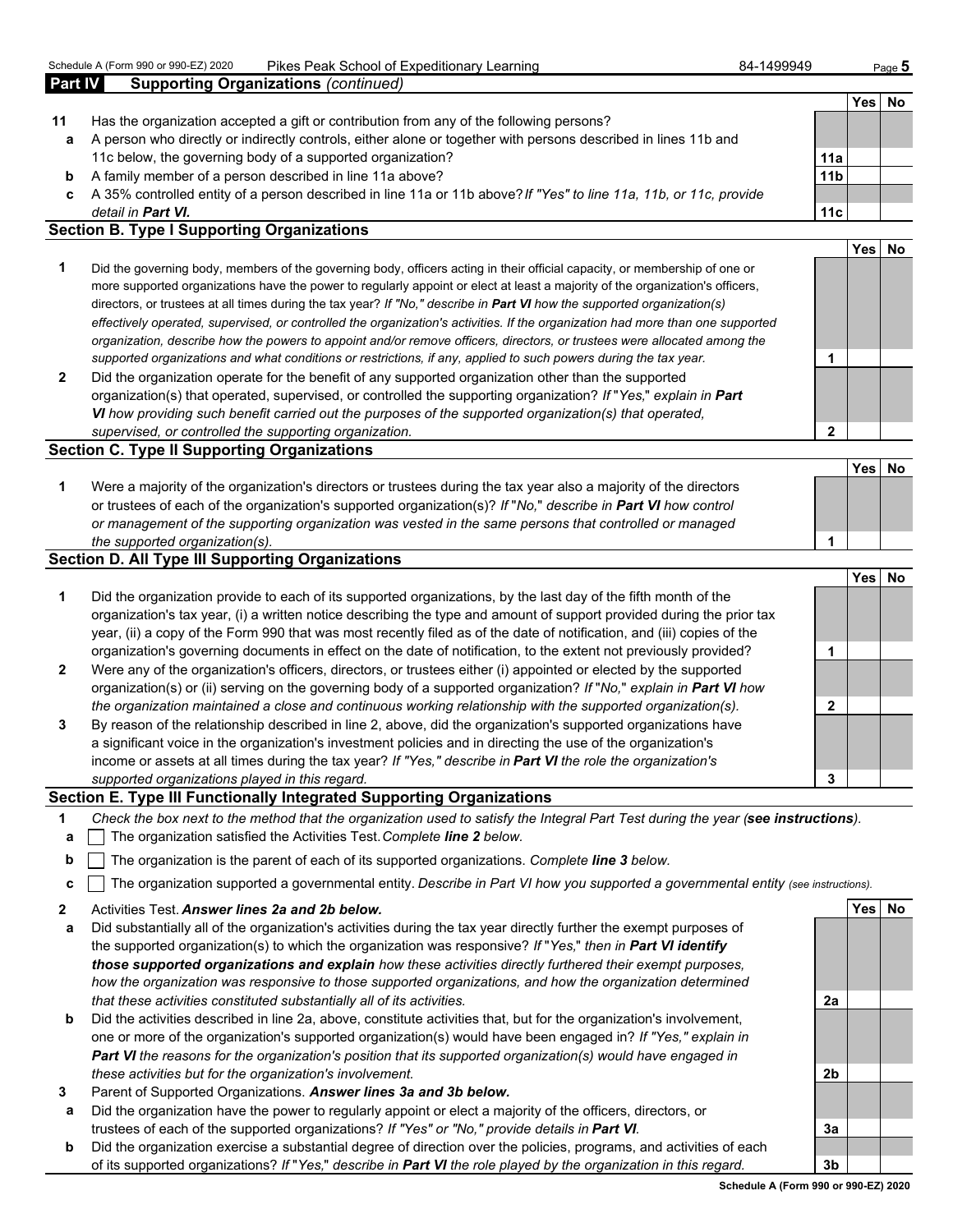Schedule A (Form 990 or 990-EZ) 2020 Pikes Peak School of Expeditionary Learning 84-1499949 Page 6

| <b>Part V</b><br>Type III Non-Functionally Integrated 509(a)(3) Supporting Organizations                                              |                         |                                         |                                                         |
|---------------------------------------------------------------------------------------------------------------------------------------|-------------------------|-----------------------------------------|---------------------------------------------------------|
| Check here if the organization satisfied the Integral Part Test as a qualifying trust on Nov. 20, 1970 (explain in Part VI). See<br>1 |                         |                                         |                                                         |
| instructions. All other Type III non-functionally integrated supporting organizations must complete Sections A through E.             |                         |                                         |                                                         |
| <b>Section A - Adjusted Net Income</b>                                                                                                |                         | (A) Prior Year                          | (B) Current Year<br>(optional)                          |
| 1 Net short-term capital gain                                                                                                         | 1                       |                                         |                                                         |
| 2 Recoveries of prior-year distributions                                                                                              | $\overline{2}$          |                                         |                                                         |
| 3 Other gross income (see instructions)                                                                                               | 3                       |                                         |                                                         |
| 4 Add lines 1 through 3.                                                                                                              | 4                       | $\Omega$                                | 0                                                       |
| 5 Depreciation and depletion                                                                                                          | 5                       |                                         |                                                         |
| 6 Portion of operating expenses paid or incurred for production or collection of                                                      |                         |                                         |                                                         |
| gross income or for management, conservation, or maintenance of property                                                              |                         |                                         |                                                         |
| held for production of income (see instructions)                                                                                      | 6                       |                                         |                                                         |
| <b>7</b> Other expenses (see instructions)                                                                                            | $\overline{7}$          |                                         |                                                         |
| 8 Adjusted Net Income (subtract lines 5, 6, and 7 from line 4).                                                                       | 8                       | $\mathbf{0}$                            | 0                                                       |
| <b>Section B - Minimum Asset Amount</b>                                                                                               |                         | (A) Prior Year                          | (B) Current Year<br>(optional)                          |
| 1 Aggregate fair market value of all non-exempt-use assets (see                                                                       |                         |                                         |                                                         |
| instructions for short tax year or assets held for part of year):                                                                     |                         |                                         |                                                         |
| a Average monthly value of securities                                                                                                 | 1a                      |                                         |                                                         |
| <b>b</b> Average monthly cash balances                                                                                                | 1b                      |                                         |                                                         |
| c Fair market value of other non-exempt-use assets                                                                                    | 1 <sub>c</sub>          |                                         |                                                         |
| <b>d Total</b> (add lines 1a, 1b, and 1c)                                                                                             | 1d                      | 0                                       | 0                                                       |
| e Discount claimed for blockage or other factors                                                                                      |                         |                                         |                                                         |
| (explain in detail in <b>Part VI</b> ):                                                                                               |                         |                                         |                                                         |
| 2 Acquisition indebtedness applicable to non-exempt-use assets                                                                        | $\overline{\mathbf{2}}$ |                                         |                                                         |
| 3 Subtract line 2 from line 1d.                                                                                                       | 3                       | 0                                       | $\Omega$                                                |
| 4 Cash deemed held for exempt use. Enter 0.015 of line 3 (for greater amount,                                                         |                         |                                         |                                                         |
| see instructions)                                                                                                                     | 4                       | 0                                       | 0                                                       |
| 5 Net value of non-exempt-use assets (subtract line 4 from line 3)                                                                    | 5                       | $\mathbf 0$                             | 0                                                       |
| 6 Multiply line 5 by 0.035.                                                                                                           | 6                       | 0                                       | 0                                                       |
| 7 Recoveries of prior-year distributions                                                                                              | $\overline{7}$          | 0                                       | $\mathbf{0}$                                            |
| 8 Minimum Asset Amount (add line 7 to line 6)                                                                                         | 8                       | 0                                       | $\mathbf{0}$                                            |
| <b>Section C - Distributable Amount</b>                                                                                               |                         |                                         | <b>Current Year</b>                                     |
| 1 Adjusted net income for prior year (from Section A, line 8, column A)                                                               | 1                       |                                         | 0                                                       |
| 2 Enter 0.85 of line 1                                                                                                                | $\overline{\mathbf{2}}$ |                                         | 0                                                       |
| 3 Minimum asset amount for prior year (from Section B, line 8, column A)                                                              | 3                       |                                         | 0                                                       |
| 4 Enter greater of line 2 or line 3.                                                                                                  | 4                       |                                         | 0                                                       |
| 5 Income tax imposed in prior year                                                                                                    | 5                       |                                         |                                                         |
| 6 Distributable Amount. Subtract line 5 from line 4, unless subject to                                                                |                         |                                         |                                                         |
| emergency temporary reduction (see instructions).                                                                                     | 6                       |                                         | 0                                                       |
| $\Box$ Objects have if the comment coasing the compositor timely find as a mone functionally inter-<br>⇁                              |                         | لمستحيط المستحدث والمستنقصة<br>للمراقبة | $\sim$ $\sim$ $\sim$ $\sim$ $\sim$ $\sim$ $\sim$ $\sim$ |

**7** Check here if the current year is the organization's first as a non-functionally integrated Type III supporting organization (see instructions).

**Schedule A (Form 990 or 990-EZ) 2020**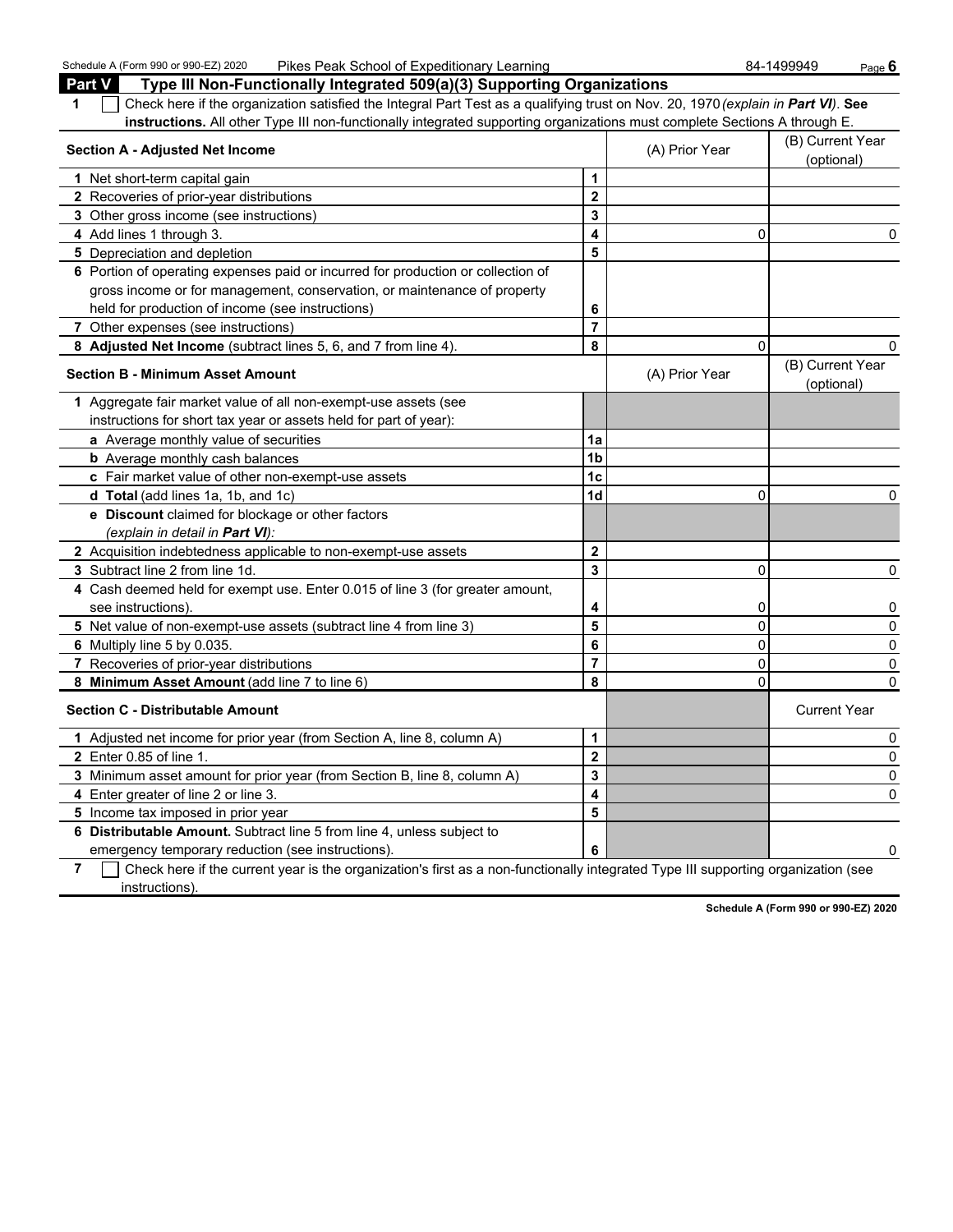Schedule A (Form 990 or 990-EZ) 2020 Pikes Peak School of Expeditionary Learning 84-1499949 Page 7

| <b>Part V</b>  | Type III Non-Functionally Integrated 509(a)(3) Supporting Organizations (continued)        |   |                                    |                                               |                                                  |
|----------------|--------------------------------------------------------------------------------------------|---|------------------------------------|-----------------------------------------------|--------------------------------------------------|
|                | <b>Section D - Distributions</b>                                                           |   |                                    |                                               | <b>Current Year</b>                              |
| 1.             | Amounts paid to supported organizations to accomplish exempt purposes                      |   |                                    |                                               |                                                  |
|                | 2 Amounts paid to perform activity that directly furthers exempt purposes of supported     |   |                                    |                                               |                                                  |
|                | organizations, in excess of income from activity                                           |   |                                    |                                               |                                                  |
|                | 3 Administrative expenses paid to accomplish exempt purposes of supported organizations    |   |                                    |                                               |                                                  |
|                | 4 Amounts paid to acquire exempt-use assets                                                |   |                                    |                                               |                                                  |
|                | 5 Qualified set-aside amounts (prior IRS approval required—provide details in Part VI)     |   |                                    |                                               |                                                  |
|                | 6 Other distributions (describe in Part VI). See instructions.                             |   |                                    |                                               |                                                  |
|                | 7 Total annual distributions. Add lines 1 through 6.                                       |   |                                    |                                               |                                                  |
| 8              | Distributions to attentive supported organizations to which the organization is responsive |   |                                    |                                               |                                                  |
|                | (provide details in Part VI). See instructions.                                            |   |                                    |                                               |                                                  |
| 9              | Distributable amount for 2020 from Section C, line 6                                       |   |                                    |                                               |                                                  |
|                | 10 Line 8 amount divided by line 9 amount                                                  |   |                                    |                                               | 0.000                                            |
|                | <b>Section E - Distribution Allocations (see instructions)</b>                             |   | (1)<br><b>Excess Distributions</b> | (ii)<br><b>Underdistributions</b><br>Pre-2020 | (iii)<br><b>Distributable</b><br>Amount for 2020 |
| 1              | Distributable amount for 2020 from Section C, line 6                                       |   |                                    |                                               |                                                  |
| $\mathbf{2}$   | Underdistributions, if any, for years prior to 2020                                        |   |                                    |                                               |                                                  |
|                | (reasonable cause required-explain in Part VI). See                                        |   |                                    |                                               |                                                  |
|                | instructions.                                                                              |   |                                    |                                               |                                                  |
| 3.             | Excess distributions carryover, if any, to 2020                                            |   |                                    |                                               |                                                  |
| a              | From 2015. $\ldots$                                                                        |   |                                    |                                               |                                                  |
| b              | From 2016 <u>.</u>                                                                         |   |                                    |                                               |                                                  |
|                | <b>c</b> From 2017.                                                                        |   |                                    |                                               |                                                  |
|                | d From 2018.                                                                               |   |                                    |                                               |                                                  |
|                | e From 2019.                                                                               |   |                                    |                                               |                                                  |
|                | f Total of lines 3a through 3e                                                             |   | 0                                  |                                               |                                                  |
|                | g Applied to underdistributions of prior years                                             |   |                                    |                                               |                                                  |
|                | h Applied to 2020 distributable amount                                                     |   |                                    |                                               |                                                  |
|                | Carryover from 2015 not applied (see instructions)                                         |   |                                    |                                               |                                                  |
|                | Remainder. Subtract lines 3g, 3h, and 3i from line 3f.                                     |   | 0                                  |                                               |                                                  |
| 4              | Distributions for 2020 from                                                                |   |                                    |                                               |                                                  |
|                | Section D, line 7:<br>\$                                                                   |   |                                    |                                               |                                                  |
|                | <b>a</b> Applied to underdistributions of prior years                                      |   |                                    | 0                                             |                                                  |
|                | <b>b</b> Applied to 2020 distributable amount                                              |   |                                    |                                               |                                                  |
|                | <b>c</b> Remainder. Subtract lines 4a and 4b from line 4.                                  |   | 0                                  |                                               |                                                  |
| 5              | Remaining underdistributions for years prior to 2020, if                                   |   |                                    |                                               |                                                  |
|                | any. Subtract lines 3g and 4a from line 2. For result                                      |   |                                    |                                               |                                                  |
|                | greater than zero, explain in Part VI. See instructions.                                   |   |                                    | 0                                             |                                                  |
| 6              | Remaining underdistributions for 2020. Subtract lines 3h                                   |   |                                    |                                               |                                                  |
|                | and 4b from line 1. For result greater than zero, explain                                  |   |                                    |                                               |                                                  |
|                | in Part VI. See instructions.                                                              |   |                                    |                                               |                                                  |
| $\overline{7}$ | Excess distributions carryover to 2021. Add lines 3j                                       |   |                                    |                                               |                                                  |
|                | and 4c.                                                                                    |   | 0                                  |                                               |                                                  |
| 8              | Breakdown of line 7:                                                                       |   |                                    |                                               |                                                  |
| a              | Excess from $2016.$                                                                        |   |                                    |                                               |                                                  |
| b              | Excess from $2017$ .                                                                       | 0 |                                    |                                               |                                                  |
|                | <b>c</b> Excess from $2018.7.7.7$                                                          | 0 |                                    |                                               |                                                  |
|                | <b>d</b> Excess from $2019.$                                                               | 0 |                                    |                                               |                                                  |
|                | e Excess from 2020                                                                         |   |                                    |                                               |                                                  |

**Schedule A (Form 990 or 990-EZ) 2020**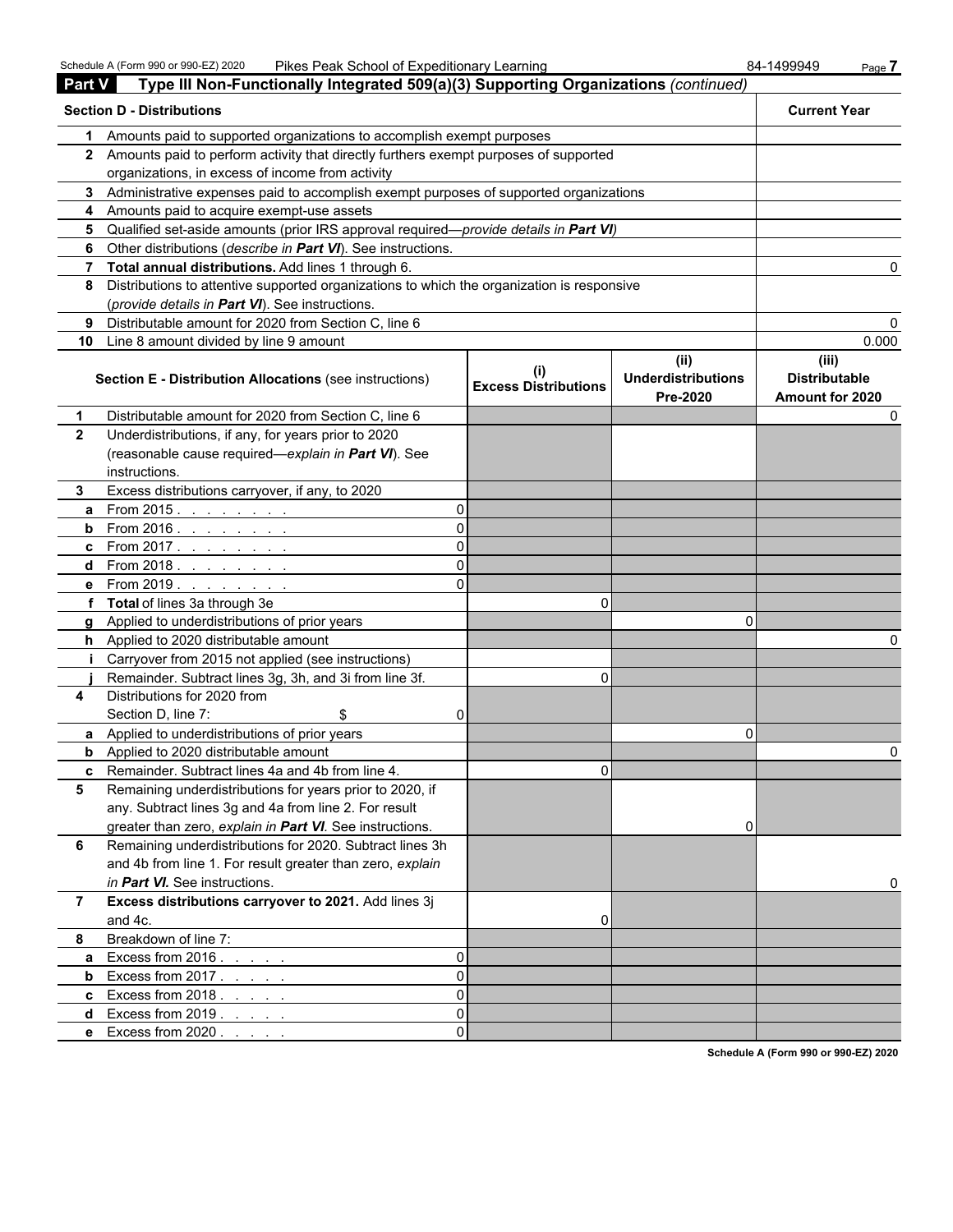|                | Schedule A (Form 990 or 990-EZ) 2020<br>Pikes Peak School of Expeditionary Learning                                                                                                                                                                                                                                                                                                                                                                                                                                                                                                         | 84-1499949 | Page 8 |
|----------------|---------------------------------------------------------------------------------------------------------------------------------------------------------------------------------------------------------------------------------------------------------------------------------------------------------------------------------------------------------------------------------------------------------------------------------------------------------------------------------------------------------------------------------------------------------------------------------------------|------------|--------|
| <b>Part VI</b> | Supplemental Information. Provide the explanations required by Part II, line 10; Part II, line 17a or 17b; Part<br>III, line 12; Part IV, Section A, lines 1, 2, 3b, 3c, 4b, 4c, 5a, 6, 9a, 9b, 9c, 11a, 11b, and 11c; Part IV, Section<br>B, lines 1 and 2; Part IV, Section C, line 1; Part IV, Section D, lines 2 and 3; Part IV, Section E, lines 1c, 2a, 2b,<br>3a, and 3b; Part V, line 1; Part V, Section B, line 1e; Part V, Section D, lines 5, 6, and 8; and Part V, Section E,<br>lines 2, 5, and 6. Also complete this part for any additional information. (See instructions.) |            |        |
|                |                                                                                                                                                                                                                                                                                                                                                                                                                                                                                                                                                                                             |            |        |
|                |                                                                                                                                                                                                                                                                                                                                                                                                                                                                                                                                                                                             |            |        |
|                |                                                                                                                                                                                                                                                                                                                                                                                                                                                                                                                                                                                             |            |        |
|                |                                                                                                                                                                                                                                                                                                                                                                                                                                                                                                                                                                                             |            |        |
|                |                                                                                                                                                                                                                                                                                                                                                                                                                                                                                                                                                                                             |            |        |
|                |                                                                                                                                                                                                                                                                                                                                                                                                                                                                                                                                                                                             |            |        |
|                |                                                                                                                                                                                                                                                                                                                                                                                                                                                                                                                                                                                             |            |        |
|                |                                                                                                                                                                                                                                                                                                                                                                                                                                                                                                                                                                                             |            |        |
|                |                                                                                                                                                                                                                                                                                                                                                                                                                                                                                                                                                                                             |            |        |
|                |                                                                                                                                                                                                                                                                                                                                                                                                                                                                                                                                                                                             |            |        |
|                |                                                                                                                                                                                                                                                                                                                                                                                                                                                                                                                                                                                             |            |        |
|                |                                                                                                                                                                                                                                                                                                                                                                                                                                                                                                                                                                                             |            |        |
|                |                                                                                                                                                                                                                                                                                                                                                                                                                                                                                                                                                                                             |            |        |
|                |                                                                                                                                                                                                                                                                                                                                                                                                                                                                                                                                                                                             |            |        |
|                |                                                                                                                                                                                                                                                                                                                                                                                                                                                                                                                                                                                             |            |        |
|                |                                                                                                                                                                                                                                                                                                                                                                                                                                                                                                                                                                                             |            |        |
|                |                                                                                                                                                                                                                                                                                                                                                                                                                                                                                                                                                                                             |            |        |
|                |                                                                                                                                                                                                                                                                                                                                                                                                                                                                                                                                                                                             |            |        |
|                |                                                                                                                                                                                                                                                                                                                                                                                                                                                                                                                                                                                             |            |        |
|                |                                                                                                                                                                                                                                                                                                                                                                                                                                                                                                                                                                                             |            |        |
|                |                                                                                                                                                                                                                                                                                                                                                                                                                                                                                                                                                                                             |            |        |
|                |                                                                                                                                                                                                                                                                                                                                                                                                                                                                                                                                                                                             |            |        |
|                |                                                                                                                                                                                                                                                                                                                                                                                                                                                                                                                                                                                             |            |        |
|                |                                                                                                                                                                                                                                                                                                                                                                                                                                                                                                                                                                                             |            |        |
|                |                                                                                                                                                                                                                                                                                                                                                                                                                                                                                                                                                                                             |            |        |
|                |                                                                                                                                                                                                                                                                                                                                                                                                                                                                                                                                                                                             |            |        |
|                |                                                                                                                                                                                                                                                                                                                                                                                                                                                                                                                                                                                             |            |        |
|                |                                                                                                                                                                                                                                                                                                                                                                                                                                                                                                                                                                                             |            |        |
|                |                                                                                                                                                                                                                                                                                                                                                                                                                                                                                                                                                                                             |            |        |
|                |                                                                                                                                                                                                                                                                                                                                                                                                                                                                                                                                                                                             |            |        |
|                |                                                                                                                                                                                                                                                                                                                                                                                                                                                                                                                                                                                             |            |        |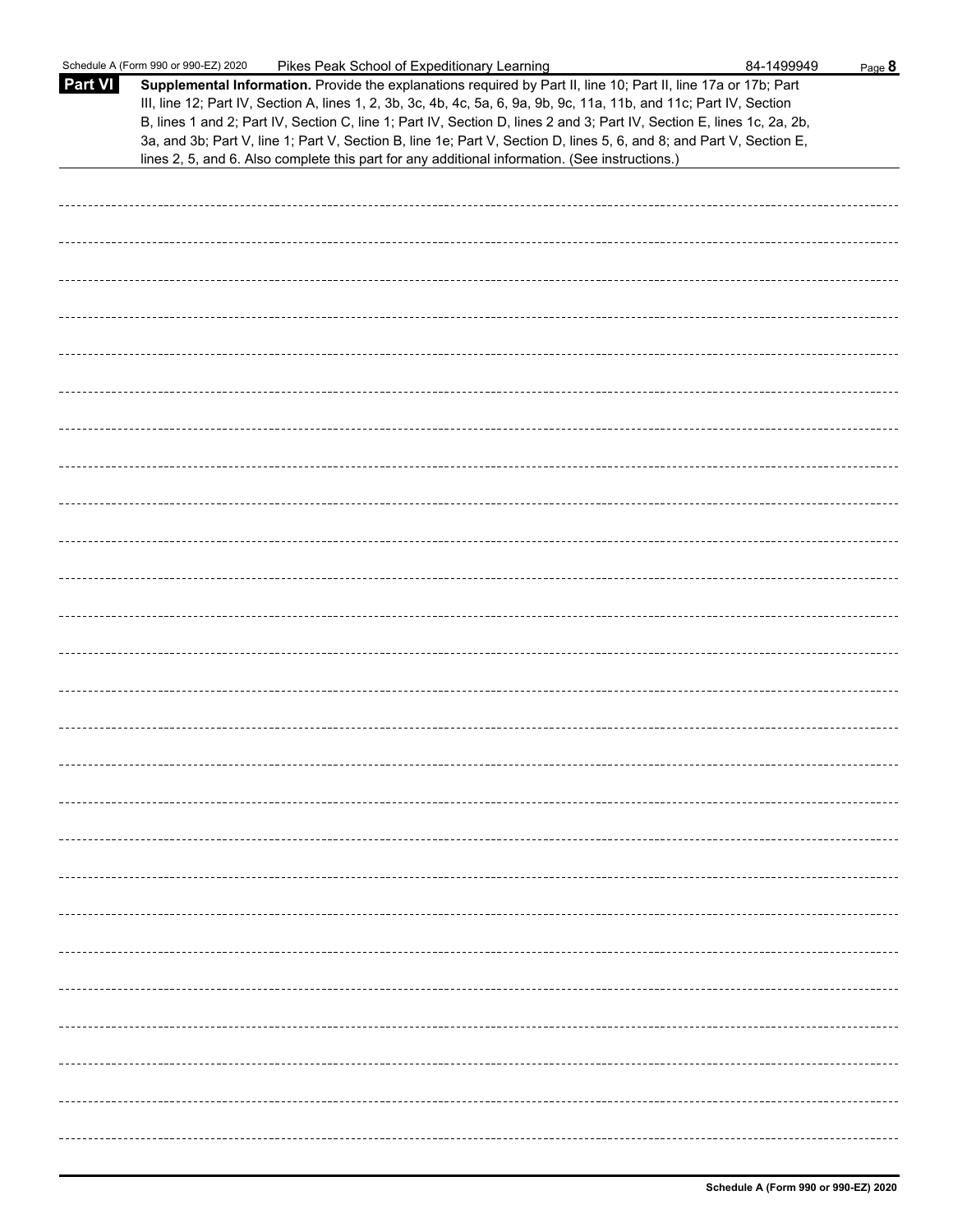| <b>Schedule B</b>  |  |
|--------------------|--|
| (Form 990, 990-EZ, |  |

Department of the Treasury

## **Schedule of Contributors**  $\frac{\text{OMB No. 1545-0047}}{}$

**2020 PP** Attach to Form 990, Form 990-EZ, or Form 990-PF.<br>Department of the Treasury

### Internal Revenue Service **Go to** *www.irs.gov/Form990* **for the latest information.**

| Name of the organization                    | <b>Employer identification number</b> |
|---------------------------------------------|---------------------------------------|
| Pikes Peak School of Expeditionary Learning | 84-1499949                            |
| <b>Organization type</b> (check one):       |                                       |

| Filers of:         | Section:                                                                  |
|--------------------|---------------------------------------------------------------------------|
| Form 990 or 990-EZ | $ X $ 501(c)( 3 ) (enter number) organization                             |
|                    | 4947(a)(1) nonexempt charitable trust not treated as a private foundation |
|                    | 527 political organization                                                |
| Form 990-PF        | 501(c)(3) exempt private foundation                                       |
|                    | 4947(a)(1) nonexempt charitable trust treated as a private foundation     |
|                    | 501(c)(3) taxable private foundation                                      |
|                    |                                                                           |

Check if your organization is covered by the **General Rule** or a **Special Rule.**

**Note:** Only a section 501(c)(7), (8), or (10) organization can check boxes for both the General Rule and a Special Rule. See instructions.

#### **General Rule**

 $|X|$  For an organization filing Form 990, 990-EZ, or 990-PF that received, during the year, contributions totaling \$5,000 or more (in money or property) from any one contributor. Complete Parts I and II. See instructions for determining a contributor's total contributions.

#### **Special Rules**

 For an organization described in section 501(c)(3) filing Form 990 or 990-EZ that met the 33 1/3 % support test of the regulations under sections 509(a)(1) and 170(b)(1)(A)(vi), that checked Schedule A (Form 990 or 990-EZ), Part II, line 13, 16a, or 16b, and that received from any one contributor, during the year, total contributions of the greater of **(1)** \$5,000; or **(2)** 2% of the amount on (i) Form 990, Part VIII, line 1h; or (ii) Form 990-EZ, line 1. Complete Parts I and II.

 For an organization described in section 501(c)(7), (8), or (10) filing Form 990 or 990-EZ that received from any one contributor, during the year, total contributions of more than \$1,000 *exclusively* for religious, charitable, scientific, literary, or educational purposes, or for the prevention of cruelty to children or animals. Complete Parts I (entering "N/A" in column (b) instead of the contributor name and address), II, and III.

 For an organization described in section 501(c)(7), (8), or (10) filing Form 990 or 990-EZ that received from any one contributor, during the year, contributions *exclusively* for religious, charitable, etc., purposes, but no such contributions totaled more than \$1,000. If this box is checked, enter here the total contributions that were received during the year for an *exclusively* religious, charitable, etc., purpose. Don't complete any of the parts unless the **General Rule** applies to this organization because it received *nonexclusively* religious, charitable, etc., contributions totaling \$5,000 or more during the year . . . . . . . . . . . . . . . . . . . . . . . . . . . . . . . . . . . . . . . . . . . . . . . . . . . \$

**Caution:** An organization that isn't covered by the General Rule and/or the Special Rules doesn't file Schedule B (Form 990, 990-EZ, or 990-PF), but it **must** answer "No" on Part IV, line 2, of its Form 990; or check the box on line H of its Form 990-EZ or on its Form 990-PF, Part I, line 2, to certify that it doesn't meet the filing requirements of Schedule B (Form 990, 990-EZ, or 990-PF).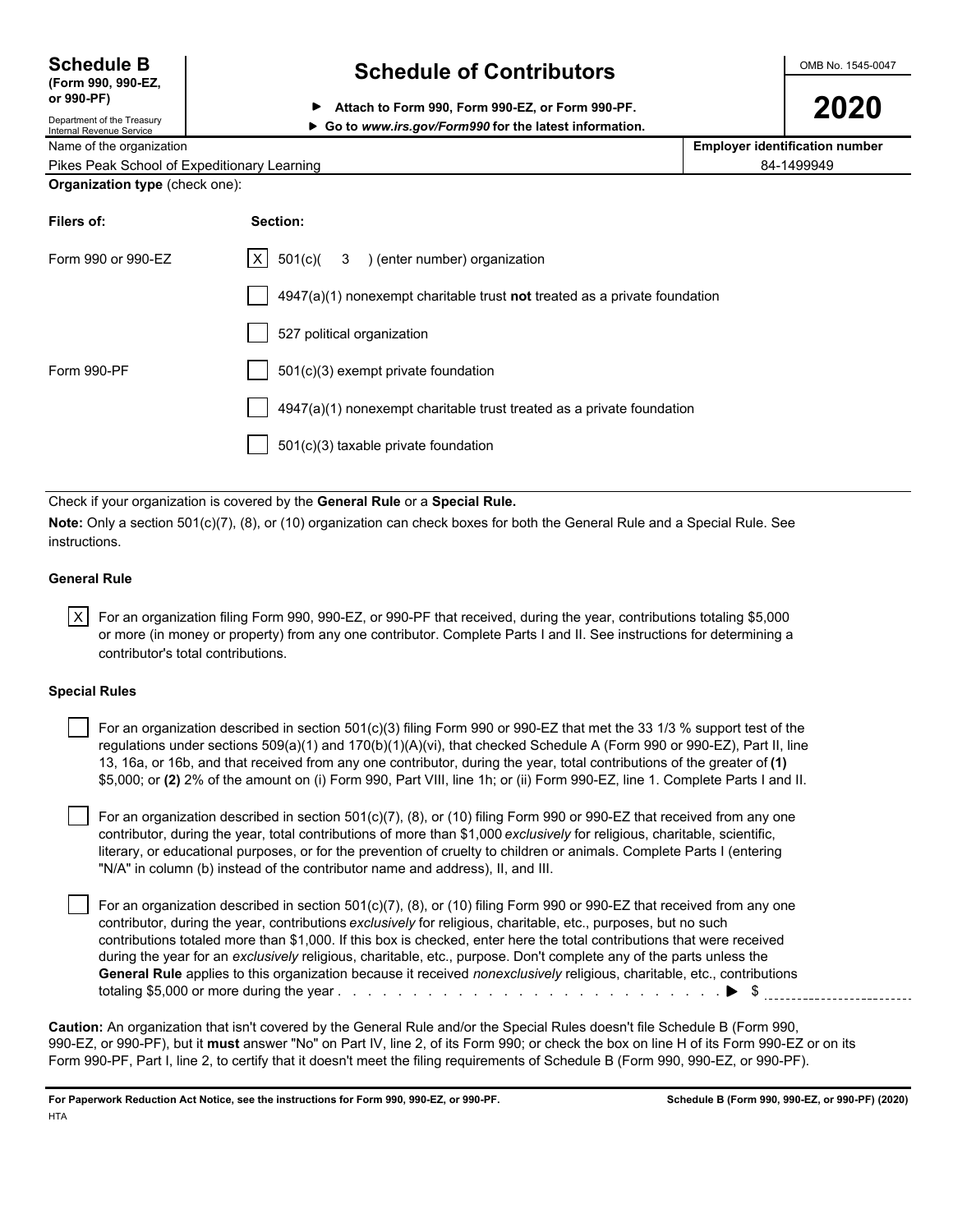Name of organization **Employer identification number Employer identification number** 

Pikes Peak School of Expeditionary Learning **Expeditionary Learning** 84-1499949

| Part I       | Contributors (see instructions). Use duplicate copies of Part I if additional space is needed.                                      |                                       |                                                                                                |
|--------------|-------------------------------------------------------------------------------------------------------------------------------------|---------------------------------------|------------------------------------------------------------------------------------------------|
| (a)<br>No.   | (b)<br>Name, address, and ZIP + 4                                                                                                   | (c)<br><b>Total contributions</b>     | (d)<br>Type of contribution                                                                    |
| $\mathbf{1}$ | Colorado Department of Education<br>_____________________<br>Denver<br>Foreign State or Province: _________________________________ | \$873,343                             | Person<br>Payroll<br><b>Noncash</b><br>(Complete Part II for<br>noncash contributions.)        |
| (a)<br>No.   | (b)<br>Name, address, and ZIP + 4                                                                                                   | (c)<br><b>Total contributions</b>     | (d)<br>Type of contribution                                                                    |
|              | --.<br>Foreign State or Province: _______________________________                                                                   | $\$\quad$                             | Person<br><b>Payroll</b><br><b>Noncash</b><br>(Complete Part II for<br>noncash contributions.) |
| (a)<br>No.   | (b)<br>Name, address, and ZIP + 4                                                                                                   | (c)<br><b>Total contributions</b>     | (d)<br><b>Type of contribution</b>                                                             |
|              | Foreign State or Province: ________________________________                                                                         | $\$\quad$                             | Person<br><b>Payroll</b><br>Noncash<br>(Complete Part II for<br>noncash contributions.)        |
| (a)<br>No.   | (b)<br>Name, address, and ZIP + 4                                                                                                   | (c)<br><b>Total contributions</b>     | (d)<br>Type of contribution                                                                    |
|              | Foreign State or Province: ________________________________                                                                         |                                       | Person<br>Payroll<br>Noncash<br>(Complete Part II for<br>noncash contributions.)               |
| (a)<br>No.   | (b)<br>Name, address, and ZIP + 4                                                                                                   | (c)<br><b>Total contributions</b>     | (d)<br>Type of contribution                                                                    |
|              |                                                                                                                                     |                                       | Person<br>Payroll<br><b>Noncash</b><br>(Complete Part II for<br>noncash contributions.)        |
| (a)<br>No.   | (b)<br>Name, address, and ZIP + 4                                                                                                   | (c)<br><b>Total contributions</b>     | (d)<br>Type of contribution                                                                    |
|              |                                                                                                                                     | \$<br>_______________________________ | Person<br>Payroll<br>Noncash<br>(Complete Part II for<br>noncash contributions.)               |

**Schedule B (Form 990, 990-EZ, or 990-PF) (2020)**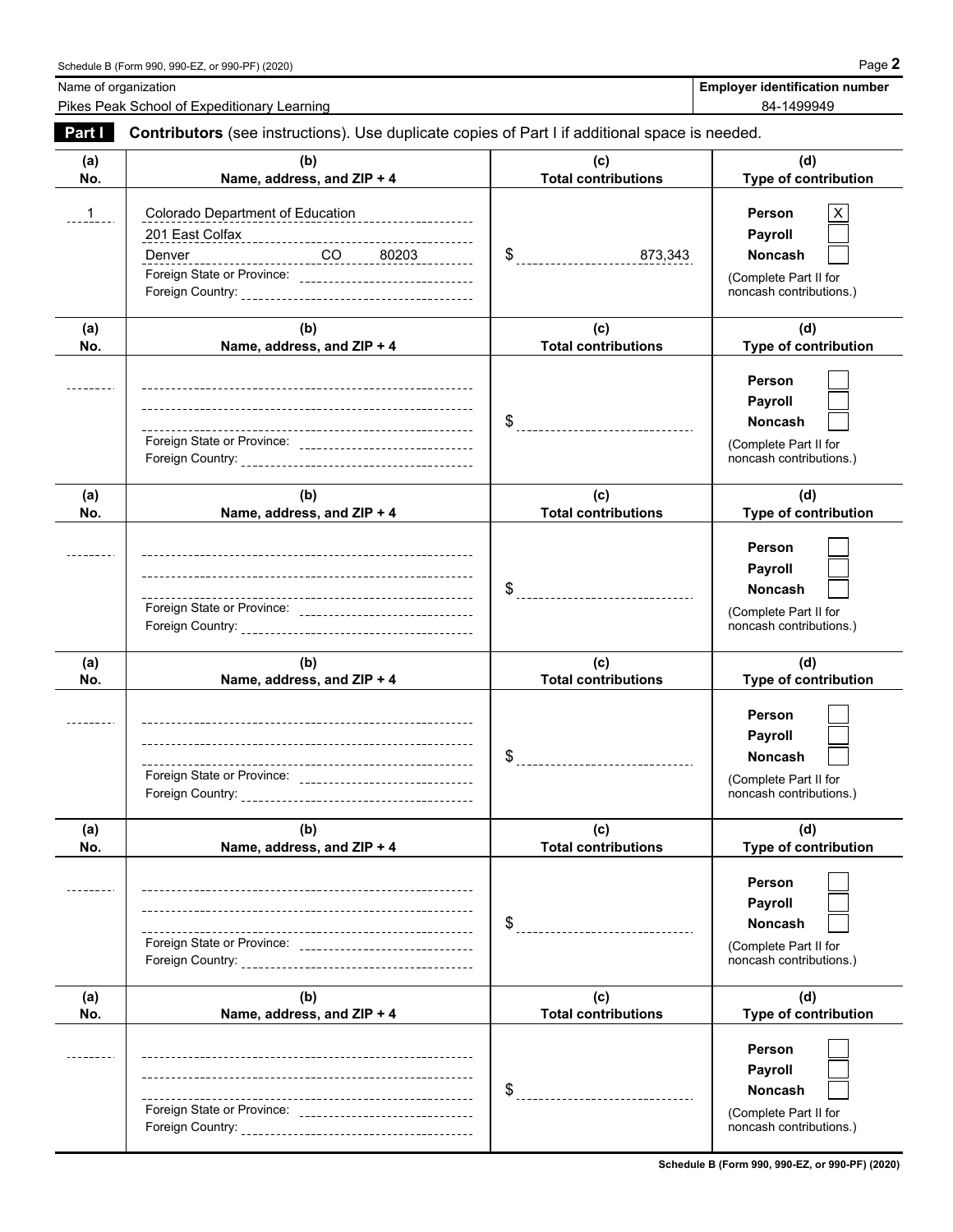**(a) No.**

**(a) No.**

**(a) No.**

---------

**(a) No.**

**(a) No.**

 $- - - - - - -$ 

**(a) No.**

Schedule B (Form 990, 990-EZ, or 990-PF) (2020) Page **3** Name of organization **Employer identification Employer identification number** Pikes Peak School of Expeditionary Learning 84-1499949 and the state of the state of the state 84-1499949 **Part II Noncash Property** (see instructions). Use duplicate copies of Part II if additional space is needed. **(c)** (d)<br>Date received **(b) Description of noncash property given Date received from FMV (or estimate) Part I** (See instructions.) \$ **(c) (b) (d) Description of noncash property given Date received from FMV (or estimate) Part I Part I Part I Part I Part I Part I Part I Part I Part I Part I Part I Part I Part I Part I Part I Part I Part I Part I Part I Part I Part I Part I Part I Part I Part** \$ \_\_\_\_\_\_\_\_\_\_\_\_\_\_\_\_\_\_\_\_\_\_\_\_\_\_\_\_\_ **(c) (b) (d) Description of noncash property given Date received from FMV (or estimate) Part I** Description of honorastriproperty given **I** (See instructions.) \$ **(c) (b) (d) Description of noncash property given Date received from FMV (or estimate) Part I Part I Part I Part I Part I Part I Part I Part I Part I Part I Part I Part I Part I Part I Part I Part I Part I Part I Part I Part I Part I Part I Part I Part I Part** \$ \_\_\_\_\_\_\_\_\_\_\_\_\_\_\_\_\_\_\_\_ **(c) (b)** (d)<br>Date received **Description of noncash property given Date received from FMV (or estimate) Part I Part I Part I Part I Part I Part I Part I Part I Part I Part I Part I Part I Part I Part I Part I Part I Part I Part I Part I Part I Part I Part I Part I Part I Part** \$ ------------------------------**(c) (b)** (d)<br>Date received **Description of noncash property given Date received from FMV (or estimate) Part I** Description of holidast property given **I** (See instructions.)

**Schedule B (Form 990, 990-EZ, or 990-PF) (2020)**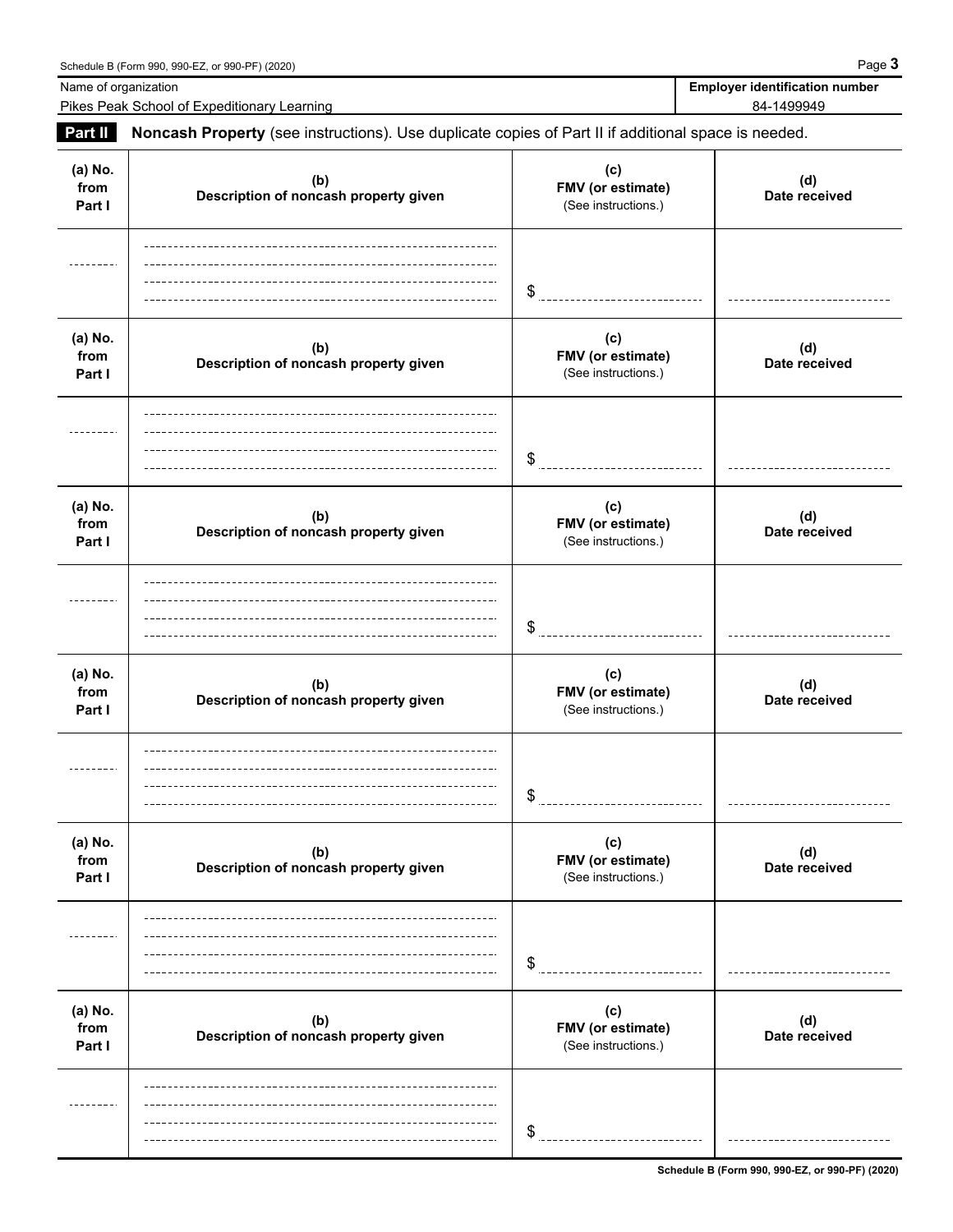| <b>SCHEDULE D</b> |  |
|-------------------|--|
| (Form 990)        |  |

 $\overline{\phantom{a}}$ 

# **Supplemental Financial Statements**<br> **Complete if the organization answered "Yes" on Form 990,**<br> **Complete if the organization answered "Yes" on Form 990,**

▶ Complete if the organization answered "Yes" on Form 990,<br>Part IV, line 6, 7, 8, 9, 10, 11a, 11b, 11c, 11d, 11e, 11f, 12a, or 12b. **Attach to Form 990.**

|              | Department of the Treasury<br>Internal Revenue Service |                                                                        | Attach to Form 990.<br>Go to www.irs.gov/Form990 for instructions and the latest information.                                                                      |                                                | <b>Open to Public</b><br>Inspection |
|--------------|--------------------------------------------------------|------------------------------------------------------------------------|--------------------------------------------------------------------------------------------------------------------------------------------------------------------|------------------------------------------------|-------------------------------------|
|              | Name of the organization                               |                                                                        |                                                                                                                                                                    | <b>Employer identification number</b>          |                                     |
|              |                                                        | Pikes Peak School of Expeditionary Learning                            |                                                                                                                                                                    |                                                | 84-1499949                          |
|              |                                                        |                                                                        | Part   Organizations Maintaining Donor Advised Funds or Other Similar Funds or Accounts.                                                                           |                                                |                                     |
|              |                                                        |                                                                        | Complete if the organization answered "Yes" on Form 990, Part IV, line 6.                                                                                          |                                                |                                     |
|              |                                                        |                                                                        | (a) Donor advised funds                                                                                                                                            |                                                | (b) Funds and other accounts        |
|              |                                                        | Total number at end of year                                            |                                                                                                                                                                    |                                                |                                     |
| $\mathbf{2}$ |                                                        | Aggregate value of contributions to (during year).                     |                                                                                                                                                                    |                                                |                                     |
| 3            |                                                        | Aggregate value of grants from (during year)                           |                                                                                                                                                                    |                                                |                                     |
| 4            |                                                        | Aggregate value at end of year                                         |                                                                                                                                                                    |                                                |                                     |
| 5            |                                                        |                                                                        | Did the organization inform all donors and donor advisors in writing that the assets held in donor advised                                                         |                                                |                                     |
|              |                                                        |                                                                        | funds are the organization's property, subject to the organization's exclusive legal control?                                                                      |                                                | <b>Yes</b><br>No                    |
| 6            |                                                        |                                                                        | Did the organization inform all grantees, donors, and donor advisors in writing that grant funds can be used                                                       |                                                |                                     |
|              |                                                        |                                                                        | only for charitable purposes and not for the benefit of the donor or donor advisor, or for any other purpose                                                       |                                                | <b>Yes</b>                          |
|              |                                                        |                                                                        |                                                                                                                                                                    |                                                | No.                                 |
|              |                                                        | Part II Conservation Easements.                                        |                                                                                                                                                                    |                                                |                                     |
|              |                                                        |                                                                        | Complete if the organization answered "Yes" on Form 990, Part IV, line 7.<br>Purpose(s) of conservation easements held by the organization (check all that apply). |                                                |                                     |
|              |                                                        |                                                                        | Preservation of land for public use (for example, recreation or education)     Preservation of a historically important land area                                  |                                                |                                     |
|              |                                                        |                                                                        |                                                                                                                                                                    |                                                |                                     |
|              |                                                        | Protection of natural habitat                                          |                                                                                                                                                                    | Preservation of a certified historic structure |                                     |
|              |                                                        | Preservation of open space                                             |                                                                                                                                                                    |                                                |                                     |
| $\mathbf{2}$ |                                                        |                                                                        | Complete lines 2a through 2d if the organization held a qualified conservation contribution in the form of a conservation                                          |                                                |                                     |
|              |                                                        | easement on the last day of the tax year.                              |                                                                                                                                                                    |                                                | Held at the End of the Tax Year     |
|              |                                                        |                                                                        |                                                                                                                                                                    | 2a<br>2 <sub>b</sub>                           |                                     |
|              |                                                        |                                                                        | Number of conservation easements on a certified historic structure included in (a)                                                                                 | 2c                                             |                                     |
|              |                                                        |                                                                        | Number of conservation easements included in (c) acquired after 7/25/06, and not on a                                                                              |                                                |                                     |
|              |                                                        |                                                                        |                                                                                                                                                                    | 2d                                             |                                     |
| 3            |                                                        |                                                                        | Number of conservation easements modified, transferred, released, extinguished, or terminated by the organization during                                           |                                                |                                     |
|              | the tax year $\blacktriangleright$                     |                                                                        |                                                                                                                                                                    |                                                |                                     |
| 4            |                                                        |                                                                        | Number of states where property subject to conservation easement is located                                                                                        |                                                |                                     |
| 5            |                                                        |                                                                        | Does the organization have a written policy regarding the periodic monitoring, inspection, handling of                                                             |                                                |                                     |
|              |                                                        |                                                                        |                                                                                                                                                                    |                                                | Yes<br><b>No</b>                    |
| 6            |                                                        |                                                                        | Staff and volunteer hours devoted to monitoring, inspecting, handling of violations, and enforcing conservation easements during the year                          |                                                |                                     |
|              |                                                        |                                                                        |                                                                                                                                                                    |                                                |                                     |
| 7            |                                                        |                                                                        | Amount of expenses incurred in monitoring, inspecting, handling of violations, and enforcing conservation easements during the year                                |                                                |                                     |
|              | \$<br>-------------------                              |                                                                        |                                                                                                                                                                    |                                                |                                     |
|              |                                                        |                                                                        | Does each conservation easement reported on line 2(d) above satisfy the requirements of section 170(h)(4)(B)(i)                                                    |                                                |                                     |
| 9            |                                                        |                                                                        | In Part XIII, describe how the organization reports conservation easements in its revenue and expense statement and                                                |                                                | Yes<br>No                           |
|              |                                                        |                                                                        | balance sheet, and include, if applicable, the text of the footnote to the organization's financial statements that describes the                                  |                                                |                                     |
|              |                                                        | organization's accounting for conservation easements.                  |                                                                                                                                                                    |                                                |                                     |
|              |                                                        |                                                                        | Part III Organizations Maintaining Collections of Art, Historical Treasures, or Other Similar Assets.                                                              |                                                |                                     |
|              |                                                        |                                                                        | Complete if the organization answered "Yes" on Form 990, Part IV, line 8.                                                                                          |                                                |                                     |
| 1a           |                                                        |                                                                        | If the organization elected, as permitted under FASB ASC 958, not to report in its revenue statement and balance sheet                                             |                                                |                                     |
|              |                                                        |                                                                        | works of art, historical treasures, or other similar assets held for public exhibition, education, or research in furtherance of                                   |                                                |                                     |
|              |                                                        |                                                                        | public service, provide in Part XIII the text of the footnote to its financial statements that describes these items.                                              |                                                |                                     |
|              |                                                        |                                                                        | <b>b</b> If the organization elected, as permitted under FASB ASC 958, to report in its revenue statement and balance sheet                                        |                                                |                                     |
|              |                                                        |                                                                        | works of art, historical treasures, or other similar assets held for public exhibition, education, or research in furtherance of                                   |                                                |                                     |
|              |                                                        | public service, provide the following amounts relating to these items: |                                                                                                                                                                    |                                                |                                     |
|              |                                                        |                                                                        |                                                                                                                                                                    |                                                |                                     |
|              |                                                        |                                                                        |                                                                                                                                                                    |                                                |                                     |
| $\mathbf{2}$ |                                                        |                                                                        | If the organization received or held works of art, historical treasures, or other similar assets for financial gain, provide the                                   |                                                |                                     |
|              |                                                        |                                                                        | following amounts required to be reported under FASB ASC 958 relating to these items:                                                                              |                                                |                                     |

 **a** Revenue included on Form 990, Part VIII, line 1 . . . . . . . . . . . . . . . . . . . . . . . . . . . . . . . . . . . . . . . . . . . . . . . . . \$  **b** Assets included in Form 990, Part X . . . . . . . . . . . . . . . . . . . . . . . . . . . . . . . . . . . . . . . . . . . . . . . . . . . . . \$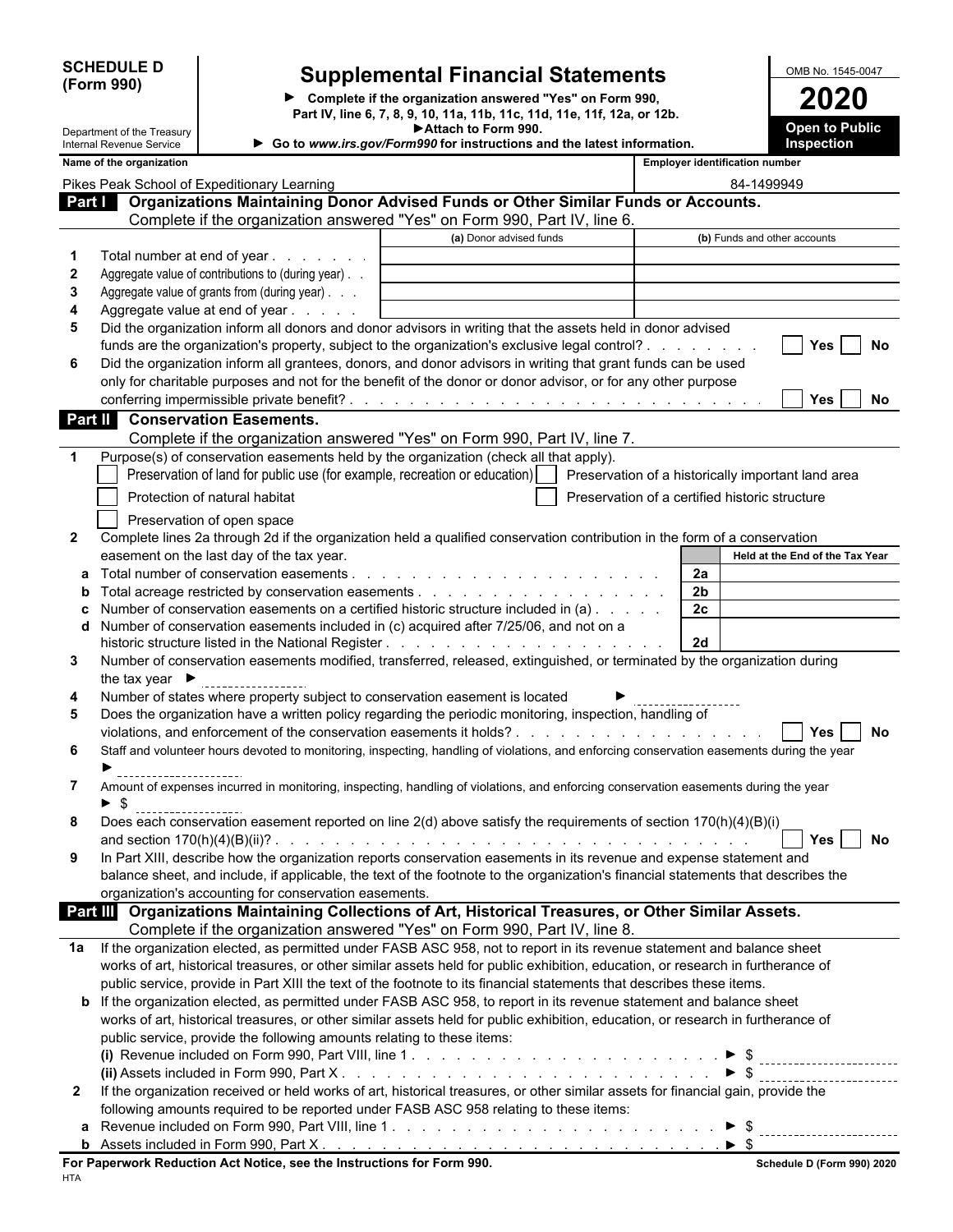|               | Schedule D (Form 990) 2020<br>Pikes Peak School of Expeditionary Learning                                                       |                                    |                          |                      | 84-1499949          | Page 2   |
|---------------|---------------------------------------------------------------------------------------------------------------------------------|------------------------------------|--------------------------|----------------------|---------------------|----------|
|               | Part III Organizations Maintaining Collections of Art, Historical Treasures, or Other Similar Assets (continued)                |                                    |                          |                      |                     |          |
| 3             | Using the organization's acquisition, accession, and other records, check any of the following that make significant use of its |                                    |                          |                      |                     |          |
|               | collection items (check all that apply):                                                                                        |                                    |                          |                      |                     |          |
| а             | Public exhibition                                                                                                               |                                    | Loan or exchange program |                      |                     |          |
| b             | Scholarly research                                                                                                              | e                                  | Other                    |                      |                     |          |
|               | Preservation for future generations                                                                                             |                                    |                          |                      |                     |          |
| C<br>4        | Provide a description of the organization's collections and explain how they further the organization's exempt purpose in Part  |                                    |                          |                      |                     |          |
|               | XIII.                                                                                                                           |                                    |                          |                      |                     |          |
| 5             | During the year, did the organization solicit or receive donations of art, historical treasures, or other similar               |                                    |                          |                      |                     |          |
|               | assets to be sold to raise funds rather than to be maintained as part of the organization's collection?                         |                                    |                          |                      | Yes                 | No       |
|               | Part IV Escrow and Custodial Arrangements.                                                                                      |                                    |                          |                      |                     |          |
|               | Complete if the organization answered "Yes" on Form 990, Part IV, line 9, or reported an amount on Form                         |                                    |                          |                      |                     |          |
|               | 990, Part X, line 21.                                                                                                           |                                    |                          |                      |                     |          |
| 1a            | Is the organization an agent, trustee, custodian or other intermediary for contributions or other assets not                    |                                    |                          |                      |                     |          |
|               |                                                                                                                                 |                                    |                          |                      | Yes                 | No       |
|               | If "Yes," explain the arrangement in Part XIII and complete the following table:                                                |                                    |                          |                      |                     |          |
|               |                                                                                                                                 |                                    |                          |                      | Amount              |          |
|               |                                                                                                                                 |                                    |                          | 1 <sup>c</sup>       |                     | $\Omega$ |
|               |                                                                                                                                 |                                    |                          | 1 <sub>d</sub>       |                     |          |
|               |                                                                                                                                 |                                    |                          | 1e                   |                     |          |
|               |                                                                                                                                 |                                    |                          | 1f                   |                     |          |
| 2a            | Did the organization include an amount on Form 990, Part X, line 21, for escrow or custodial account liability?                 |                                    |                          |                      | Yes $X$ No          |          |
| b             | If "Yes," explain the arrangement in Part XIII. Check here if the explanation has been provided on Part XIII.                   |                                    |                          |                      |                     |          |
| <b>Part V</b> | <b>Endowment Funds.</b>                                                                                                         |                                    |                          |                      |                     |          |
|               | Complete if the organization answered "Yes" on Form 990, Part IV, line 10.                                                      |                                    |                          |                      |                     |          |
|               |                                                                                                                                 | (a) Current year<br>(b) Prior year | (c) Two years back       | (d) Three years back | (e) Four years back |          |
| 1a            | Beginning of year balance                                                                                                       | $\overline{0}$                     | $\overline{0}$           | $\Omega$             | $\Omega$            |          |
|               | Contributions                                                                                                                   |                                    |                          |                      |                     |          |
| С             | Net investment earnings, gains,                                                                                                 |                                    |                          |                      |                     |          |
|               | and losses                                                                                                                      |                                    |                          |                      |                     |          |
|               | Grants or scholarships                                                                                                          |                                    |                          |                      |                     |          |
| е             | Other expenditures for facilities                                                                                               |                                    |                          |                      |                     |          |
|               | and programs                                                                                                                    |                                    |                          |                      |                     |          |
|               | Administrative expenses                                                                                                         |                                    |                          |                      |                     |          |
|               | End of year balance                                                                                                             | $\Omega$                           | $\Omega$                 | $\Omega$             | $\Omega$            | $\Omega$ |
| 2             | Provide the estimated percentage of the current year end balance (line 1g, column (a)) held as:                                 |                                    |                          |                      |                     |          |
| а             | Board designated or quasi-endowment<br>---------------                                                                          | %                                  |                          |                      |                     |          |
| b             | Permanent endowment<br>------------------                                                                                       | %                                  |                          |                      |                     |          |
| c             | Term endowment ▶<br>$\%$                                                                                                        |                                    |                          |                      |                     |          |
|               | The percentages on lines 2a, 2b, and 2c should equal 100%.                                                                      |                                    |                          |                      |                     |          |
| За            | Are there endowment funds not in the possession of the organization that are held and administered for the<br>organization by:  |                                    |                          |                      | <b>Yes</b>          | No       |
|               | (i)                                                                                                                             |                                    |                          |                      | 3a(i)               |          |
|               |                                                                                                                                 |                                    |                          |                      | 3a(ii)              |          |
| b             | If "Yes" on line 3a(ii), are the related organizations listed as required on Schedule R?                                        |                                    |                          |                      | 3 <sub>b</sub>      |          |
| 4             | Describe in Part XIII the intended uses of the organization's endowment funds.                                                  |                                    |                          |                      |                     |          |
| Part VI       | Land, Buildings, and Equipment.                                                                                                 |                                    |                          |                      |                     |          |
|               | Complete if the organization answered "Yes" on Form 990, Part IV, line 11a. See Form 990, Part X, line 10.                      |                                    |                          |                      |                     |          |
|               | Description of property                                                                                                         | (a) Cost or other basis            | (b) Cost or other basis  | (c) Accumulated      | (d) Book value      |          |
|               |                                                                                                                                 | (investment)                       | (other)                  | depreciation         |                     |          |
| 1a            | Land.                                                                                                                           | $\Omega$                           | 0                        |                      |                     | 0        |
| b             | Buildings                                                                                                                       | $\Omega$                           | $\overline{0}$           | 0                    |                     | $\Omega$ |
| С             | Leasehold improvements                                                                                                          | $\Omega$                           | $\overline{0}$           | 0                    |                     | 0        |
| d             | Equipment.                                                                                                                      | $\Omega$                           | $\mathbf 0$              | 0                    |                     | 0        |
| е             | Other $\ldots$ $\ldots$ $\ldots$ $\ldots$ $\ldots$ $\ldots$                                                                     | $\Omega$                           | $\Omega$                 | 0                    |                     | 0        |
|               | Total. Add lines 1a through 1e. (Column (d) must equal Form 990, Part X, column (B), line 10c.).                                |                                    |                          | ▶                    |                     | $\Omega$ |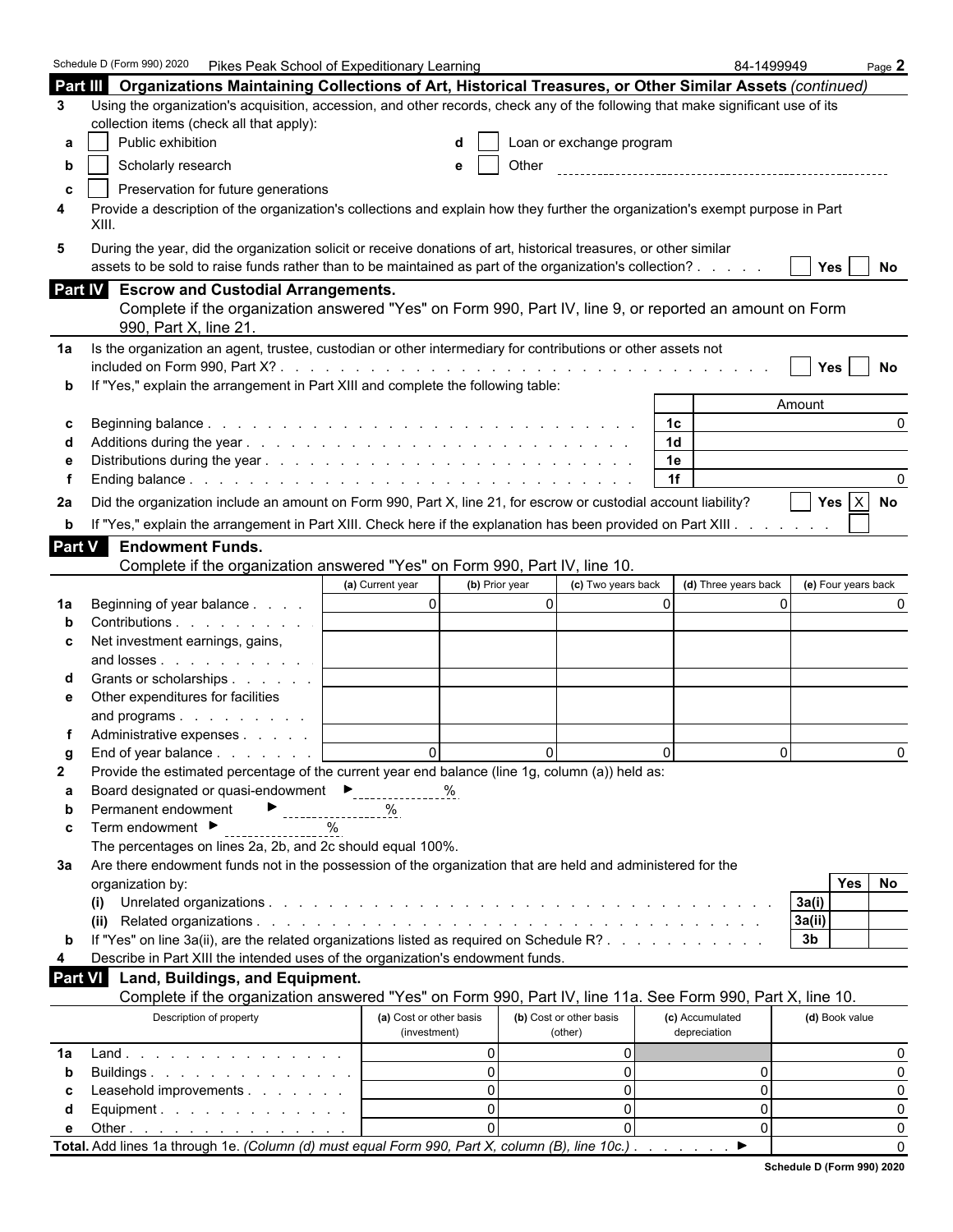| Part VII           | <b>Investments-Other Securities.</b>                                                                                                                                                                                        |                              |                                                              |                |
|--------------------|-----------------------------------------------------------------------------------------------------------------------------------------------------------------------------------------------------------------------------|------------------------------|--------------------------------------------------------------|----------------|
|                    | Complete if the organization answered "Yes" on Form 990, Part IV, line 11b. See Form 990, Part X, line 12.                                                                                                                  |                              |                                                              |                |
|                    | (a) Description of security or category<br>(including name of security)                                                                                                                                                     | (b) Book value               | (c) Method of valuation:<br>Cost or end-of-year market value |                |
|                    | (1) Financial derivatives                                                                                                                                                                                                   | $\Omega$                     |                                                              |                |
|                    | (2) Closely held equity interests                                                                                                                                                                                           | $\Omega$                     |                                                              |                |
| $(3)$ Other        |                                                                                                                                                                                                                             |                              |                                                              |                |
| (A)                |                                                                                                                                                                                                                             |                              |                                                              |                |
| (B)<br>(C)         |                                                                                                                                                                                                                             |                              |                                                              |                |
| (D)                |                                                                                                                                                                                                                             |                              |                                                              |                |
| (E)                |                                                                                                                                                                                                                             |                              |                                                              |                |
| $-F$ )             |                                                                                                                                                                                                                             |                              |                                                              |                |
| (G)                |                                                                                                                                                                                                                             |                              |                                                              |                |
| (H)                |                                                                                                                                                                                                                             |                              |                                                              |                |
|                    | Total. (Column (b) must equal Form 990, Part X, col. (B) line 12.). ▶                                                                                                                                                       | $\mathbf{0}$                 |                                                              |                |
| <b>Part VIII</b>   | <b>Investments-Program Related.</b>                                                                                                                                                                                         |                              |                                                              |                |
|                    | Complete if the organization answered "Yes" on Form 990, Part IV, line 11c. See Form 990, Part X, line 13.                                                                                                                  |                              |                                                              |                |
|                    | (a) Description of investment                                                                                                                                                                                               | (b) Book value               | (c) Method of valuation:<br>Cost or end-of-year market value |                |
| (1)                |                                                                                                                                                                                                                             |                              |                                                              |                |
| (2)                |                                                                                                                                                                                                                             |                              |                                                              |                |
| (3)                |                                                                                                                                                                                                                             |                              |                                                              |                |
| (4)                |                                                                                                                                                                                                                             |                              |                                                              |                |
| (5)                |                                                                                                                                                                                                                             |                              |                                                              |                |
| (6)                |                                                                                                                                                                                                                             |                              |                                                              |                |
| (7)                |                                                                                                                                                                                                                             |                              |                                                              |                |
| (8)                |                                                                                                                                                                                                                             |                              |                                                              |                |
| (9)                |                                                                                                                                                                                                                             |                              |                                                              |                |
| <b>Part IX</b>     | Total. (Column (b) must equal Form 990, Part X, col. (B) line 13.). ▶<br><b>Other Assets.</b>                                                                                                                               | $\Omega$                     |                                                              |                |
|                    | Complete if the organization answered "Yes" on Form 990, Part IV, line 11d. See Form 990, Part X, line 15.                                                                                                                  |                              |                                                              |                |
|                    | (a) Description                                                                                                                                                                                                             |                              |                                                              | (b) Book value |
|                    | (1) Pension - Deferred Outflows                                                                                                                                                                                             |                              |                                                              | 1,589,463      |
|                    | (2) OPEB - Deferred Outflows                                                                                                                                                                                                |                              |                                                              | 24,155         |
| (3)                |                                                                                                                                                                                                                             |                              |                                                              |                |
| (4)                |                                                                                                                                                                                                                             |                              |                                                              |                |
| (5)                |                                                                                                                                                                                                                             |                              |                                                              |                |
| (6)                |                                                                                                                                                                                                                             |                              |                                                              |                |
| (7)                |                                                                                                                                                                                                                             |                              |                                                              |                |
| (8)                |                                                                                                                                                                                                                             |                              |                                                              |                |
| (9)                | Total. (Column (b) must equal Form 990, Part X, col. (B) line 15.).                                                                                                                                                         |                              |                                                              | 1,613,618      |
| <b>Part X</b>      | <b>Other Liabilities.</b>                                                                                                                                                                                                   |                              |                                                              |                |
|                    | Complete if the organization answered "Yes" on Form 990, Part IV, line 11e or 11f. See Form 990, Part X,                                                                                                                    |                              |                                                              |                |
|                    | line $25$ .                                                                                                                                                                                                                 |                              |                                                              |                |
| 1.                 |                                                                                                                                                                                                                             | (a) Description of liability |                                                              | (b) Book value |
|                    | (1) Federal income taxes                                                                                                                                                                                                    |                              |                                                              | 0              |
|                    | (2) Net Pension Liability                                                                                                                                                                                                   |                              |                                                              | 4,346,102      |
| (3) OPEB Liability |                                                                                                                                                                                                                             |                              |                                                              | 157,906        |
|                    | (4) Pension - Deferred Inflows                                                                                                                                                                                              |                              |                                                              | 1,838,356      |
|                    | (5) OPEB - Deferred Inflows                                                                                                                                                                                                 |                              |                                                              | 51,318         |
| (6)                |                                                                                                                                                                                                                             |                              |                                                              |                |
| (7)                |                                                                                                                                                                                                                             |                              |                                                              |                |
| (8)                |                                                                                                                                                                                                                             |                              |                                                              |                |
| (9)                |                                                                                                                                                                                                                             |                              |                                                              |                |
|                    | Total. (Column (b) must equal Form 990, Part X, col. (B) line 25.).<br>2. Liability for uncertain tax positions. In Part XIII, provide the text of the footpote to the organization's financial statements that reports the |                              |                                                              | 6,393,682      |

**2.** Liability for uncertain tax positions. In Part XIII, provide the text of the footnote to the organization's financial statements that reports the organization's liability for uncertain tax positions under FASB ASC 740. Check here if the text of the footnote has been provided in Part XIII .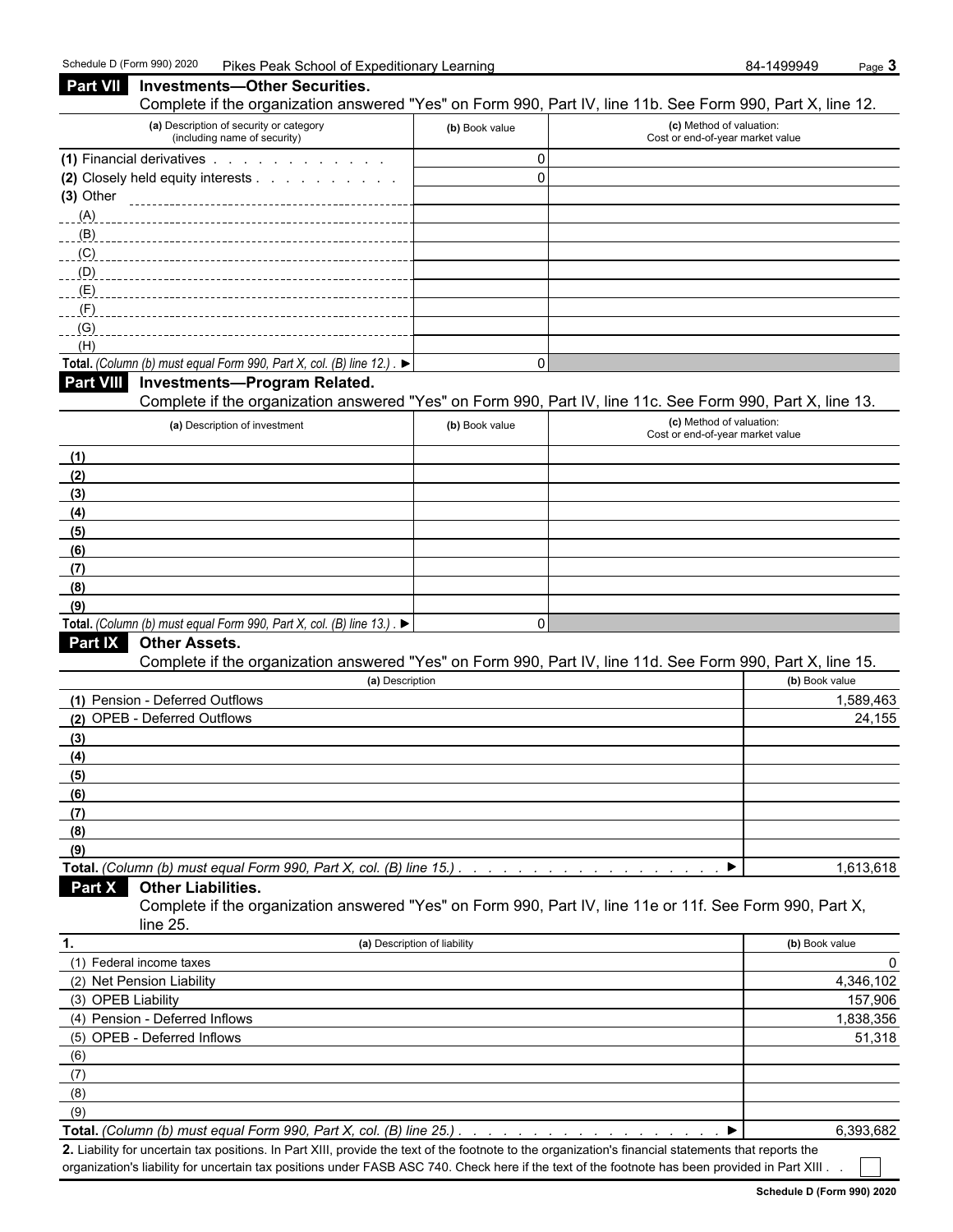|              | Schedule D (Form 990) 2020   Pikes Peak School of Expeditionary Learning                                                                           |       | 84-1499949     | Page 4    |
|--------------|----------------------------------------------------------------------------------------------------------------------------------------------------|-------|----------------|-----------|
|              | Part XI<br>Reconciliation of Revenue per Audited Financial Statements With Revenue per Return.                                                     |       |                |           |
|              | Complete if the organization answered "Yes" on Form 990, Part IV, line 12a.                                                                        |       |                |           |
| $\mathbf 1$  | Total revenue, gains, and other support per audited financial statements                                                                           |       |                | 4,408,313 |
| $\mathbf{2}$ | Amounts included on line 1 but not on Form 990, Part VIII, line 12:                                                                                |       |                |           |
| a            | Net unrealized gains (losses) on investments<br>2a                                                                                                 |       |                |           |
| b            | 2 <sub>b</sub>                                                                                                                                     |       |                |           |
| с            | 2c                                                                                                                                                 |       |                |           |
| d            | 2d                                                                                                                                                 | 5,752 |                |           |
| e            |                                                                                                                                                    |       | 2e             | 5,752     |
| 3            |                                                                                                                                                    |       | $\mathbf{3}$   | 4,402,561 |
| 4            | Amounts included on Form 990, Part VIII, line 12, but not on line 1:                                                                               |       |                |           |
| a            | Investment expenses not included on Form 990, Part VIII, line 7b<br>4a                                                                             |       |                |           |
|              | 4 <sub>b</sub>                                                                                                                                     |       |                |           |
|              |                                                                                                                                                    |       | 4c             |           |
| 5.           | Total revenue. Add lines 3 and 4c. (This must equal Form 990, Part I, line 12.)                                                                    |       | 5              | 4,402,561 |
|              | Part XII Reconciliation of Expenses per Audited Financial Statements With Expenses per Return.                                                     |       |                |           |
|              | Complete if the organization answered "Yes" on Form 990, Part IV, line 12a.                                                                        |       |                |           |
| $\mathbf 1$  |                                                                                                                                                    |       |                | 2,731,255 |
| $\mathbf{2}$ | Amounts included on line 1 but not on Form 990, Part IX, line 25:                                                                                  |       |                |           |
| a            | 2a                                                                                                                                                 |       |                |           |
| b            | 2 <sub>b</sub>                                                                                                                                     |       |                |           |
| c            | 2c                                                                                                                                                 |       |                |           |
| d            | 2d                                                                                                                                                 | 5,752 |                |           |
| е            |                                                                                                                                                    |       | 2e             | 5,752     |
| 3            |                                                                                                                                                    |       | $\mathbf{3}$   | 2,725,503 |
| 4            | Amounts included on Form 990, Part IX, line 25, but not on line 1:                                                                                 |       |                |           |
| a            | Investment expenses not included on Form 990, Part VIII, line 7b<br>4a                                                                             |       |                |           |
| b            | 4 <sub>b</sub>                                                                                                                                     |       |                |           |
| c            |                                                                                                                                                    |       | 4с             | 0         |
| 5            | Total expenses. Add lines 3 and 4c. (This must equal Form 990, Part I, line 18.)                                                                   |       | $5\phantom{a}$ | 2,725,503 |
|              | Part XIII Supplemental Information.                                                                                                                |       |                |           |
|              | Provide the descriptions required for Part II, lines 3, 5, and 9; Part III, lines 1a and 4; Part IV, lines 1b and 2b; Part V, line 4; Part X, line |       |                |           |
|              | 2; Part XI, lines 2d and 4b; and Part XII, lines 2d and 4b. Also complete this part to provide any additional information.                         |       |                |           |
|              |                                                                                                                                                    |       |                |           |
|              | Part XI Line 2d Direct fundraising expenses reported in Part VIII, line 8b                                                                         |       |                |           |
|              |                                                                                                                                                    |       |                |           |
|              | Part XII Line 2d Direct fundraising expenses reported in Part VIII, line 8b                                                                        |       |                |           |
|              |                                                                                                                                                    |       |                |           |
|              |                                                                                                                                                    |       |                |           |
|              |                                                                                                                                                    |       |                |           |
|              |                                                                                                                                                    |       |                |           |
|              |                                                                                                                                                    |       |                |           |
|              |                                                                                                                                                    |       |                |           |
|              |                                                                                                                                                    |       |                |           |
|              |                                                                                                                                                    |       |                |           |
|              |                                                                                                                                                    |       |                |           |
|              |                                                                                                                                                    |       |                |           |
|              |                                                                                                                                                    |       |                |           |
|              |                                                                                                                                                    |       |                |           |
|              |                                                                                                                                                    |       |                |           |
|              |                                                                                                                                                    |       |                |           |
|              |                                                                                                                                                    |       |                |           |
|              |                                                                                                                                                    |       |                |           |
|              |                                                                                                                                                    |       |                |           |
|              |                                                                                                                                                    |       |                |           |
|              |                                                                                                                                                    |       |                |           |
|              |                                                                                                                                                    |       |                |           |
|              |                                                                                                                                                    |       |                |           |
|              |                                                                                                                                                    |       |                |           |
|              |                                                                                                                                                    |       |                |           |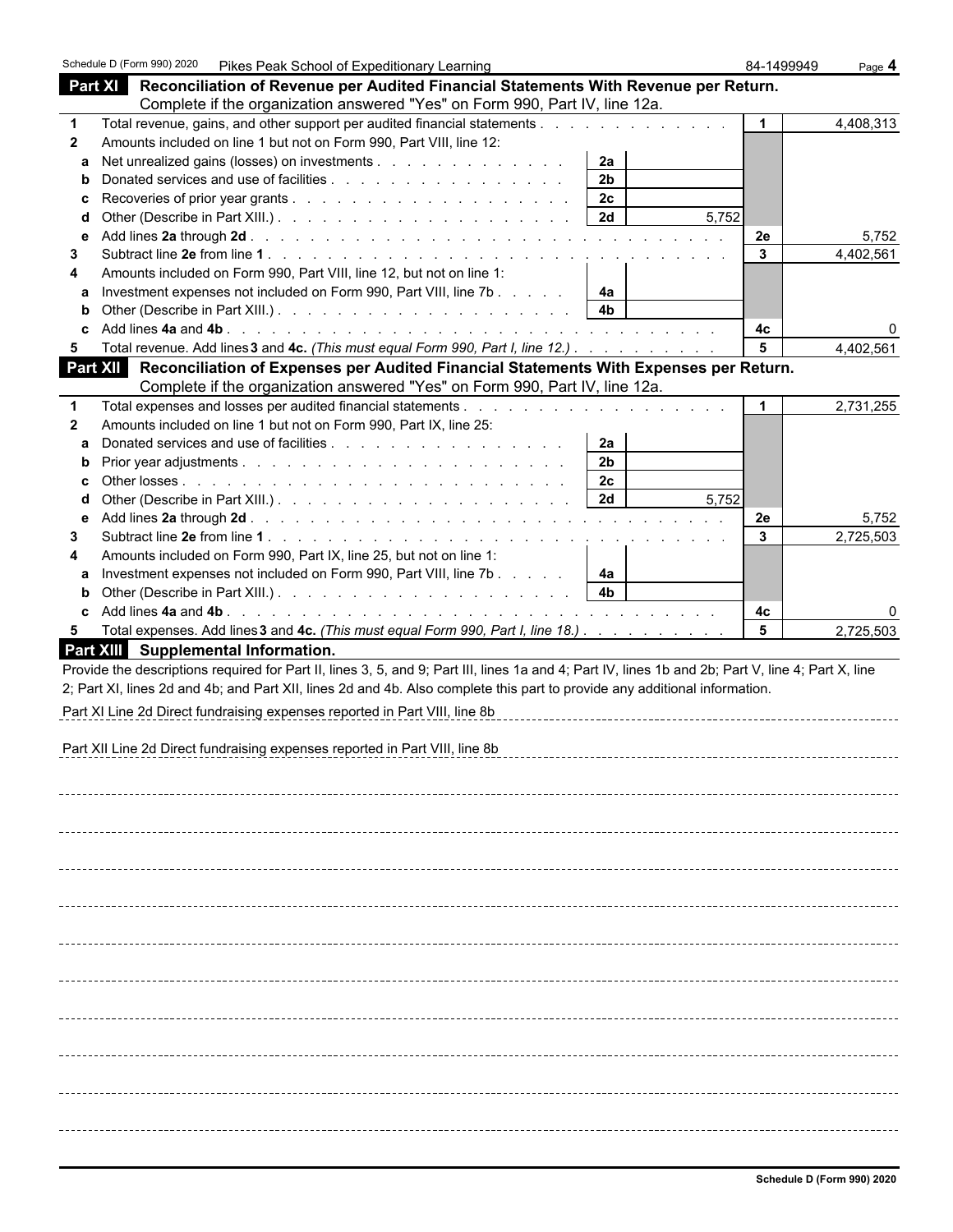| <b>SCHEDULE E</b>          |                                                                                                                                                                                                                                                                                                                                                                                                                                                                                   | <b>Schools</b>                                                                                                                                                                                                                                          |                                       | OMB No. 1545-0047     |                           |  |  |  |  |  |
|----------------------------|-----------------------------------------------------------------------------------------------------------------------------------------------------------------------------------------------------------------------------------------------------------------------------------------------------------------------------------------------------------------------------------------------------------------------------------------------------------------------------------|---------------------------------------------------------------------------------------------------------------------------------------------------------------------------------------------------------------------------------------------------------|---------------------------------------|-----------------------|---------------------------|--|--|--|--|--|
|                            | (Form 990 or 990-EZ)                                                                                                                                                                                                                                                                                                                                                                                                                                                              | Complete if the organization answered "Yes" on Form 990,                                                                                                                                                                                                |                                       | 2020                  |                           |  |  |  |  |  |
| Department of the Treasury |                                                                                                                                                                                                                                                                                                                                                                                                                                                                                   | Part IV, line 13, or Form 990-EZ, Part VI, line 48.<br>Attach to Form 990 or Form 990-EZ.                                                                                                                                                               |                                       | <b>Open to Public</b> |                           |  |  |  |  |  |
| Internal Revenue Service   |                                                                                                                                                                                                                                                                                                                                                                                                                                                                                   | Go to www.irs.gov/Form990 for the latest information.                                                                                                                                                                                                   |                                       | Inspection            |                           |  |  |  |  |  |
| Name of the organization   |                                                                                                                                                                                                                                                                                                                                                                                                                                                                                   |                                                                                                                                                                                                                                                         | <b>Employer identification number</b> |                       |                           |  |  |  |  |  |
| Part I                     |                                                                                                                                                                                                                                                                                                                                                                                                                                                                                   | Pikes Peak School of Expeditionary Learning                                                                                                                                                                                                             | 84-1499949                            |                       |                           |  |  |  |  |  |
|                            |                                                                                                                                                                                                                                                                                                                                                                                                                                                                                   |                                                                                                                                                                                                                                                         |                                       |                       | YES NO                    |  |  |  |  |  |
|                            |                                                                                                                                                                                                                                                                                                                                                                                                                                                                                   | Does the organization have a racially nondiscriminatory policy toward students by statement in its charter,<br>bylaws, other governing instrument, or in a resolution of its governing body?                                                            |                                       | $\mathbf{1}$          | $\boldsymbol{\mathsf{X}}$ |  |  |  |  |  |
| $\mathbf{2}$               |                                                                                                                                                                                                                                                                                                                                                                                                                                                                                   | Does the organization include a statement of its racially nondiscriminatory policy toward students in all its brochures,<br>catalogues, and other written communications with the public dealing with student admissions, programs, and scholarships?   |                                       | $\overline{2}$        | $\times$                  |  |  |  |  |  |
| 3                          | Has the organization publicized its racially nondiscriminatory policy on its primary publicly accessible Internet<br>homepage at all times during its taxable year in a manner reasonably expected to be noticed by visitors to the<br>homepage, or through newspaper or broadcast media during the period of solicitation for students, or during the<br>registration period if it has no solicitation program, in a way that makes the policy known to all parts of the general |                                                                                                                                                                                                                                                         |                                       |                       |                           |  |  |  |  |  |
|                            |                                                                                                                                                                                                                                                                                                                                                                                                                                                                                   | community it serves? If "Yes," please describe. If "No," please explain. If you need more space, use Part II.<br>In accordance with Falcon School District #49 policies.                                                                                |                                       | $3^{\circ}$           | $\times$                  |  |  |  |  |  |
|                            |                                                                                                                                                                                                                                                                                                                                                                                                                                                                                   | Does the organization maintain the following?<br>Records indicating the racial composition of the student body, faculty, and administrative staff?.                                                                                                     |                                       | 4a                    | $\mathsf{X}$              |  |  |  |  |  |
|                            |                                                                                                                                                                                                                                                                                                                                                                                                                                                                                   | Records documenting that scholarships and other financial assistance are awarded on a racially                                                                                                                                                          |                                       |                       |                           |  |  |  |  |  |
|                            |                                                                                                                                                                                                                                                                                                                                                                                                                                                                                   | c Copies of all catalogues, brochures, announcements, and other written communications to the public dealing                                                                                                                                            |                                       | 4b                    | $\times$                  |  |  |  |  |  |
|                            |                                                                                                                                                                                                                                                                                                                                                                                                                                                                                   |                                                                                                                                                                                                                                                         |                                       | 4 <sub>c</sub>        | $\boldsymbol{\mathsf{X}}$ |  |  |  |  |  |
|                            |                                                                                                                                                                                                                                                                                                                                                                                                                                                                                   | d Copies of all material used by the organization or on its behalf to solicit contributions?                                                                                                                                                            |                                       | <b>4d</b>             | $\boldsymbol{\mathsf{X}}$ |  |  |  |  |  |
|                            |                                                                                                                                                                                                                                                                                                                                                                                                                                                                                   | If you answered "No" to any of the above, please explain. If you need more space, use Part II.<br>Does the organization discriminate by race in any way with respect to:                                                                                |                                       |                       |                           |  |  |  |  |  |
|                            |                                                                                                                                                                                                                                                                                                                                                                                                                                                                                   |                                                                                                                                                                                                                                                         |                                       | 5a                    | X                         |  |  |  |  |  |
|                            |                                                                                                                                                                                                                                                                                                                                                                                                                                                                                   |                                                                                                                                                                                                                                                         |                                       | 5b                    | X.                        |  |  |  |  |  |
|                            |                                                                                                                                                                                                                                                                                                                                                                                                                                                                                   |                                                                                                                                                                                                                                                         |                                       | 5c                    | X                         |  |  |  |  |  |
|                            |                                                                                                                                                                                                                                                                                                                                                                                                                                                                                   |                                                                                                                                                                                                                                                         |                                       | 5d                    | X                         |  |  |  |  |  |
|                            |                                                                                                                                                                                                                                                                                                                                                                                                                                                                                   |                                                                                                                                                                                                                                                         |                                       | 5е                    | X                         |  |  |  |  |  |
|                            |                                                                                                                                                                                                                                                                                                                                                                                                                                                                                   |                                                                                                                                                                                                                                                         |                                       | -5f                   | $\mathsf{X}$              |  |  |  |  |  |
|                            |                                                                                                                                                                                                                                                                                                                                                                                                                                                                                   |                                                                                                                                                                                                                                                         |                                       |                       | $\mathsf{X}$              |  |  |  |  |  |
|                            |                                                                                                                                                                                                                                                                                                                                                                                                                                                                                   | Other extracurricular activities?<br>the contract of the contract of the contract of the contract of the contract of the contract of the contract of<br>If you answered "Yes" to any of the above, please explain. If you need more space, use Part II. |                                       | - 5h                  | X                         |  |  |  |  |  |
|                            |                                                                                                                                                                                                                                                                                                                                                                                                                                                                                   |                                                                                                                                                                                                                                                         |                                       |                       |                           |  |  |  |  |  |
| 6а                         |                                                                                                                                                                                                                                                                                                                                                                                                                                                                                   | Does the organization receive any financial aid or assistance from a governmental agency?                                                                                                                                                               |                                       | 6а                    | X                         |  |  |  |  |  |
| b                          |                                                                                                                                                                                                                                                                                                                                                                                                                                                                                   | If you answered "Yes" on either line 6a or line 6b, explain on Part II.                                                                                                                                                                                 |                                       | 6b                    | X                         |  |  |  |  |  |
| 7                          |                                                                                                                                                                                                                                                                                                                                                                                                                                                                                   | Does the organization certify that it has complied with the applicable requirements of sections 4.01 through                                                                                                                                            |                                       |                       |                           |  |  |  |  |  |
|                            |                                                                                                                                                                                                                                                                                                                                                                                                                                                                                   | 4.05 of Rev. Proc. 75-50, 1975-2 C.B. 587, covering racial nondiscrimination? If "No," explain on Part II. .                                                                                                                                            |                                       |                       | $\times$                  |  |  |  |  |  |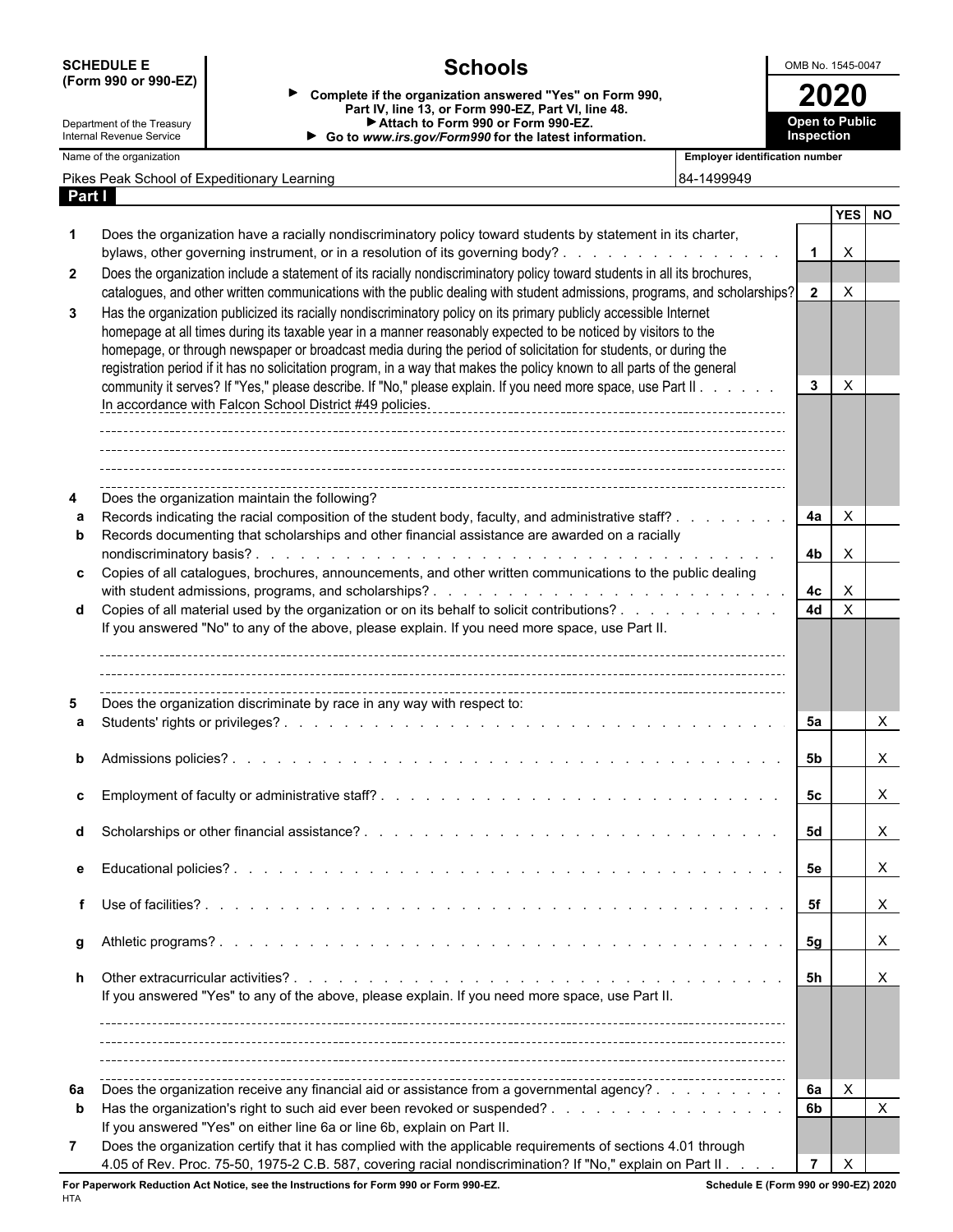| Part II    | Supplemental Information. Provide the explanations required by Part I, lines 3, 4d, 5h, 6b, and 7, as applicable. Also provide any other additional information. See instructions. |
|------------|------------------------------------------------------------------------------------------------------------------------------------------------------------------------------------|
|            | Line 6a Per pupil revenue and grants are received through the Colorado Department of<br>_______________________________                                                            |
| Education. | _________________________________                                                                                                                                                  |
|            |                                                                                                                                                                                    |
|            |                                                                                                                                                                                    |
|            |                                                                                                                                                                                    |
|            |                                                                                                                                                                                    |
|            |                                                                                                                                                                                    |
|            |                                                                                                                                                                                    |
|            |                                                                                                                                                                                    |
|            |                                                                                                                                                                                    |
|            |                                                                                                                                                                                    |
|            |                                                                                                                                                                                    |
|            |                                                                                                                                                                                    |
|            |                                                                                                                                                                                    |
|            |                                                                                                                                                                                    |
|            |                                                                                                                                                                                    |
|            |                                                                                                                                                                                    |
|            |                                                                                                                                                                                    |
|            |                                                                                                                                                                                    |
|            |                                                                                                                                                                                    |
|            |                                                                                                                                                                                    |
|            |                                                                                                                                                                                    |
|            |                                                                                                                                                                                    |
|            |                                                                                                                                                                                    |
|            |                                                                                                                                                                                    |
|            |                                                                                                                                                                                    |
|            |                                                                                                                                                                                    |
|            |                                                                                                                                                                                    |
|            |                                                                                                                                                                                    |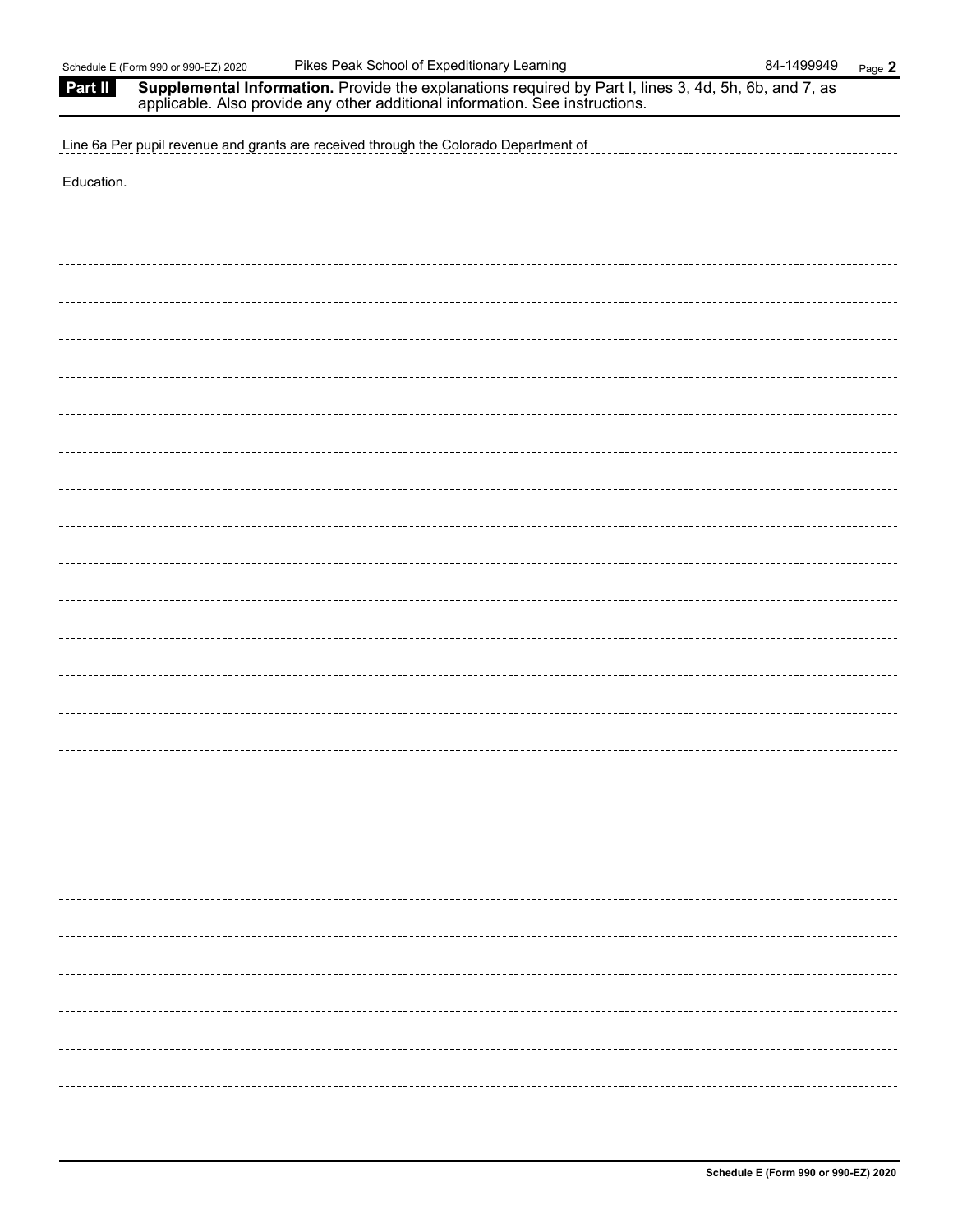| <b>SCHEDULE O</b>                                    | Supplemental Information to Form 990 or 990-EZ                                                                                                                          |            | OMB No. 1545-0047                     |
|------------------------------------------------------|-------------------------------------------------------------------------------------------------------------------------------------------------------------------------|------------|---------------------------------------|
| (Form 990 or 990-EZ)                                 | Complete to provide information for responses to specific questions on<br>Form 990 or 990-EZ or to provide any additional information.<br>Attach to Form 990 or 990-EZ. |            | <b>2020</b>                           |
| Department of the Treasury                           | Go to www.irs.gov/Form990 for the latest information.                                                                                                                   |            | <b>Open to Public</b><br>Inspection   |
| Internal Revenue Service<br>Name of the organization |                                                                                                                                                                         |            | <b>Employer identification number</b> |
|                                                      | Pikes Peak School of Expeditionary Learning                                                                                                                             | 84-1499949 |                                       |
|                                                      | Form 990, Part VI, Section B, Line 8b: There are no committees with authority to act on behalf                                                                          |            |                                       |
| of the governing body.                               |                                                                                                                                                                         |            |                                       |
|                                                      | Form 990, Part VI, Section B, Line 11b: Sent electronically to the Board for review.                                                                                    |            |                                       |
|                                                      | Form 990, Part VI, Section B, Line 12c: Board members are annually asked to complete a                                                                                  |            |                                       |
|                                                      | Conflict of Interest Disclosure form which is kept on file at the school. Anyone with a                                                                                 |            |                                       |
|                                                      | conflict of interest regarding a particular issue is not allowed to vote on that issue.                                                                                 |            |                                       |
|                                                      | Form 990, Part VI, Section B, Line 15a/15b: Certified Staff salaries are based on School                                                                                |            |                                       |
|                                                      | District #49 Salary Schedule and others are approved by the Board of Directors. All are                                                                                 |            |                                       |
| covered with written employment contracts.           |                                                                                                                                                                         |            |                                       |
|                                                      | Form 990, Part VI, Section C, Line 19: Kept on file and available upon request.                                                                                         |            |                                       |
|                                                      |                                                                                                                                                                         |            |                                       |
|                                                      |                                                                                                                                                                         |            |                                       |
|                                                      |                                                                                                                                                                         |            |                                       |
|                                                      |                                                                                                                                                                         |            |                                       |
|                                                      |                                                                                                                                                                         |            |                                       |
|                                                      |                                                                                                                                                                         |            |                                       |
|                                                      |                                                                                                                                                                         |            |                                       |
|                                                      |                                                                                                                                                                         |            | ----------------                      |
|                                                      |                                                                                                                                                                         |            | ----------------                      |
|                                                      |                                                                                                                                                                         |            | ----------------                      |
|                                                      |                                                                                                                                                                         |            |                                       |
|                                                      |                                                                                                                                                                         |            |                                       |
|                                                      |                                                                                                                                                                         |            |                                       |
|                                                      |                                                                                                                                                                         |            |                                       |
|                                                      |                                                                                                                                                                         |            |                                       |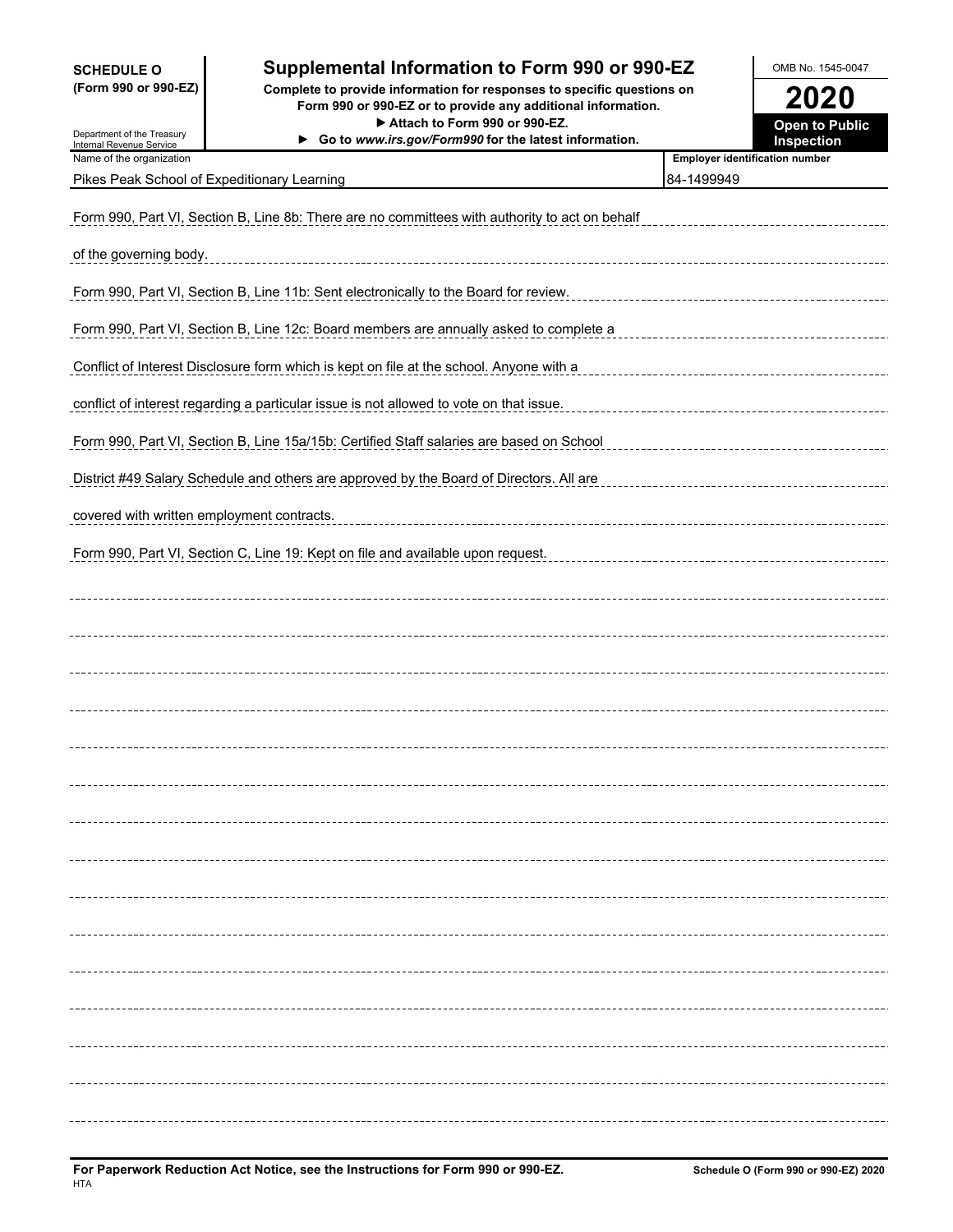| <b>SCHEDULE R</b> |  |
|-------------------|--|
| (Form 990)        |  |

## **SCHEDULE R Related Organizations and Unrelated Partnerships DESCRIPTIONS No. 1545-0047**

**Complete if the organization answered "Yes" on Form 990, Part IV, line 33, 34, 35b, 36, or 37. 2020**  $\blacktriangleright$ 

▶ Attach to Form 990. **Department of Attach to Public** Dent of Public

#### **Go to** *www.irs.gov/Form990* **for instructions and the latest information. Inspection**

Department of the Treasury Internal Revenue Service Name of the organization **Employer identification number Employer identification number** 

Pikes Peak School of Expeditionary Learning and the state of the state of the state of the state of the state of the state of the state of the state of the state of the state of the state of the state of the state of the s

#### **Part I Identification of Disregarded Entities.** Complete if the organization answered "Yes" on Form 990, Part IV, line 33.

| (a)<br>Name, address, and EIN (if applicable) of disregarded entity | (b)<br>Primary activity | (c)<br>Legal domicile (state<br>or foreign country) | (d)<br>Total income | (e)<br>End-of-year assets | (f)<br>Direct controlling<br>entity |
|---------------------------------------------------------------------|-------------------------|-----------------------------------------------------|---------------------|---------------------------|-------------------------------------|
| (1)                                                                 |                         |                                                     |                     |                           |                                     |
| (2)                                                                 |                         |                                                     |                     |                           |                                     |
| (3)                                                                 |                         |                                                     |                     |                           |                                     |
| (4)                                                                 |                         |                                                     |                     |                           |                                     |
| (5)                                                                 |                         |                                                     |                     |                           |                                     |
| (6)                                                                 |                         |                                                     |                     |                           |                                     |

#### **Identification of Related Tax-Exempt Organizations.** Complete if the organization answered "Yes" on Form 990, Part IV, line 34, because it had one or more related tax-exempt organizations during the tax year. **Part II**

| (a)<br>Name, address, and EIN of related organization                                  | (b)<br>Primary activity | (c)<br>Legal domicile (state<br>or foreign country) | (d)<br><b>Exempt Code section</b> | (e)<br>Public charity status<br>(if section $501(c)(3)$ ) | (f)<br>Direct controlling<br>entity | (g)<br>Section 512(b)(13)<br>controlled | entity? |
|----------------------------------------------------------------------------------------|-------------------------|-----------------------------------------------------|-----------------------------------|-----------------------------------------------------------|-------------------------------------|-----------------------------------------|---------|
|                                                                                        |                         |                                                     |                                   |                                                           |                                     | Yes                                     | No      |
| (1) PPSEL Building Corporation 26-1775482<br>11925 Antlers Ridge Road Falcon, CO 80831 | Facilities support      | ICO                                                 | 501(c)(3)                         | $509(a)(3)$ - Type 2 N/A                                  |                                     |                                         | X       |
| (2)                                                                                    |                         |                                                     |                                   |                                                           |                                     |                                         |         |
| (3)                                                                                    |                         |                                                     |                                   |                                                           |                                     |                                         |         |
| (4)                                                                                    |                         |                                                     |                                   |                                                           |                                     |                                         |         |
| (5)                                                                                    |                         |                                                     |                                   |                                                           |                                     |                                         |         |
| (6)                                                                                    |                         |                                                     |                                   |                                                           |                                     |                                         |         |
| (7)                                                                                    |                         |                                                     |                                   |                                                           |                                     |                                         |         |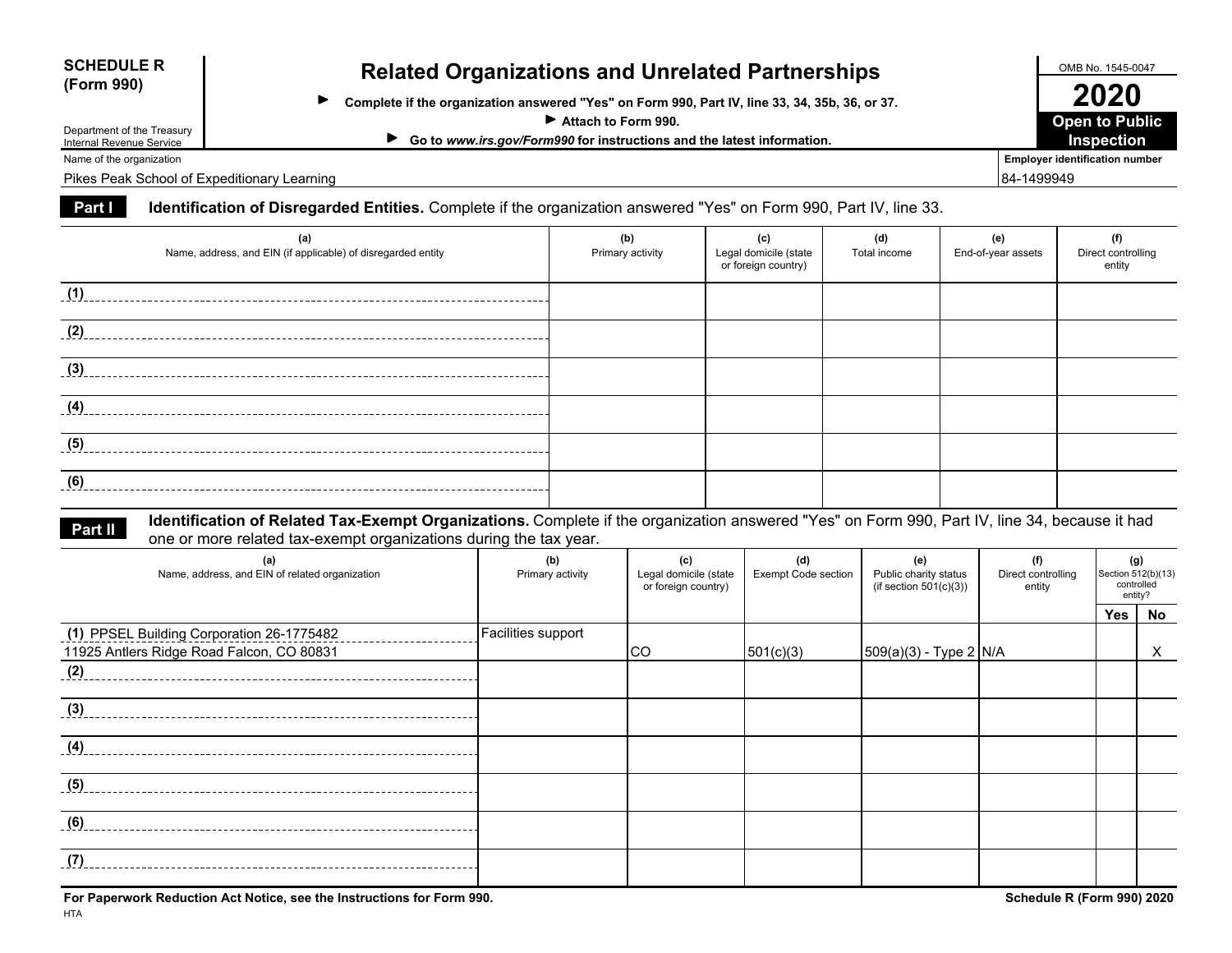Schedule R (Form 990) 2020 Pikes Peak School of Expeditionary Learning **Bank Control of Expeditionary Learning** Back Control of Expeditionary Learning **84-1499949** Bage 2

| Part III | Identification of Related Organizations Taxable as a Partnership. Complete if the organization answered "Yes" on Form 990, Part IV, line 34, | because it had one or more related organizations treated as a partnership during the tax year.                       |                                                              |                                     |                                                     |                                                                                                         |                                 |                                                     |                                 |                                         |                                                                         |                                           |            |                                                    |
|----------|----------------------------------------------------------------------------------------------------------------------------------------------|----------------------------------------------------------------------------------------------------------------------|--------------------------------------------------------------|-------------------------------------|-----------------------------------------------------|---------------------------------------------------------------------------------------------------------|---------------------------------|-----------------------------------------------------|---------------------------------|-----------------------------------------|-------------------------------------------------------------------------|-------------------------------------------|------------|----------------------------------------------------|
|          | (a)<br>Name, address, and EIN of<br>related organization                                                                                     | (b)<br>Primary activity                                                                                              | (c)<br>Legal<br>domicile<br>(state or<br>foreign<br>country) | (d)<br>Direct controlling<br>entity |                                                     | (e)<br>Predominant<br>income (related,<br>unrelated,<br>excluded from<br>tax under<br>sections 512-514) | (f)<br>Share of total<br>income | (g)<br>Share of end-of-<br>year assets              |                                 | (h)<br>Disproportionate<br>allocations? | (i)<br>Code V-UBI<br>amount in box 20<br>of Schedule K-1<br>(Form 1065) | (i)<br>General or<br>managing<br>partner? |            | (k)<br>Percentage<br>ownership                     |
|          | (1)                                                                                                                                          |                                                                                                                      |                                                              |                                     |                                                     |                                                                                                         |                                 |                                                     | Yes No                          |                                         |                                                                         | Yes                                       | No         |                                                    |
|          | (2)                                                                                                                                          |                                                                                                                      |                                                              |                                     |                                                     |                                                                                                         |                                 |                                                     |                                 |                                         |                                                                         |                                           |            |                                                    |
|          | $\left(3\right)$                                                                                                                             |                                                                                                                      |                                                              |                                     |                                                     |                                                                                                         |                                 |                                                     |                                 |                                         |                                                                         |                                           |            |                                                    |
|          | $\overline{a}$ (4)                                                                                                                           |                                                                                                                      |                                                              |                                     |                                                     |                                                                                                         |                                 |                                                     |                                 |                                         |                                                                         |                                           |            |                                                    |
|          | $\left(5\right)$                                                                                                                             |                                                                                                                      |                                                              |                                     |                                                     |                                                                                                         |                                 |                                                     |                                 |                                         |                                                                         |                                           |            |                                                    |
|          | (6)                                                                                                                                          |                                                                                                                      |                                                              |                                     |                                                     |                                                                                                         |                                 |                                                     |                                 |                                         |                                                                         |                                           |            |                                                    |
|          | (7)                                                                                                                                          |                                                                                                                      |                                                              |                                     |                                                     |                                                                                                         |                                 |                                                     |                                 |                                         |                                                                         |                                           |            |                                                    |
| Part IV  | Identification of Related Organizations Taxable as a Corporation or Trust. Complete if the organization answered "Yes" on Form 990, Part     | IV, line 34, because it had one or more related organizations treated as a corporation or trust during the tax year. |                                                              |                                     |                                                     |                                                                                                         |                                 |                                                     |                                 |                                         |                                                                         |                                           |            |                                                    |
|          | (a)<br>Name, address, and EIN of related organization                                                                                        |                                                                                                                      | (b)<br>Primary activity                                      |                                     | (c)<br>Legal domicile<br>(state or foreign country) | (d)<br>Direct controlling<br>entity                                                                     |                                 | (e)<br>Type of entity<br>(C corp, S corp, or trust) | (f)<br>Share of total<br>income |                                         | (g)<br>Share of<br>end-of-year assets                                   | (h)<br>Percentage<br>ownership            |            | (i)<br>Section 512(b)(13)<br>controlled<br>entity? |
|          | (1)                                                                                                                                          |                                                                                                                      |                                                              |                                     |                                                     |                                                                                                         |                                 |                                                     |                                 |                                         |                                                                         |                                           | <b>Yes</b> | No                                                 |
|          | (2)                                                                                                                                          |                                                                                                                      |                                                              |                                     |                                                     |                                                                                                         |                                 |                                                     |                                 |                                         |                                                                         |                                           |            |                                                    |
|          |                                                                                                                                              |                                                                                                                      |                                                              |                                     |                                                     |                                                                                                         |                                 |                                                     |                                 |                                         |                                                                         |                                           |            |                                                    |
|          |                                                                                                                                              |                                                                                                                      |                                                              |                                     |                                                     |                                                                                                         |                                 |                                                     |                                 |                                         |                                                                         |                                           |            |                                                    |
| (5)      |                                                                                                                                              |                                                                                                                      |                                                              |                                     |                                                     |                                                                                                         |                                 |                                                     |                                 |                                         |                                                                         |                                           |            |                                                    |
| (6)      |                                                                                                                                              |                                                                                                                      |                                                              |                                     |                                                     |                                                                                                         |                                 |                                                     |                                 |                                         |                                                                         |                                           |            |                                                    |
| (7)      |                                                                                                                                              |                                                                                                                      |                                                              |                                     |                                                     |                                                                                                         |                                 |                                                     |                                 |                                         |                                                                         |                                           |            |                                                    |
|          |                                                                                                                                              |                                                                                                                      |                                                              |                                     |                                                     |                                                                                                         |                                 |                                                     |                                 |                                         |                                                                         |                                           |            | Schedule R (Form 990) 2020                         |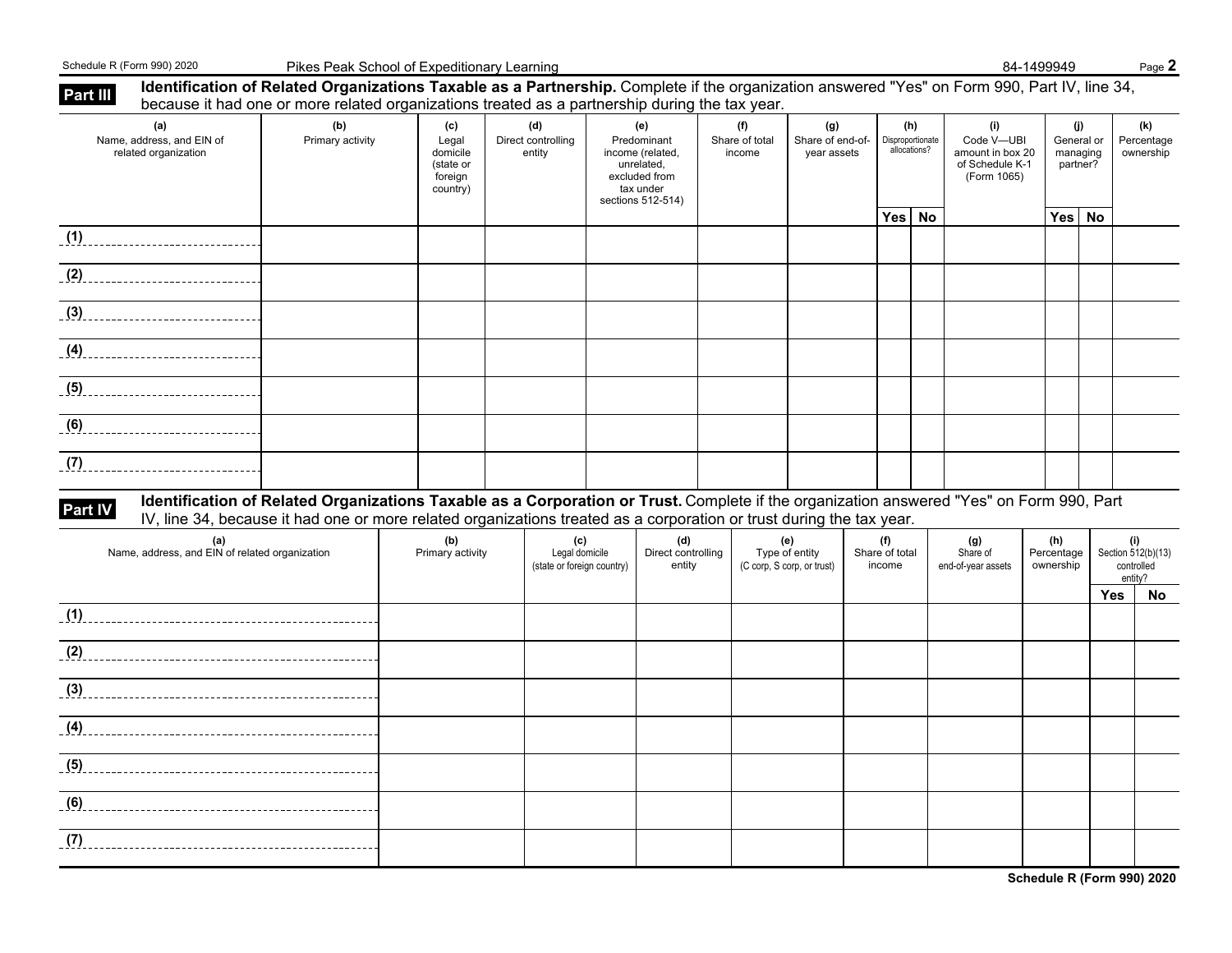| Note: Complete line 1 if any entity is listed in Parts II, III, or IV of this schedule.<br>Yes<br>During the tax year, did the organization engage in any of the following transactions with one or more related organizations listed in Parts II-IV?<br>1<br>X<br>1a<br>a<br>$\pmb{\times}$<br>1b<br>b<br>1c<br>c<br>1 <sub>d</sub><br>d<br>X<br>1e<br>е<br>X<br>1f<br>1 <sub>q</sub><br>g<br>1h<br>h<br>X<br>1i<br>$\mathsf{X}$<br>1i.<br>X<br>1k<br>k<br>X<br>11<br>$\pmb{\times}$<br>1 <sub>m</sub><br>m<br>$\pmb{\times}$<br>1n<br>n<br>$\pmb{\times}$<br>1o<br>$\mathbf{o}$<br>X<br>1p<br>p<br>$\boldsymbol{\mathsf{X}}$<br>1a<br>a<br>X<br>1r<br>$\mathbf{r}$<br>$\times$<br>1s<br>If the answer to any of the above is "Yes," see the instructions for information on who must complete this line, including covered relationships and transaction thresholds.<br>$\mathbf{2}$<br>(a)<br>(b)<br>(d)<br>(c)<br>Name of related organization<br>Method of determining amount involved<br>Transaction<br>Amount involved<br>$type(a-s)$<br>Lease agreement<br>(1) PPSEL Building Corporation<br>287,258<br>k<br>(2)<br>(5) | <b>Part V</b> | Transactions With Related Organizations. Complete if the organization answered "Yes" on Form 990, Part IV, line 34, 35b, or 36. |  |  |              |
|---------------------------------------------------------------------------------------------------------------------------------------------------------------------------------------------------------------------------------------------------------------------------------------------------------------------------------------------------------------------------------------------------------------------------------------------------------------------------------------------------------------------------------------------------------------------------------------------------------------------------------------------------------------------------------------------------------------------------------------------------------------------------------------------------------------------------------------------------------------------------------------------------------------------------------------------------------------------------------------------------------------------------------------------------------------------------------------------------------------------------------|---------------|---------------------------------------------------------------------------------------------------------------------------------|--|--|--------------|
|                                                                                                                                                                                                                                                                                                                                                                                                                                                                                                                                                                                                                                                                                                                                                                                                                                                                                                                                                                                                                                                                                                                                 |               |                                                                                                                                 |  |  | No           |
|                                                                                                                                                                                                                                                                                                                                                                                                                                                                                                                                                                                                                                                                                                                                                                                                                                                                                                                                                                                                                                                                                                                                 |               |                                                                                                                                 |  |  |              |
|                                                                                                                                                                                                                                                                                                                                                                                                                                                                                                                                                                                                                                                                                                                                                                                                                                                                                                                                                                                                                                                                                                                                 |               |                                                                                                                                 |  |  |              |
|                                                                                                                                                                                                                                                                                                                                                                                                                                                                                                                                                                                                                                                                                                                                                                                                                                                                                                                                                                                                                                                                                                                                 |               |                                                                                                                                 |  |  |              |
|                                                                                                                                                                                                                                                                                                                                                                                                                                                                                                                                                                                                                                                                                                                                                                                                                                                                                                                                                                                                                                                                                                                                 |               |                                                                                                                                 |  |  | $\mathsf X$  |
|                                                                                                                                                                                                                                                                                                                                                                                                                                                                                                                                                                                                                                                                                                                                                                                                                                                                                                                                                                                                                                                                                                                                 |               |                                                                                                                                 |  |  | $\mathsf X$  |
|                                                                                                                                                                                                                                                                                                                                                                                                                                                                                                                                                                                                                                                                                                                                                                                                                                                                                                                                                                                                                                                                                                                                 |               |                                                                                                                                 |  |  |              |
|                                                                                                                                                                                                                                                                                                                                                                                                                                                                                                                                                                                                                                                                                                                                                                                                                                                                                                                                                                                                                                                                                                                                 |               |                                                                                                                                 |  |  |              |
|                                                                                                                                                                                                                                                                                                                                                                                                                                                                                                                                                                                                                                                                                                                                                                                                                                                                                                                                                                                                                                                                                                                                 |               |                                                                                                                                 |  |  | $\mathsf{X}$ |
|                                                                                                                                                                                                                                                                                                                                                                                                                                                                                                                                                                                                                                                                                                                                                                                                                                                                                                                                                                                                                                                                                                                                 |               |                                                                                                                                 |  |  | X            |
|                                                                                                                                                                                                                                                                                                                                                                                                                                                                                                                                                                                                                                                                                                                                                                                                                                                                                                                                                                                                                                                                                                                                 |               |                                                                                                                                 |  |  |              |
|                                                                                                                                                                                                                                                                                                                                                                                                                                                                                                                                                                                                                                                                                                                                                                                                                                                                                                                                                                                                                                                                                                                                 |               |                                                                                                                                 |  |  |              |
|                                                                                                                                                                                                                                                                                                                                                                                                                                                                                                                                                                                                                                                                                                                                                                                                                                                                                                                                                                                                                                                                                                                                 |               |                                                                                                                                 |  |  |              |
|                                                                                                                                                                                                                                                                                                                                                                                                                                                                                                                                                                                                                                                                                                                                                                                                                                                                                                                                                                                                                                                                                                                                 |               |                                                                                                                                 |  |  |              |
|                                                                                                                                                                                                                                                                                                                                                                                                                                                                                                                                                                                                                                                                                                                                                                                                                                                                                                                                                                                                                                                                                                                                 |               |                                                                                                                                 |  |  |              |
|                                                                                                                                                                                                                                                                                                                                                                                                                                                                                                                                                                                                                                                                                                                                                                                                                                                                                                                                                                                                                                                                                                                                 |               |                                                                                                                                 |  |  |              |
|                                                                                                                                                                                                                                                                                                                                                                                                                                                                                                                                                                                                                                                                                                                                                                                                                                                                                                                                                                                                                                                                                                                                 |               |                                                                                                                                 |  |  |              |
|                                                                                                                                                                                                                                                                                                                                                                                                                                                                                                                                                                                                                                                                                                                                                                                                                                                                                                                                                                                                                                                                                                                                 |               |                                                                                                                                 |  |  |              |
|                                                                                                                                                                                                                                                                                                                                                                                                                                                                                                                                                                                                                                                                                                                                                                                                                                                                                                                                                                                                                                                                                                                                 |               |                                                                                                                                 |  |  |              |
|                                                                                                                                                                                                                                                                                                                                                                                                                                                                                                                                                                                                                                                                                                                                                                                                                                                                                                                                                                                                                                                                                                                                 |               |                                                                                                                                 |  |  |              |
|                                                                                                                                                                                                                                                                                                                                                                                                                                                                                                                                                                                                                                                                                                                                                                                                                                                                                                                                                                                                                                                                                                                                 |               |                                                                                                                                 |  |  |              |
|                                                                                                                                                                                                                                                                                                                                                                                                                                                                                                                                                                                                                                                                                                                                                                                                                                                                                                                                                                                                                                                                                                                                 |               |                                                                                                                                 |  |  |              |
|                                                                                                                                                                                                                                                                                                                                                                                                                                                                                                                                                                                                                                                                                                                                                                                                                                                                                                                                                                                                                                                                                                                                 |               |                                                                                                                                 |  |  |              |
|                                                                                                                                                                                                                                                                                                                                                                                                                                                                                                                                                                                                                                                                                                                                                                                                                                                                                                                                                                                                                                                                                                                                 |               |                                                                                                                                 |  |  |              |
|                                                                                                                                                                                                                                                                                                                                                                                                                                                                                                                                                                                                                                                                                                                                                                                                                                                                                                                                                                                                                                                                                                                                 |               |                                                                                                                                 |  |  |              |
|                                                                                                                                                                                                                                                                                                                                                                                                                                                                                                                                                                                                                                                                                                                                                                                                                                                                                                                                                                                                                                                                                                                                 |               |                                                                                                                                 |  |  |              |
|                                                                                                                                                                                                                                                                                                                                                                                                                                                                                                                                                                                                                                                                                                                                                                                                                                                                                                                                                                                                                                                                                                                                 |               |                                                                                                                                 |  |  |              |
|                                                                                                                                                                                                                                                                                                                                                                                                                                                                                                                                                                                                                                                                                                                                                                                                                                                                                                                                                                                                                                                                                                                                 |               |                                                                                                                                 |  |  |              |
|                                                                                                                                                                                                                                                                                                                                                                                                                                                                                                                                                                                                                                                                                                                                                                                                                                                                                                                                                                                                                                                                                                                                 |               |                                                                                                                                 |  |  |              |
|                                                                                                                                                                                                                                                                                                                                                                                                                                                                                                                                                                                                                                                                                                                                                                                                                                                                                                                                                                                                                                                                                                                                 |               |                                                                                                                                 |  |  |              |
|                                                                                                                                                                                                                                                                                                                                                                                                                                                                                                                                                                                                                                                                                                                                                                                                                                                                                                                                                                                                                                                                                                                                 |               |                                                                                                                                 |  |  |              |
|                                                                                                                                                                                                                                                                                                                                                                                                                                                                                                                                                                                                                                                                                                                                                                                                                                                                                                                                                                                                                                                                                                                                 |               |                                                                                                                                 |  |  |              |
|                                                                                                                                                                                                                                                                                                                                                                                                                                                                                                                                                                                                                                                                                                                                                                                                                                                                                                                                                                                                                                                                                                                                 | (3)           |                                                                                                                                 |  |  |              |
|                                                                                                                                                                                                                                                                                                                                                                                                                                                                                                                                                                                                                                                                                                                                                                                                                                                                                                                                                                                                                                                                                                                                 |               |                                                                                                                                 |  |  |              |
|                                                                                                                                                                                                                                                                                                                                                                                                                                                                                                                                                                                                                                                                                                                                                                                                                                                                                                                                                                                                                                                                                                                                 | (4)           |                                                                                                                                 |  |  |              |
|                                                                                                                                                                                                                                                                                                                                                                                                                                                                                                                                                                                                                                                                                                                                                                                                                                                                                                                                                                                                                                                                                                                                 |               |                                                                                                                                 |  |  |              |
|                                                                                                                                                                                                                                                                                                                                                                                                                                                                                                                                                                                                                                                                                                                                                                                                                                                                                                                                                                                                                                                                                                                                 |               |                                                                                                                                 |  |  |              |
|                                                                                                                                                                                                                                                                                                                                                                                                                                                                                                                                                                                                                                                                                                                                                                                                                                                                                                                                                                                                                                                                                                                                 |               |                                                                                                                                 |  |  |              |
|                                                                                                                                                                                                                                                                                                                                                                                                                                                                                                                                                                                                                                                                                                                                                                                                                                                                                                                                                                                                                                                                                                                                 | (6)           |                                                                                                                                 |  |  |              |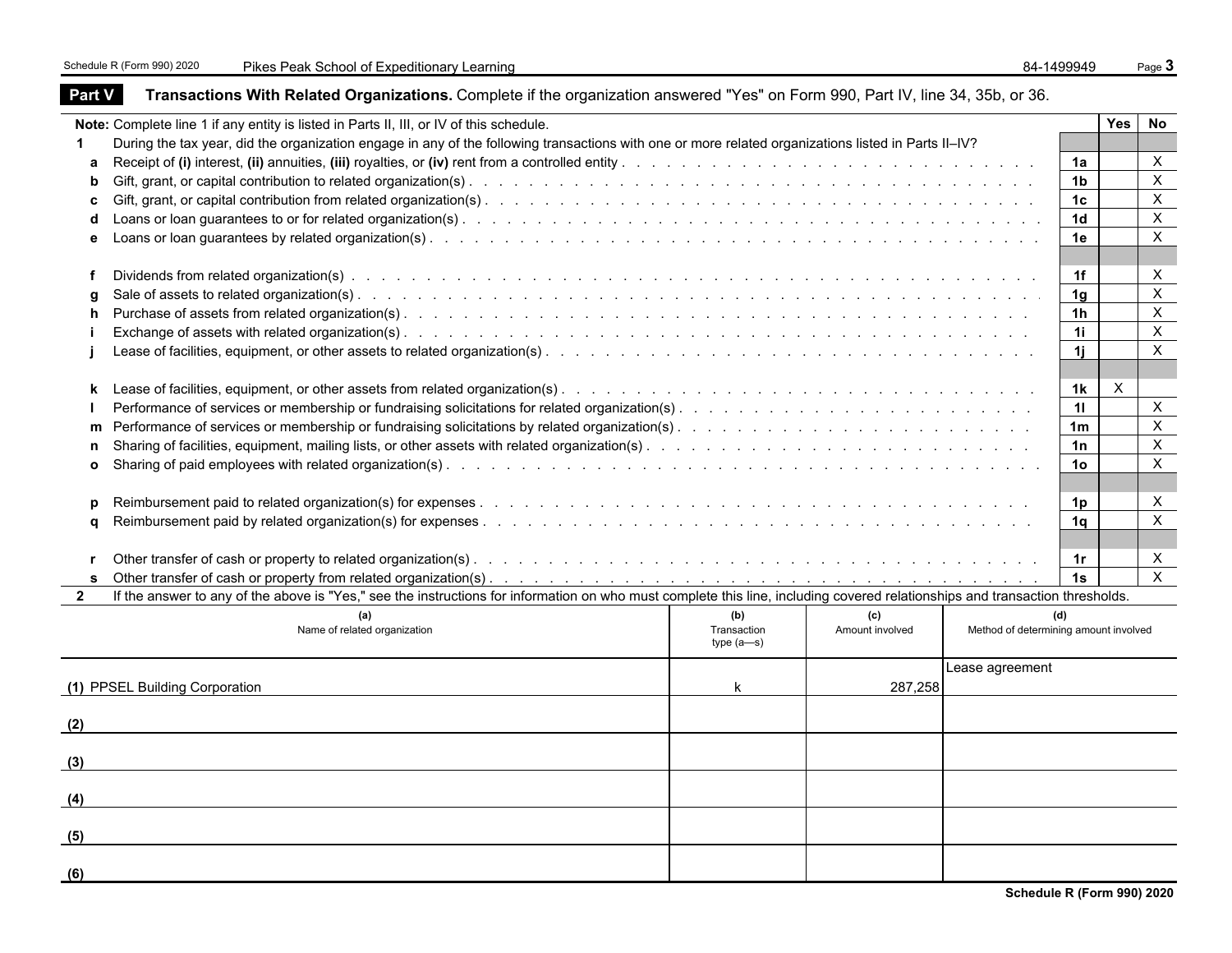### **Part VI** Unrelated Organizations Taxable as a Partnership. Complete if the organization answered "Yes" on Form 990, Part IV, line 37.

Provide the following information for each entity taxed as a partnership through which the organization conducted more than five percent of its activities (measured by total assets or gross revenue) that was not a related organization. See instructions regarding exclusion for certain investment partnerships.

| or groco revendey that was not a related organization. Occ included one regarding excluded for contain investment partnerships. |                         |                       |                                         |           |                         |                 |                 |     |                         |                                     |            |          |                   |
|---------------------------------------------------------------------------------------------------------------------------------|-------------------------|-----------------------|-----------------------------------------|-----------|-------------------------|-----------------|-----------------|-----|-------------------------|-------------------------------------|------------|----------|-------------------|
| (a)<br>Name, address, and EIN of entity                                                                                         | (b)<br>Primary activity | (c)<br>Legal domicile | (d)<br>Predominant                      |           | (e)<br>Are all partners | (f)<br>Share of | (g)<br>Share of |     | (h)<br>Disproportionate | (i)<br>Code V-UBI                   | General or | (j)      | (k)<br>Percentage |
|                                                                                                                                 |                         | (state or foreign     | income (related,<br>unrelated, excluded |           | section                 | total income    | end-of-year     |     | allocations?            | amount in box 20<br>of Schedule K-1 | managing   |          | ownership         |
|                                                                                                                                 |                         | country)              | from tax under                          | 501(c)(3) | organizations?          |                 | assets          |     |                         | (Form 1065)                         |            | partner? |                   |
|                                                                                                                                 |                         |                       | sections 512-514)                       |           |                         |                 |                 |     |                         |                                     |            |          |                   |
|                                                                                                                                 |                         |                       |                                         | Yes       | No                      |                 |                 | Yes | No                      |                                     | Yes        | No       |                   |
|                                                                                                                                 |                         |                       |                                         |           |                         |                 |                 |     |                         |                                     |            |          |                   |
|                                                                                                                                 |                         |                       |                                         |           |                         |                 |                 |     |                         |                                     |            |          |                   |
|                                                                                                                                 |                         |                       |                                         |           |                         |                 |                 |     |                         |                                     |            |          |                   |
| (3)                                                                                                                             |                         |                       |                                         |           |                         |                 |                 |     |                         |                                     |            |          |                   |
|                                                                                                                                 |                         |                       |                                         |           |                         |                 |                 |     |                         |                                     |            |          |                   |
|                                                                                                                                 |                         |                       |                                         |           |                         |                 |                 |     |                         |                                     |            |          |                   |
|                                                                                                                                 |                         |                       |                                         |           |                         |                 |                 |     |                         |                                     |            |          |                   |
|                                                                                                                                 |                         |                       |                                         |           |                         |                 |                 |     |                         |                                     |            |          |                   |
|                                                                                                                                 |                         |                       |                                         |           |                         |                 |                 |     |                         |                                     |            |          |                   |
|                                                                                                                                 |                         |                       |                                         |           |                         |                 |                 |     |                         |                                     |            |          |                   |
|                                                                                                                                 |                         |                       |                                         |           |                         |                 |                 |     |                         |                                     |            |          |                   |
| (7)                                                                                                                             |                         |                       |                                         |           |                         |                 |                 |     |                         |                                     |            |          |                   |
|                                                                                                                                 |                         |                       |                                         |           |                         |                 |                 |     |                         |                                     |            |          |                   |
|                                                                                                                                 |                         |                       |                                         |           |                         |                 |                 |     |                         |                                     |            |          |                   |
|                                                                                                                                 |                         |                       |                                         |           |                         |                 |                 |     |                         |                                     |            |          |                   |
|                                                                                                                                 |                         |                       |                                         |           |                         |                 |                 |     |                         |                                     |            |          |                   |
|                                                                                                                                 |                         |                       |                                         |           |                         |                 |                 |     |                         |                                     |            |          |                   |
|                                                                                                                                 |                         |                       |                                         |           |                         |                 |                 |     |                         |                                     |            |          |                   |
| (11)                                                                                                                            |                         |                       |                                         |           |                         |                 |                 |     |                         |                                     |            |          |                   |
|                                                                                                                                 |                         |                       |                                         |           |                         |                 |                 |     |                         |                                     |            |          |                   |
| (12)                                                                                                                            |                         |                       |                                         |           |                         |                 |                 |     |                         |                                     |            |          |                   |
| $\overline{(13)}$                                                                                                               |                         |                       |                                         |           |                         |                 |                 |     |                         |                                     |            |          |                   |
|                                                                                                                                 |                         |                       |                                         |           |                         |                 |                 |     |                         |                                     |            |          |                   |
| (14)                                                                                                                            |                         |                       |                                         |           |                         |                 |                 |     |                         |                                     |            |          |                   |
|                                                                                                                                 |                         |                       |                                         |           |                         |                 |                 |     |                         |                                     |            |          |                   |
| (15)                                                                                                                            |                         |                       |                                         |           |                         |                 |                 |     |                         |                                     |            |          |                   |
|                                                                                                                                 |                         |                       |                                         |           |                         |                 |                 |     |                         |                                     |            |          |                   |
|                                                                                                                                 |                         |                       |                                         |           |                         |                 |                 |     |                         |                                     |            |          |                   |
|                                                                                                                                 |                         |                       |                                         |           |                         |                 |                 |     |                         |                                     |            |          |                   |

**Schedule R (Form 990) 2020**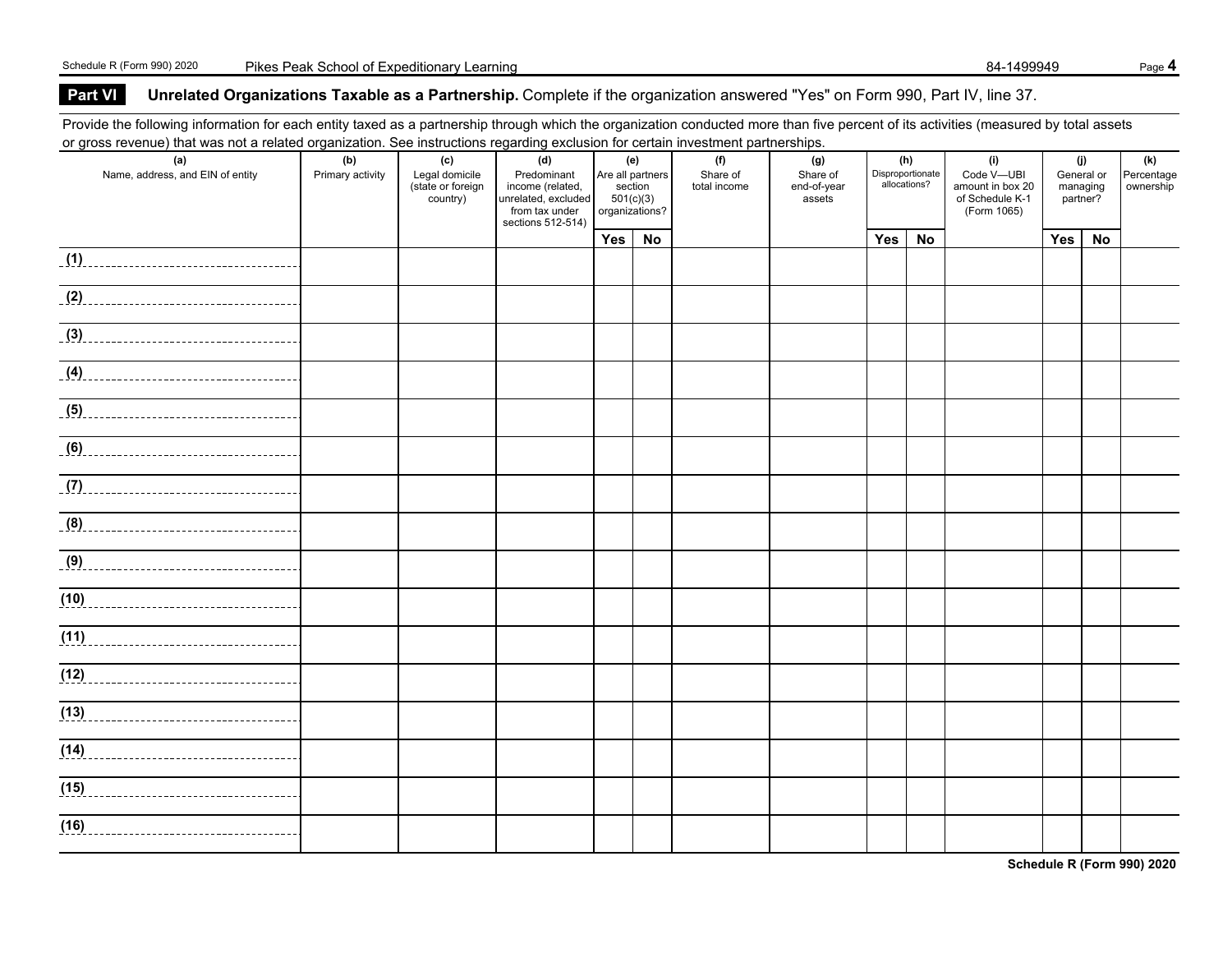| Part VII | <b>Supplemental Information</b>                                                            |
|----------|--------------------------------------------------------------------------------------------|
|          | Provide additional information for responses to questions on Schedule R. See instructions. |
|          |                                                                                            |
|          |                                                                                            |
|          |                                                                                            |
|          |                                                                                            |
|          |                                                                                            |
|          |                                                                                            |
|          |                                                                                            |
|          |                                                                                            |
|          |                                                                                            |
|          |                                                                                            |
|          |                                                                                            |
|          |                                                                                            |
|          |                                                                                            |
|          |                                                                                            |
|          |                                                                                            |
|          |                                                                                            |
|          |                                                                                            |
|          |                                                                                            |
|          |                                                                                            |
|          |                                                                                            |
|          |                                                                                            |
|          |                                                                                            |
|          |                                                                                            |
|          |                                                                                            |
|          |                                                                                            |
|          |                                                                                            |
|          |                                                                                            |
|          |                                                                                            |
|          |                                                                                            |
|          |                                                                                            |
|          |                                                                                            |
|          |                                                                                            |
|          |                                                                                            |
|          |                                                                                            |
|          |                                                                                            |
|          |                                                                                            |
|          |                                                                                            |
|          |                                                                                            |
|          |                                                                                            |
|          |                                                                                            |
|          |                                                                                            |
|          |                                                                                            |
|          |                                                                                            |
|          |                                                                                            |